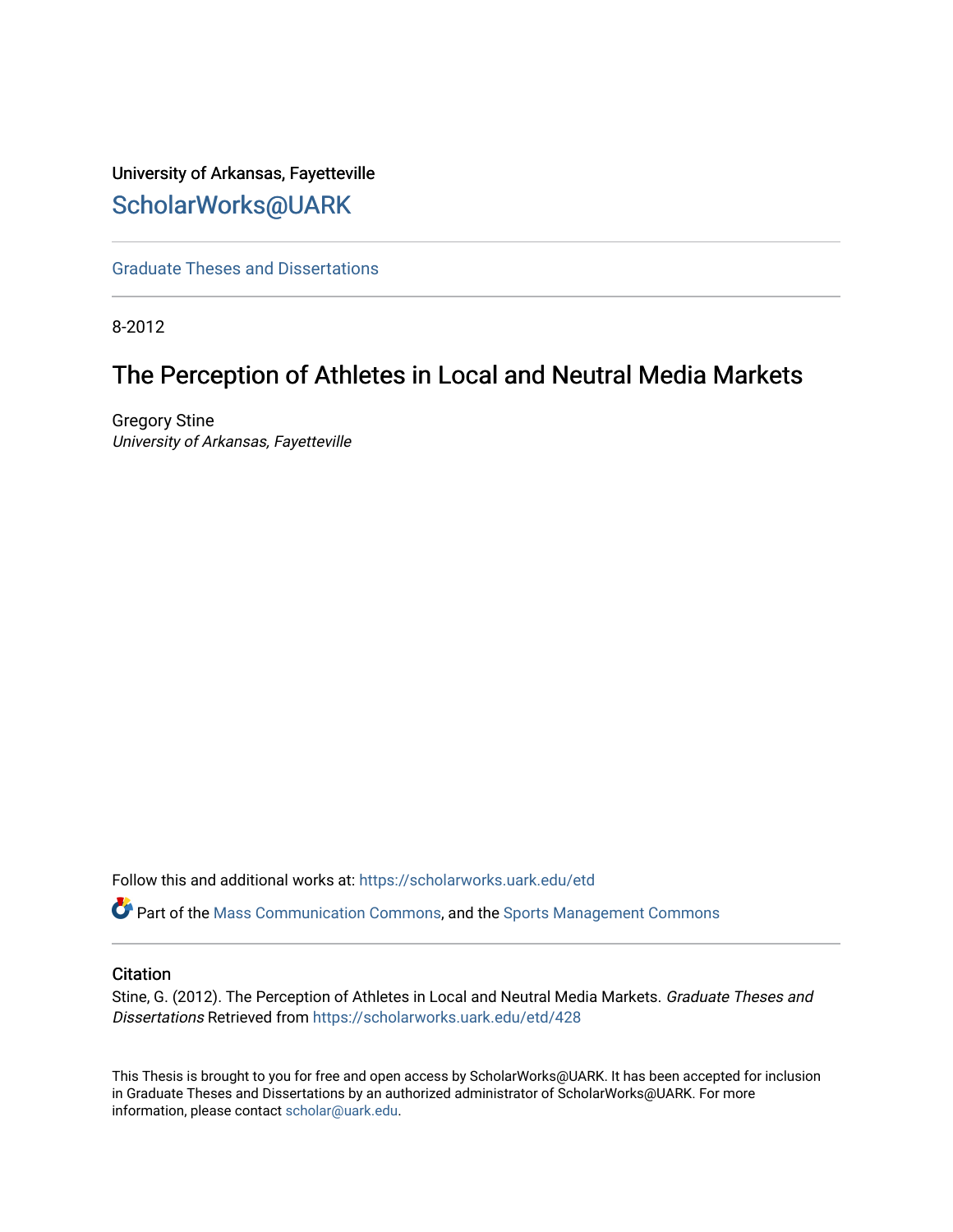THE PERCEPTION OF ATHLETES IN LOCAL AND NEUTRAL MEDIA MARKETS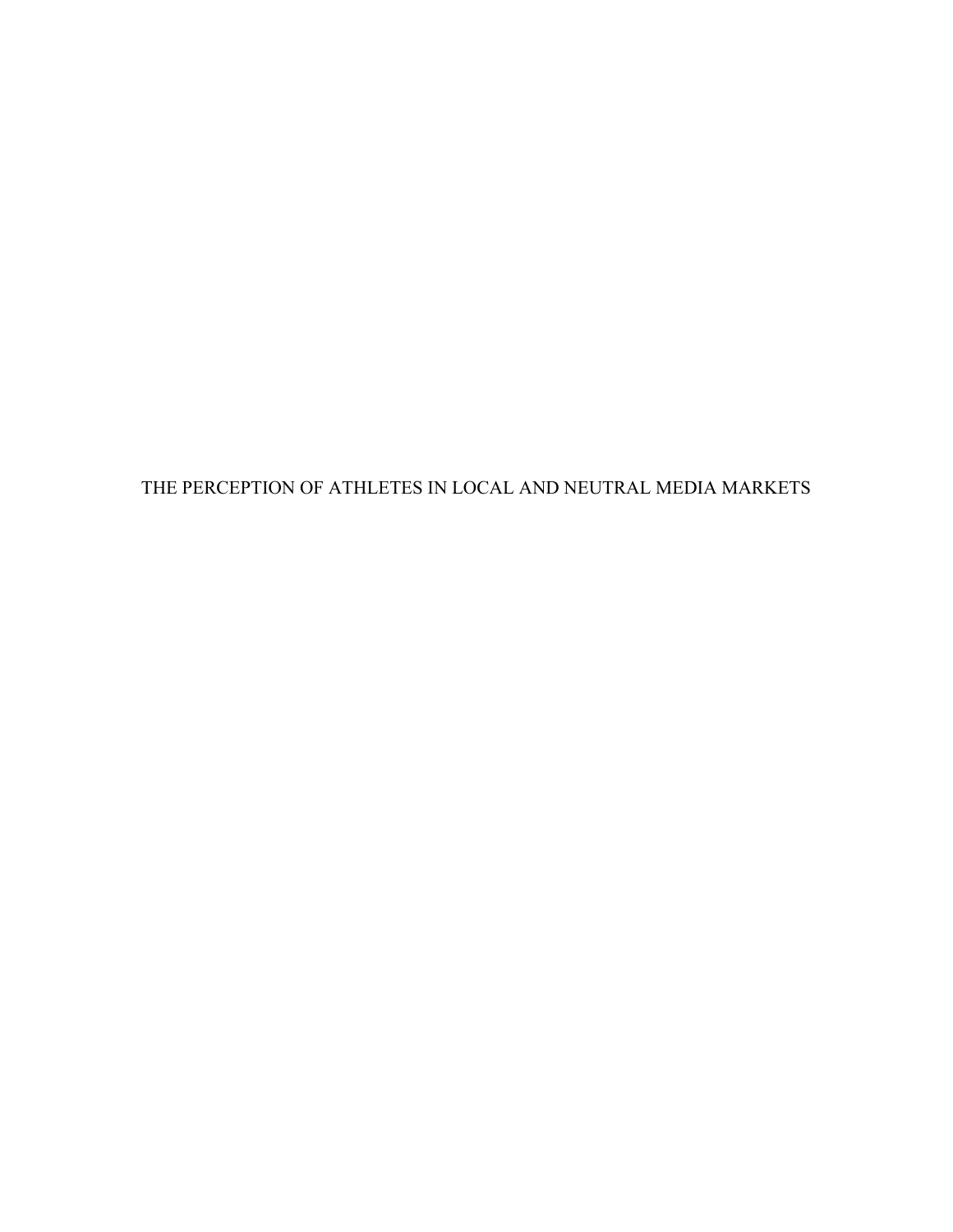## THE PERCEPTION OF ATHLETES IN LOCAL AND NEUTRAL MEDIA MARKETS

A thesis submitted in partial fulfillment of the requirements for the degree of Master of Education in Recreation and Sports Management

By

Gregory David Stine Oklahoma State University Bachelor of Science in General Business, 2010

> August 2012 University of Arkansas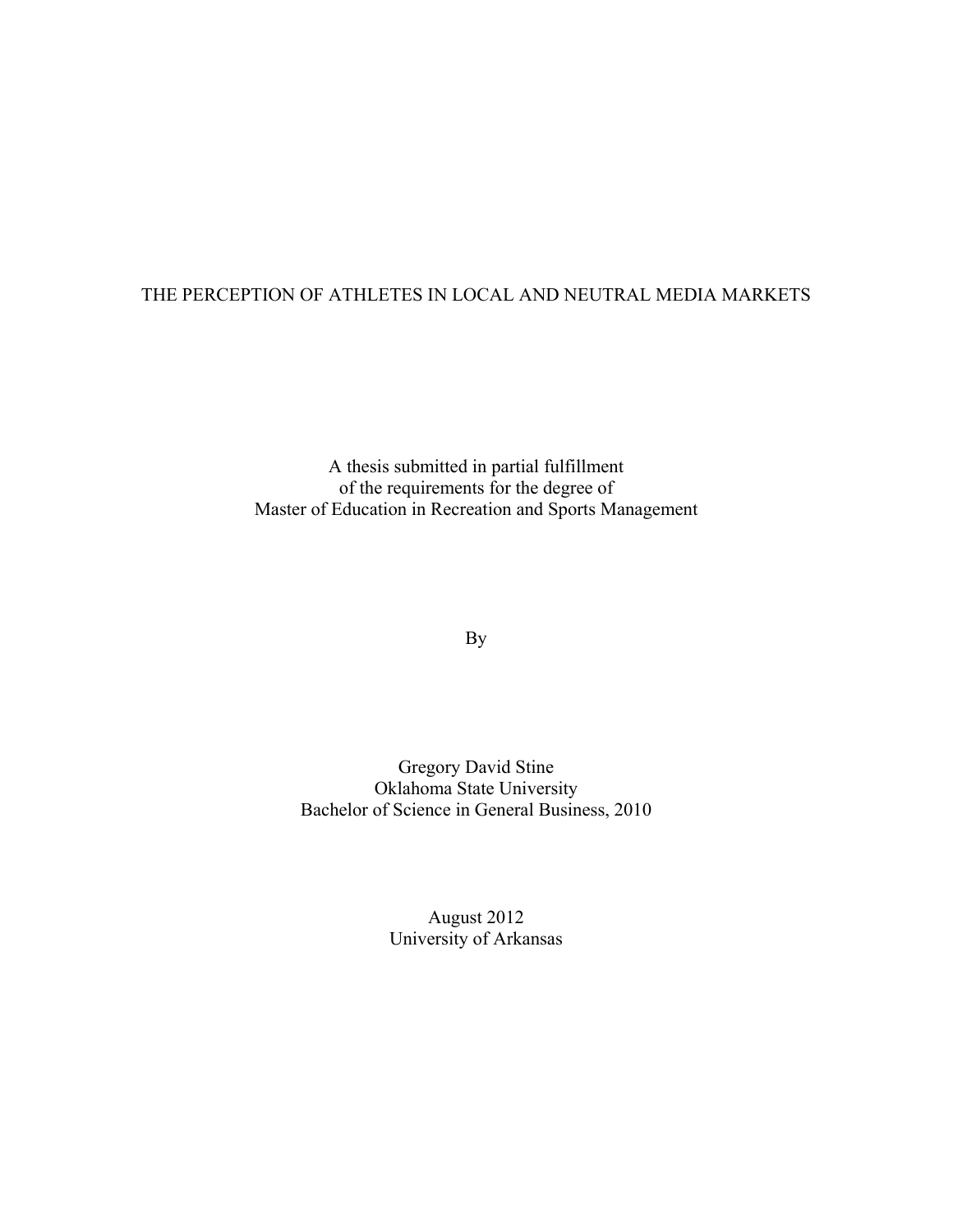### **Abstract**

 This study examined the perception of professional athletes in local and neutral media markets. The purpose of the study was to determine how people in Philadelphia and people in Arkansas feel toward the Philadelphia Eagles' Nnamdi Asomugha. It was expected that the study's participants in Philadelphia would feel more positively toward Asomugha and would be more aware of his off-the-field contributions. Additionally, it was expected that there would be a positive relationship between team identification level and both positive feelings toward Asomugha and awareness of his efforts away from the field. Finally, it was anticipated that participants near Philadelphia would be more likely to support the Eagles in the future because of Asomugha. The study was conducted using a questionnaire that measures team identification, awareness, positive feelings and future behavior.

 The present study's findings supported each of the hypotheses. Overall, the local market participants were more aware of Asomugha's off-the-field contributions (mean=2.9756) and felt more positively toward him as a person (mean=3.6341) than the neutral market participants (means of 1.8734 and 2.4684, respectively). There were significant correlations between team identification and positive feelings toward Asomugha as a person  $(r=.621)$  and between team identification and awareness of his contributions off the field  $(r=.633)$ . Additionally, there was a significant correlation between awareness and positive feelings (r=.846). The local market participants also scored higher than the neutral market participants on each of the future behavior items (means of 2.78, 2.46, 2.35 & 2.51 vs. means of 1.82, 1.47, 1.46 & 1.91).

 Because these hypotheses were supported by statistical data, sports teams and leagues could use the present study to justify promoting their athletes' charitable contributions on a more national level.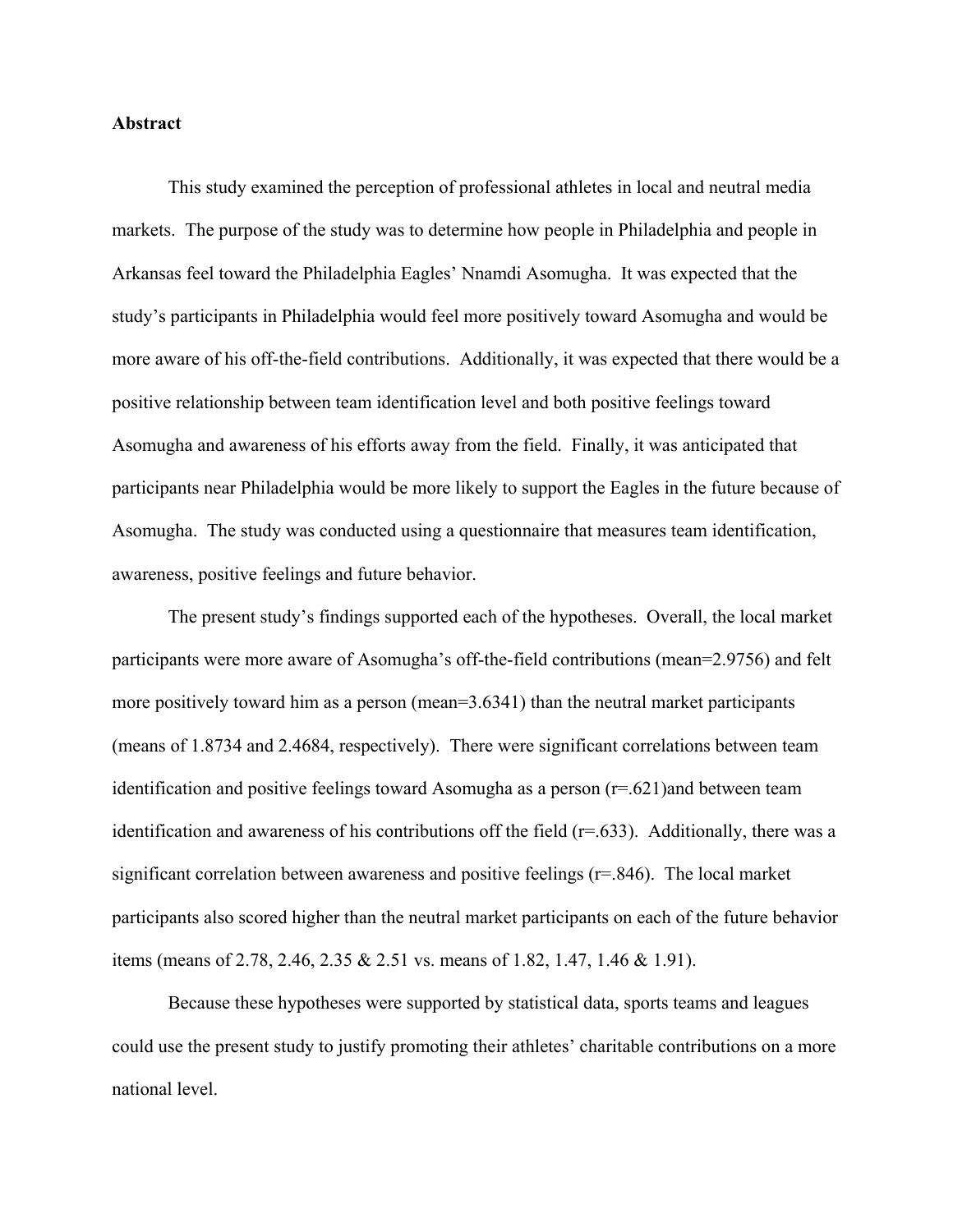This thesis is approved for recommendation to the Graduate Council.

 $\mathcal{L}_\text{max}$ 

 $\mathcal{L}_\text{max}$  , and the set of the set of the set of the set of the set of the set of the set of the set of the set of the set of the set of the set of the set of the set of the set of the set of the set of the set of the

Thesis Director:

Dr. Steve Dittmore

Thesis Committee:

 $\mathcal{L}_\text{max}$  , and the set of the set of the set of the set of the set of the set of the set of the set of the set of the set of the set of the set of the set of the set of the set of the set of the set of the set of the Dr. Gregory Benton

Dr. Merry Moiseichik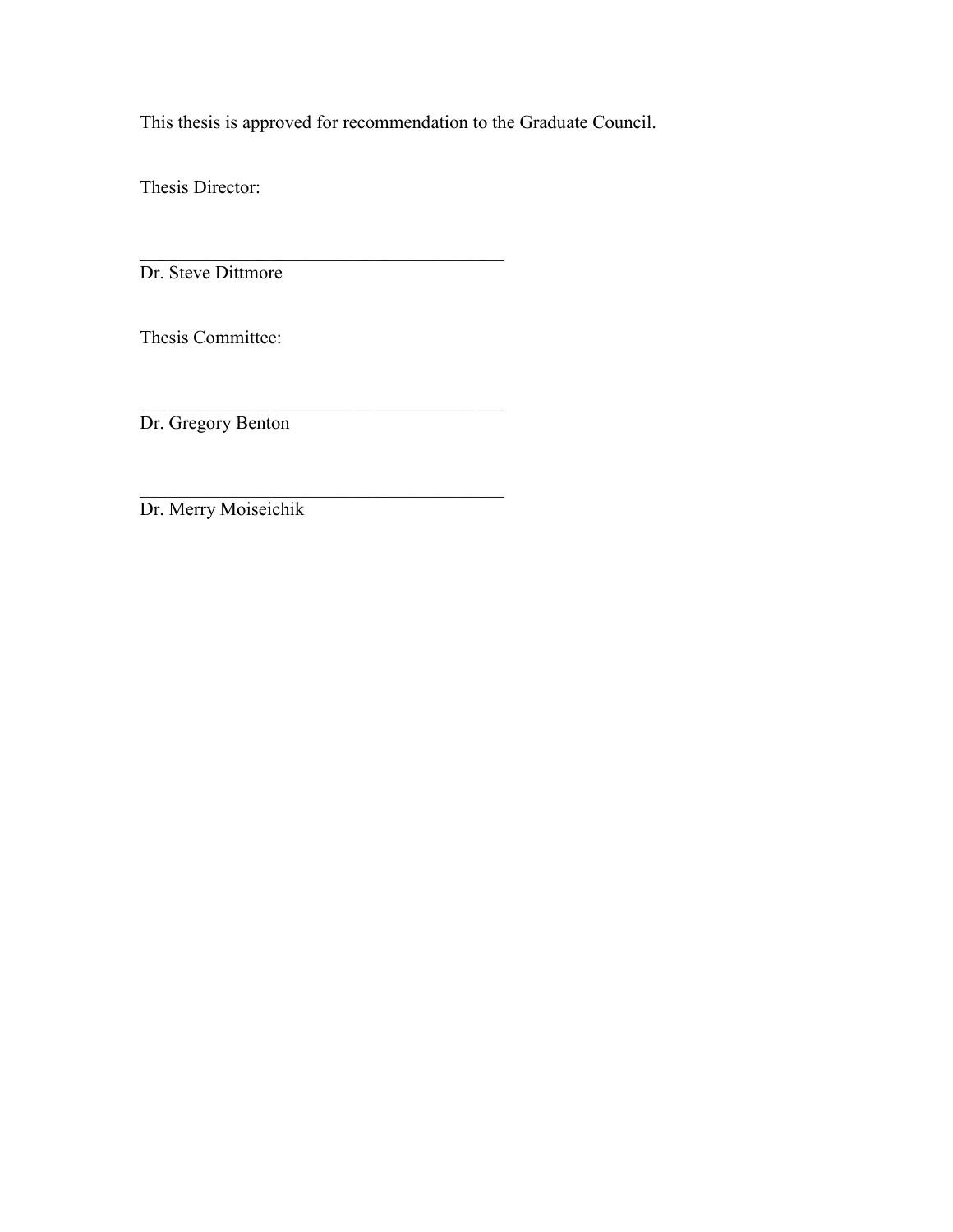## **THESIS DUPLICATION RELEASE**

I hereby authorize the University of Arkansas Libraries to duplicate this thesis when needed for research and/or scholarship.

Agreed \_\_\_\_\_\_\_\_\_\_\_\_\_\_\_\_\_\_\_\_\_\_\_\_\_\_\_\_\_\_\_\_\_\_\_\_\_\_\_\_\_\_

 *Greg Stine*

Refused \_\_\_\_\_\_\_\_\_\_\_\_\_\_\_\_\_\_\_\_\_\_\_\_\_\_\_\_\_\_\_\_\_\_\_\_\_\_\_\_\_\_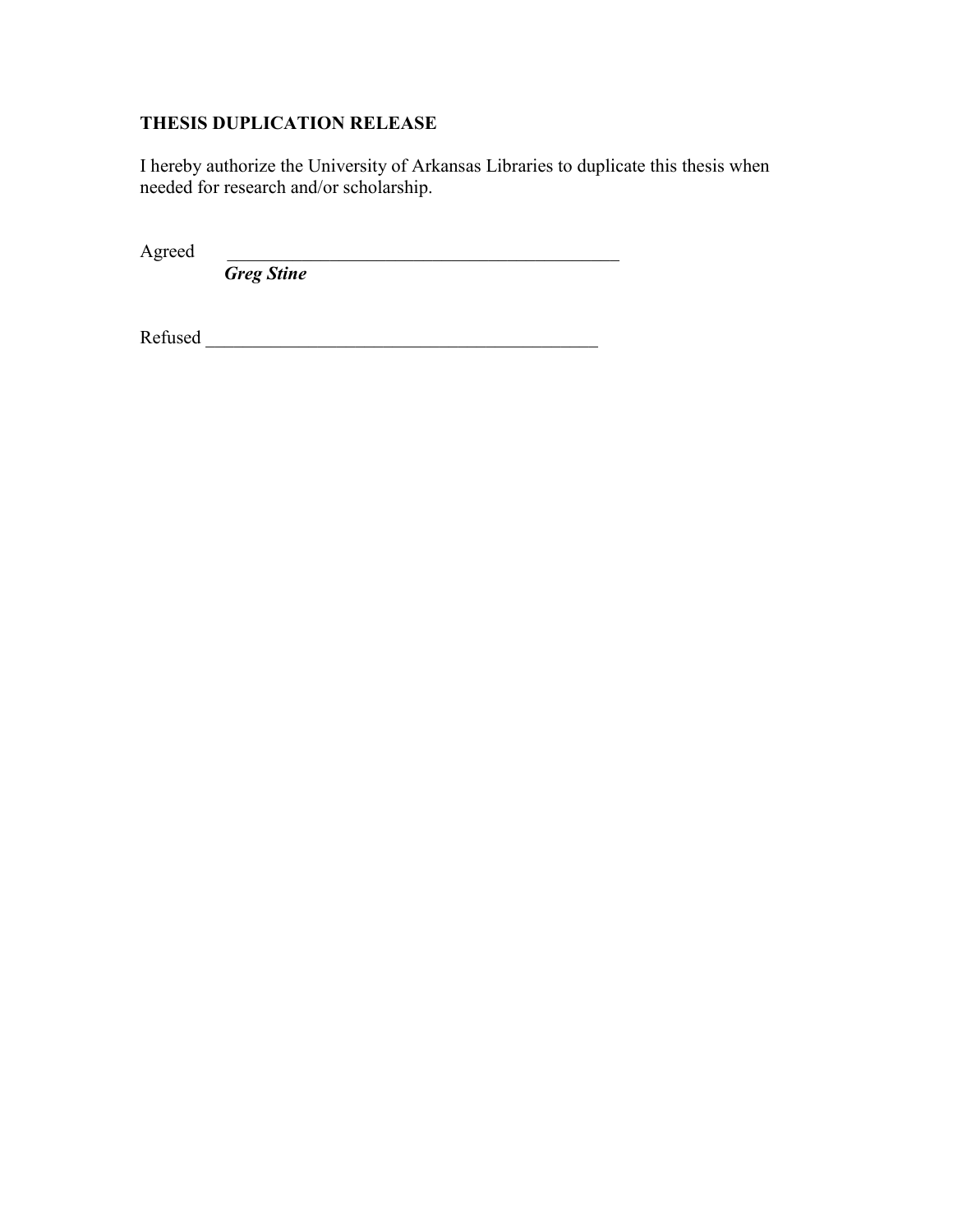### **Acknowledgments**

 First, I would like to thank Dr. Steve Dittmore for being my thesis advisor. He has guided me a great deal throughout this process and has always been willing to help. Also, I would like to thank Dr. Merry Moiseichik and Dr. Gregory Benton for serving on my thesis committee and providing me with useful feedback. I would also like to thank Shannon McCarthy, Win Koo and Dr. Jeremy Jordan, all of whom assisted me with the distribution and collection of the questionnaires related to this study. Finally, I would like to thank my parents, who have been fully supportive throughout this process and my overall academic career. The housing and food has been nice, too; thanks, Mom and Dad!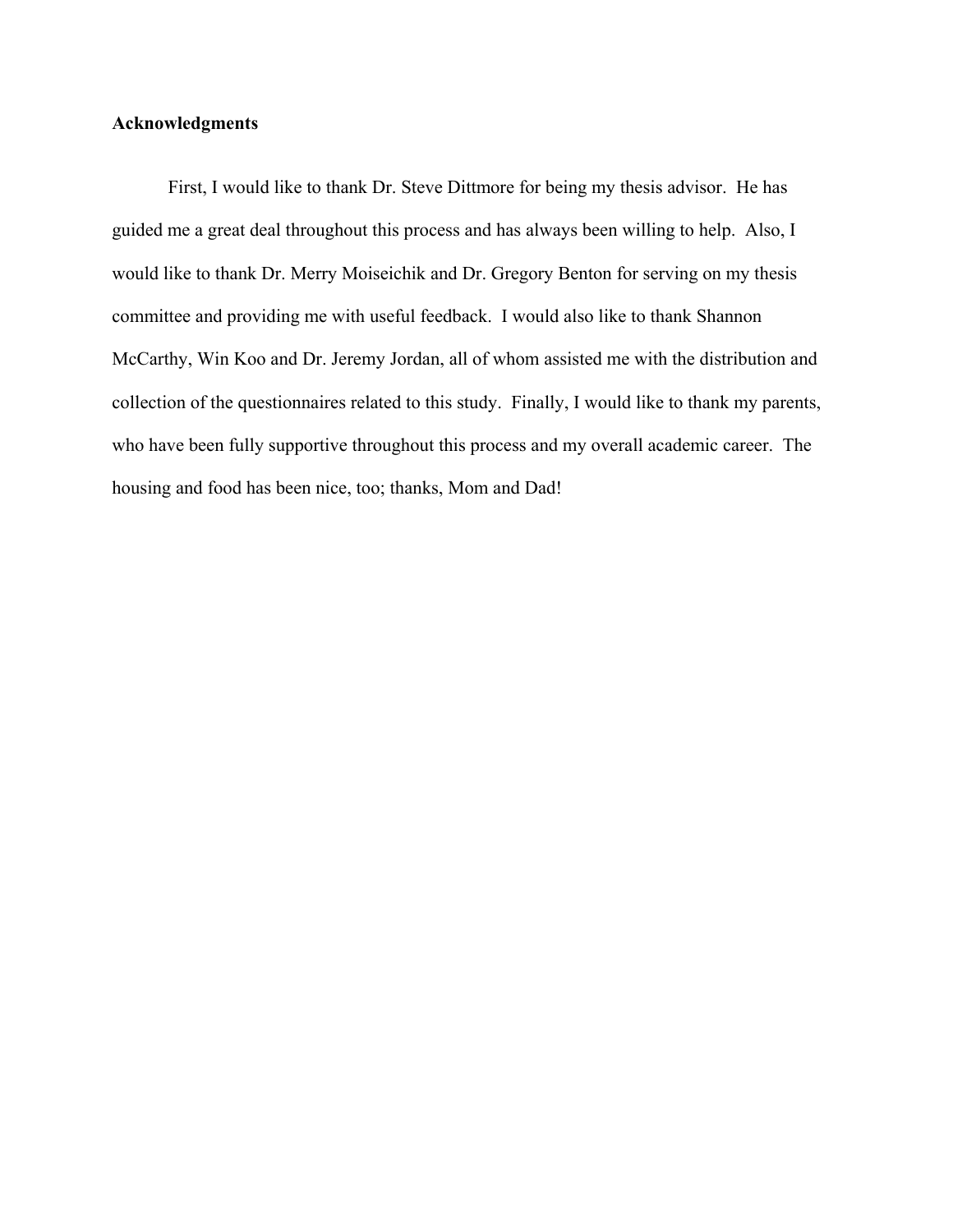## **Table of Contents**

| Table 8 – Future Behavior Data for Neutral and Local Market Participants33             |
|----------------------------------------------------------------------------------------|
| Table 9 – Composite Scores of Team Identification, Awareness and Positive Feelings34   |
| Table 10 – Correlations Between Team Identification, Awareness and Positive Feelings – |
| Table 11 – Correlations Between Team Identification, Awareness and Positive Feelings – |
| Table 12 - Correlations Between Team Identification, Awareness and Positive Feelings - |
|                                                                                        |
|                                                                                        |
|                                                                                        |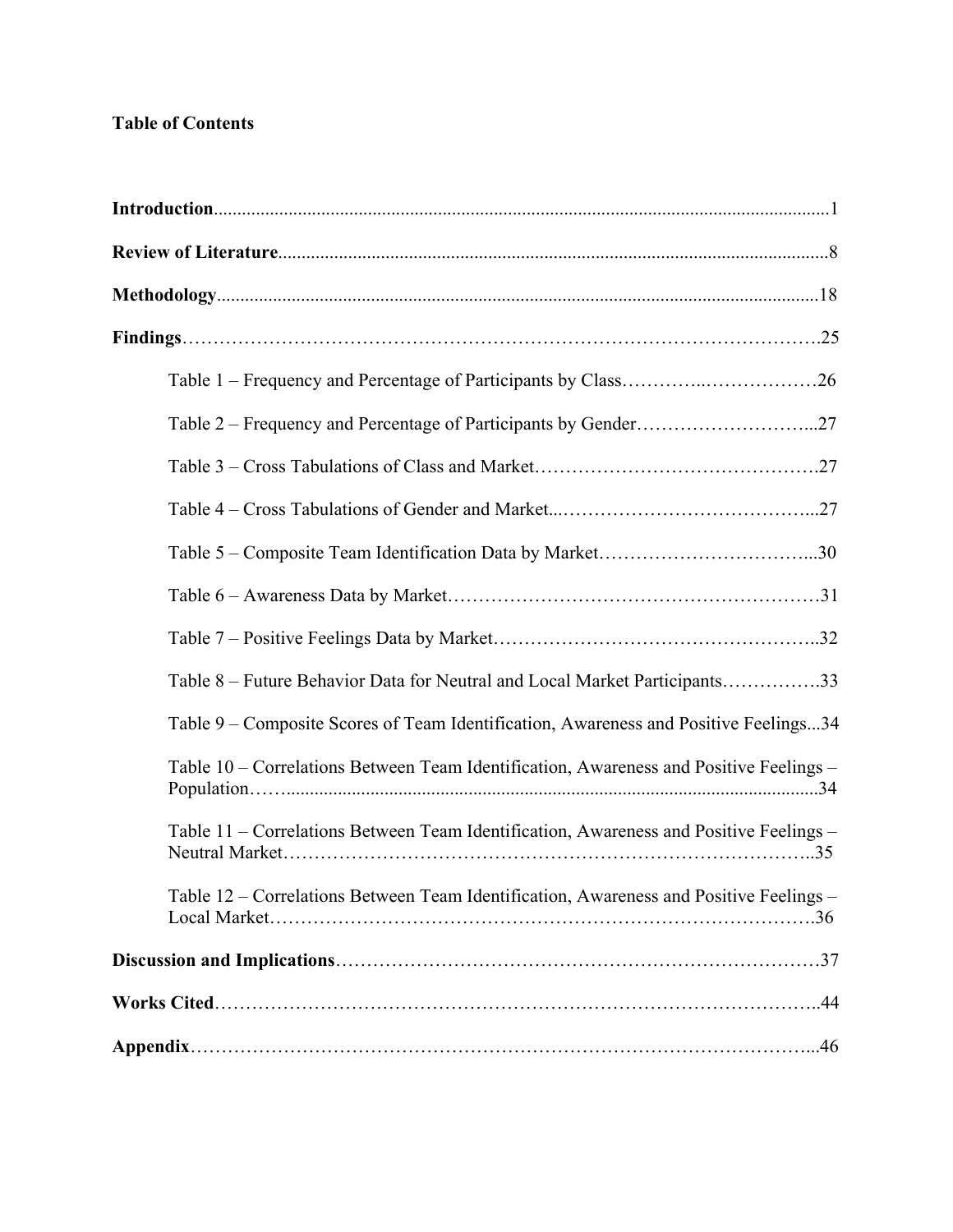#### **Chapter 1 – Introduction**

In today's world of information and technology, the number of sports media outlets is at an all-time high. The emergence of social media has been the industry's most recent development. Though the Internet allows people to access information from all over the world, there are still sports media outlets that are considered to be either local or national. Many radio stations and newspapers cover sports within a certain region, whereas entities such as ESPN and Sports Illustrated cover sports from all parts of the United States through the use of Web sites, magazines, and – in ESPN's case – television channels.

Because these local and national sports media outlets cater to different audiences, the content of their programming is different. Local radio stations and newspapers cover different teams and sports than do national outlets. For instance, while ESPN may post an article about an Arkansas Razorbacks football game on a given weekend, newspapers such as the Arkansas Democrat-Gazette and the Northwest Arkansas Times provide multiple articles about the team each day. Also, since local media outlets cover fewer individual athletes than national outlets do, they provide stories about these athletes that allow readers to better relate to them; the local coverage goes beyond on-field performance.

There are some similarities in the coverage of athletes by local media and by national media. Provided that these athletes participate at the NCAA Division I or professional levels, both local and national media outlets provide relevant on-the-field or on-the-court information. This information includes statistics, game previews, game recaps, suspensions and injury reports. As an example, one need not seek out a media outlet based in Minneapolis to find the Minnesota Vikings' upcoming schedule or current injury report; that information is just as likely to be provided by ESPN.com or SportsIllustrated.com. Legal information is another aspect of athletes

 $\overline{1}$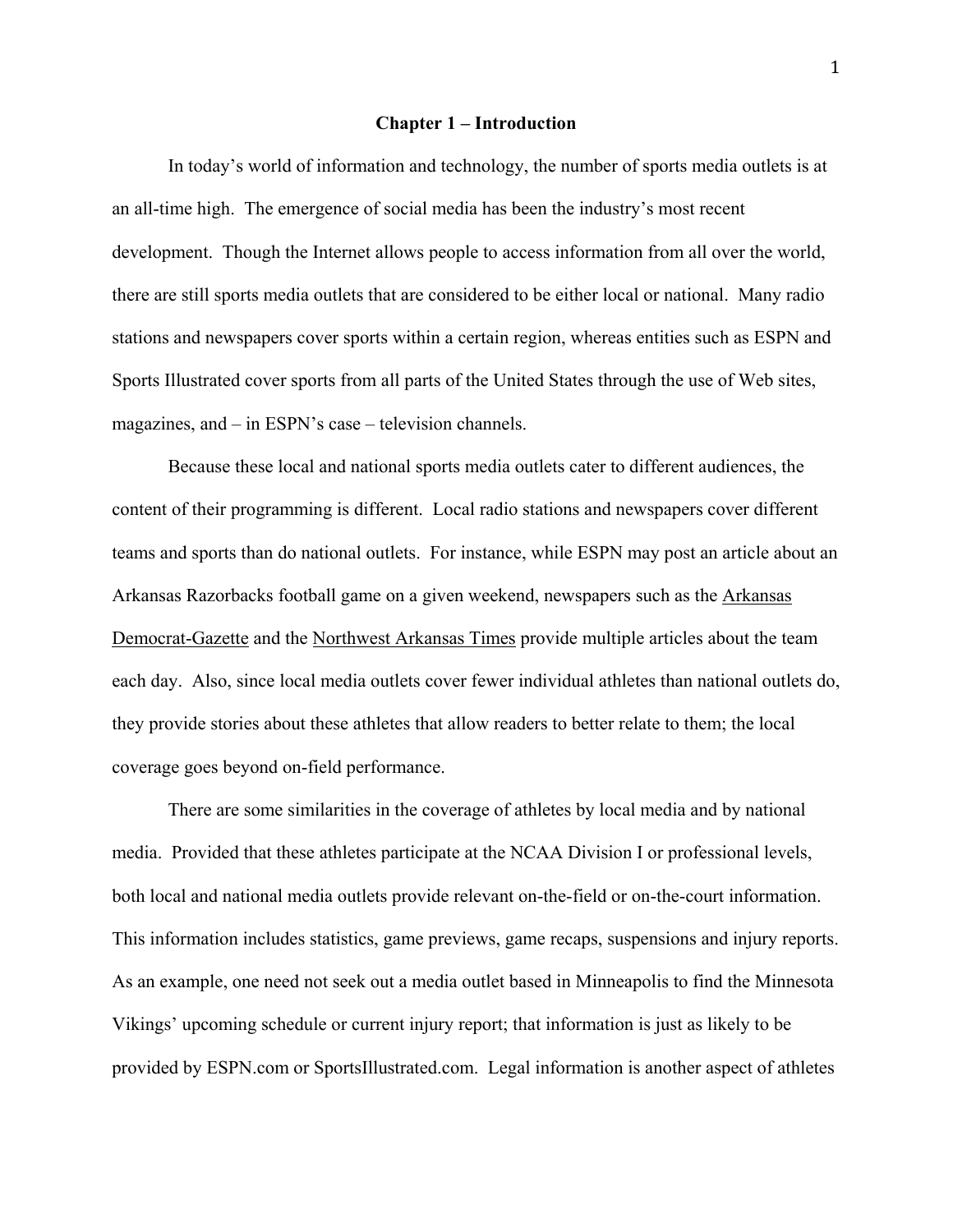that is addressed by both local and national media outlets. If a collegiate or professional athlete is arrested, the news can be found in both the athlete's local market and in markets throughout the country.

Though there are similarities between local media coverage of athletes and national media coverage of athletes, there are also differences. One difference involves the prominence of information. Schultz and Sheffer (2008) indicate that local media coverage is currently lagging behind national media coverage in the world of sports, especially in the context of television. They point out that "television sports content within the local newscast has evolved into a mix of national and local coverage," although the news directors of these television stations "believe the emphasis should be on local sports" (Schultz & Sheffer, 2008, p.181). Though local sports segments in newscasts have been around for years, "consumers are now getting the same content through new outlets, such as the Internet, or creating and sharing their own material" (Schultz & Sheffer, 2008, p.192). Ultimately, according to Schultz and Sheffer, local television sports programming is at an "evolutionary crossroads," meaning it could be "headed for obsolescence like the telegraph or for rebirth like the radio" (Schultz & Sheffer, 2008, p.192). The authors seem to suggest that, despite the presence of local media outlets such as television stations, national coverage of sports is becoming increasingly prominent while local coverage is threatened by technology and the lack of communication barriers today.

A major difference between the actual coverage provided by local media outlets and national media outlets is the variety of coverage dedicated to individual athletes. As mentioned previously, local and national media outlets dedicate different amounts of coverage to a given sports team. Though Web sites such as ESPN.com and SportsIllustrated.com provide previews and recaps of NFL games, local newspapers provide multiple daily stories about a given NFL

<sup>2</sup>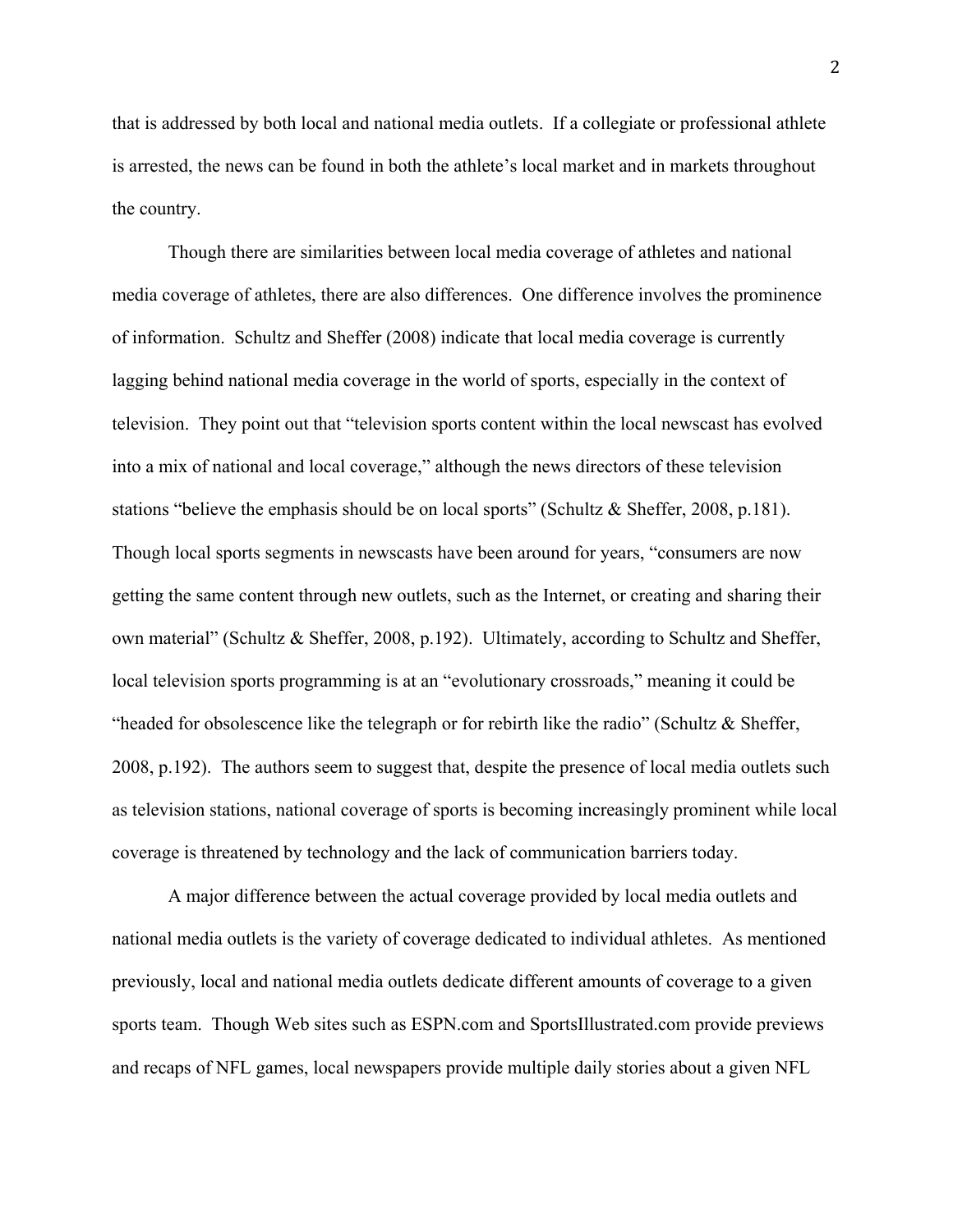team. This allows fans who subscribe to these local newspapers to regularly read about the players on their local market's team, and therefore provides them with a better understanding of the players than what fans in a neutral market may have.

Another aspect of athletes that is addressed by local media outlets and not as prevalent in national media coverage is charity work. Because charity work does not get as much national attention as local attention, some members of the professional sports world feel that sports media coverage comes across as negative. Jack Bechta, an NFL agent who also writes for National Football Post, believes that "most sports writers and bloggers don't spend the time and energy to research and investigate what charitable activities NFL players are doing off the field" (Bechta, 2011, para.4). He goes on to say that while legal issues among professional athletes make for popular stories, "there is room for more effort towards positive reports as well…It just takes a few phone calls to the agents and/or marketing/PR people who work for the players to find out what's going on" (Bechta, 2011, para.5).

One NFL player who is involved in community outreach is the Philadelphia Eagles' Nnamdi Asomugha. Asomugha signed with the Eagles as a free agent in the summer of 2011; he was considered to be one of the best acquisitions of the NFL offseason, as he had previously participated in multiple Pro Bowls. He had spent his first seven NFL seasons as a member of the Oakland Raiders. While a member of the Raiders, he became involved in a number of community service endeavors. As stated by Vittorio Tafur of the San Francisco Chronicle, "Whether it's taking disadvantaged students on educational trips cross-country, raising money for orphans in Nigeria, or helping out pal Bill Clinton with his Global Initiative University, Asomugha has everybody covered" (Tafur, 2010, para.1).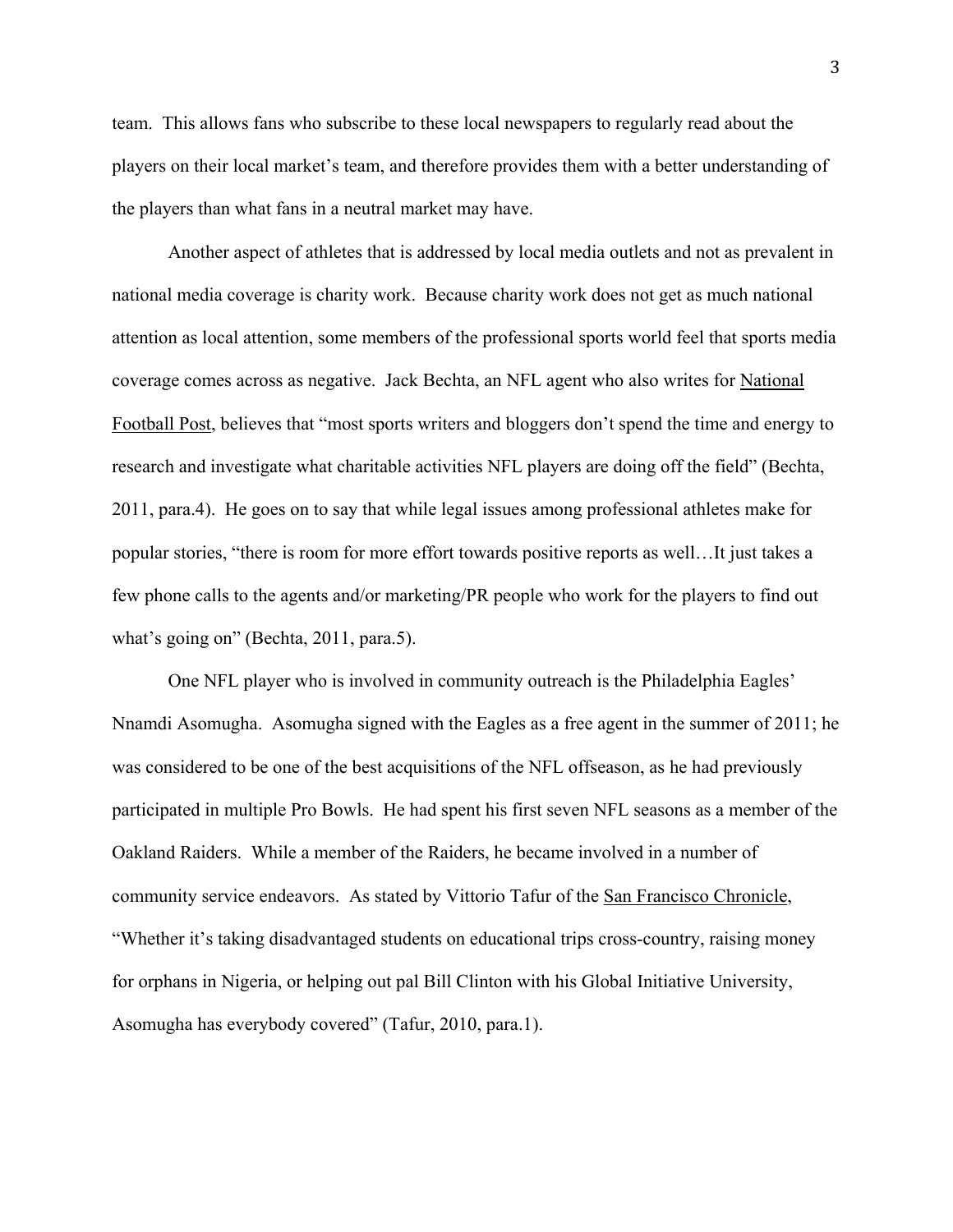In the above quote, Tafur references two of Asomugha's most prominent efforts. One such effort is ACTS, or the Asomugha College Tour for Scholars, which Asomugha founded in 2007. ACTS is "an annual college tour and mentoring program that provided high-achieving high school students of color with the opportunity to visit college campuses across the country" (Tafur, 2010, para.8). Asomugha also is the chairman for Orphans and Widows in Need (OWIN), which is his family's foundation. OWIN "provides food, shelter, medicine, vocational and literacy training, and scholarships to widows and orphans in Nigeria" (Tafur, 2010, para.9).

For Asomugha's efforts in the community, he was one of 15 Jefferson Award recipients in the summer of 2010. The Jefferson Award, according to Tafur, "is known as the 'Nobel Prize for public service'" (Tafur, 2010, para.3). Asomugha was also a finalist for the 2010 Walter Payton Man of the Year Award. Overall, his efforts have not gone unnoticed by the NFL and other official entities.

It remains to be seen, though, just how much sports fans across the country recognize Asomugha's efforts in the community. Though he is widely regarded for his performance in the NFL, it is possible that he is not as widely recognized for his community service. If this is the case, it could be the result of the differences in local media coverage and national media coverage.

### **Statement of the Problem**

 Given that local media outlets cover certain athletes more closely than national media outlets do, how do fans in local markets and neutral markets feel about these athletes? The purpose of this study is to determine the difference in how local fans and neutral fans feel about athletes as people. More specifically, this study attempts to identify the attitudes of sports fans in Philadelphia and sports fans in Arkansas toward Nnamdi Asomugha.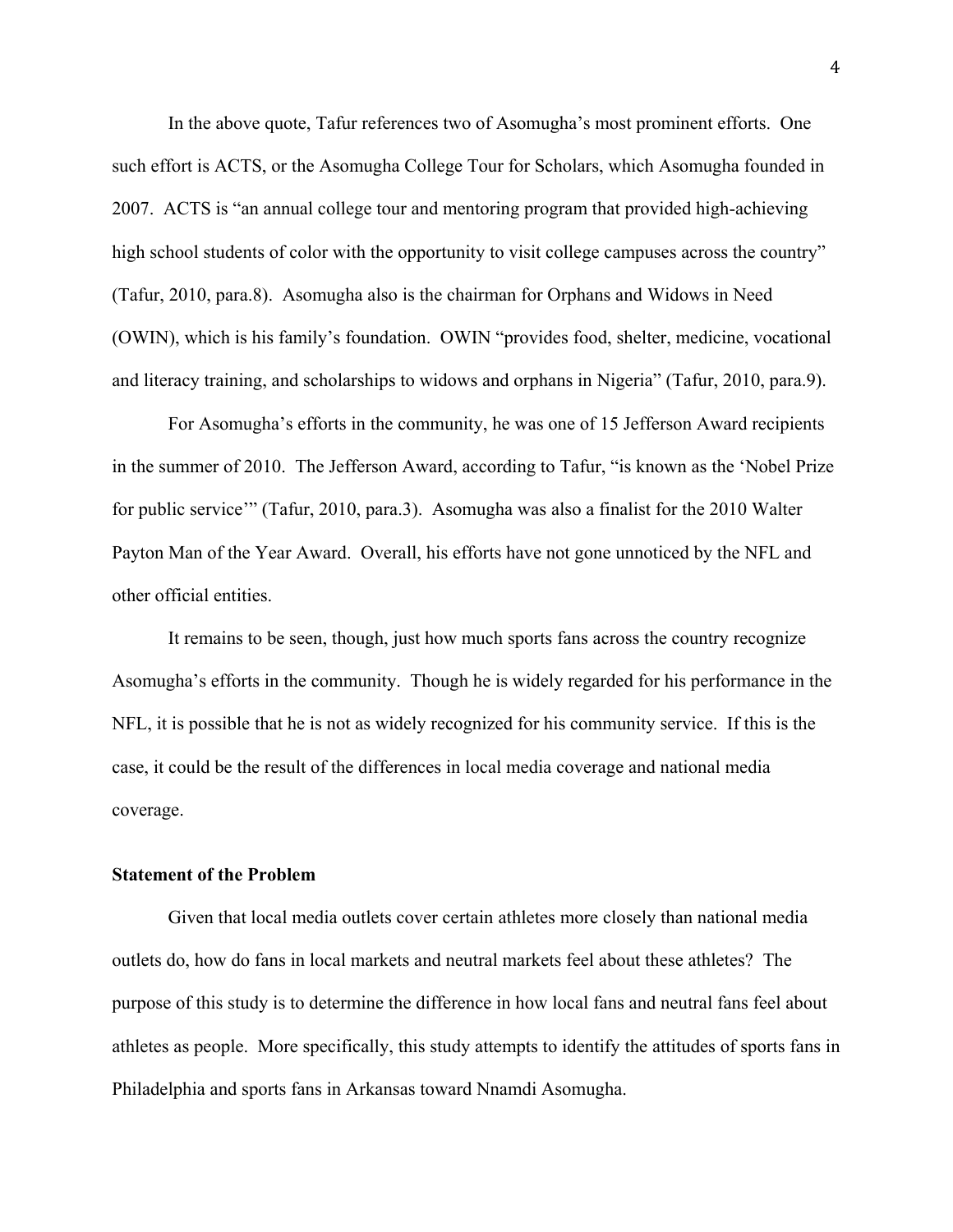### **Hypotheses**

- H1: Because of the differences in local media coverage and national media coverage in the sports world, participants within the local region of the given athlete, Nnamdi Asomugha, will show higher awareness of his off-the-field contributions than participants in a neutral region will show. They will also have stronger opinions than neutral region participants about Asomugha as a player and as a person.
- H2: There will be a positive correlation between fan identification level and both the participants' feelings toward Asomugha and their awareness of his off-the-field contributions.
- H3: The participants who are within Asomugha's local region will be more likely than the neutral region participants to engage in future behavior supporting the Eagles based on what they know about Asomugha.

### **Definitions**

- $\bullet$  Local regions Local regions are the markets that receive regular local coverage of a given sports team. For the purposes of this study, students at Philadelphia's Temple University represent the local region of the specific athlete involved, Nnamdi Asomugha of the Philadelphia Eagles.
- $\bullet$  Neutral regions Neutral regions are areas that do not receive local coverage of a given sports team. Since the team in this study is located in Philadelphia, a class at the University of Arkansas represents a neutral region in the study.
- $\bullet$  Fan identification level Fan identification level refers to the extent to which a fan of a team is invested in the team, either emotionally or financially. Each participant's fan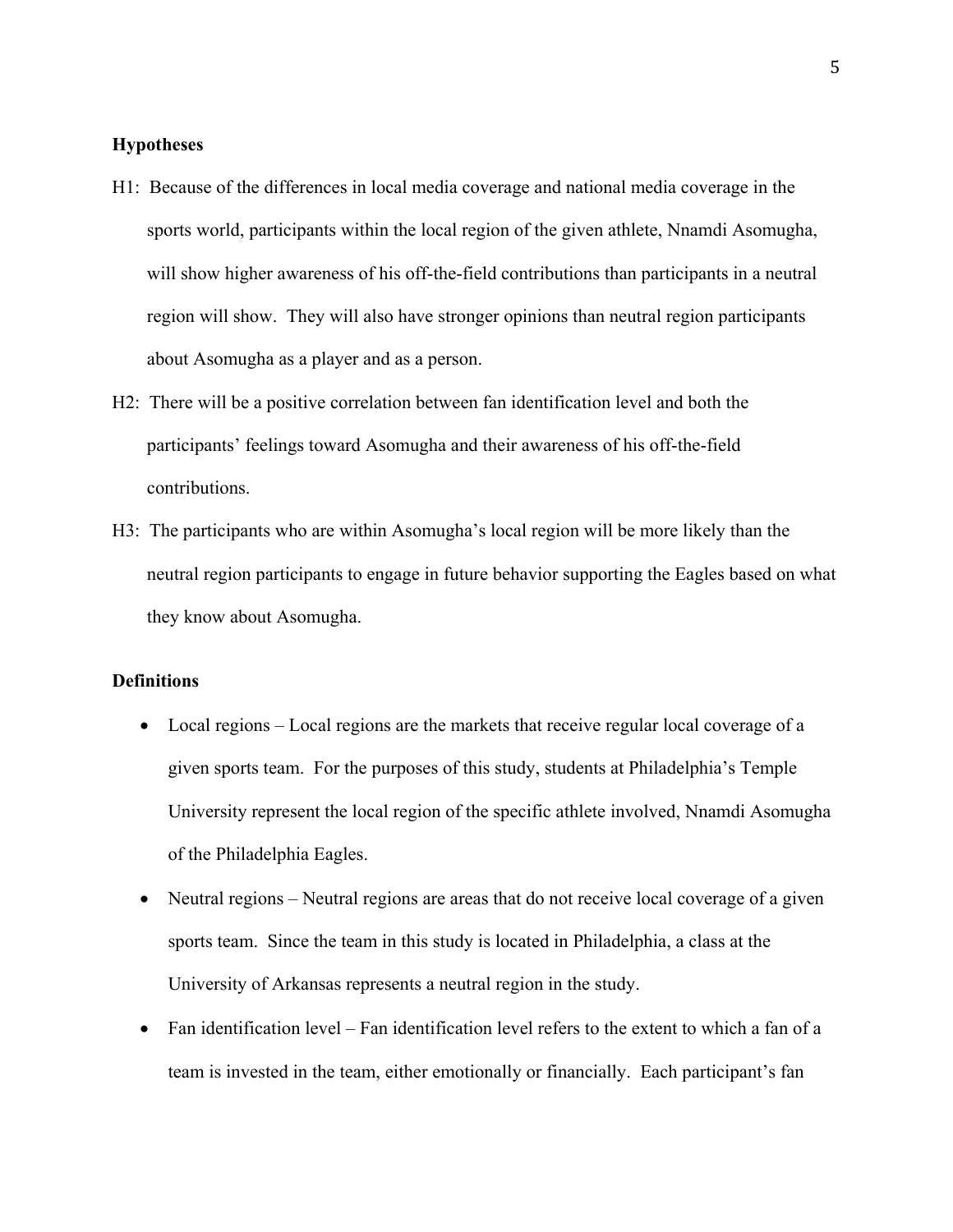identification level will be determined by the Sport Spectator Identification Scale (Wann & Branscombe, 1993, as cited in Theodorakis, Wann, Carvalho, & Sarmento, 2010).

### **Delimitations**

This study was conducted over the course of the University of Arkansas' spring 2012 semester, and it involves college students aged 18 and above. Also, the samples that represent local and neutral regions are not truly random: they consist of students at both the University of Arkansas and Temple University.

### **Limitations**

The only limitation of the study was that there were 82 completed questionnaires returned from Temple University (instead of the anticipated 100). This could have been due to a limited number of students at the university that are both undergraduate students and are academically focused on sports management.

### **Assumptions**

One assumption in this study is that the students in both samples (local and neutral regions) pay attention to sports media coverage. More specifically, the study assumes that the students recognize Nnamdi Asomugha as a Pro Bowl-caliber player in the NFL. The study also assumes a normal distribution of scores in both the neutral market and local market samples.

### **Significance of Study**

If the study's hypotheses are supported by the findings, the study could show that sports fans in neutral media markets are unaware of how a player in another market has contributed to his or her community. Also, the study could show that fans who identify strongly with a given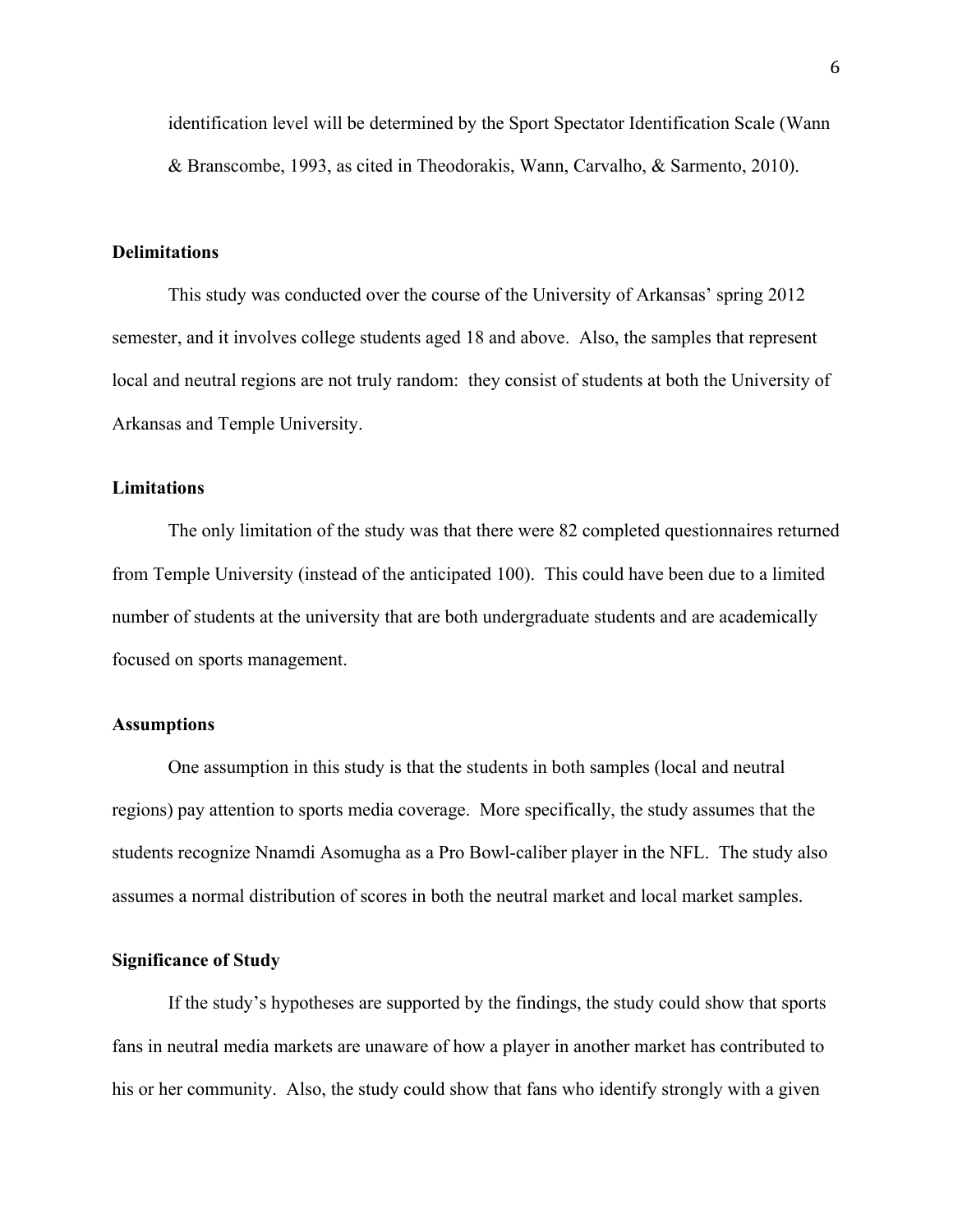team tend to have a stronger positive attitude toward their favorite team's players than do fans with lower levels of identification. The first hypothesis is significant in that, if supported, it may encourage sports leagues to promote their players' off-the-field contributions on a national level. Increased promotion would allow fans across the country to learn about different players' community contributions, whether or not they play in the fans' local media markets, and thus change the overall image of sports leagues and the players who are affiliated with them. Although there will still be headlines written about players getting into trouble, there would ideally be many headlines showcasing players' good deeds off the field.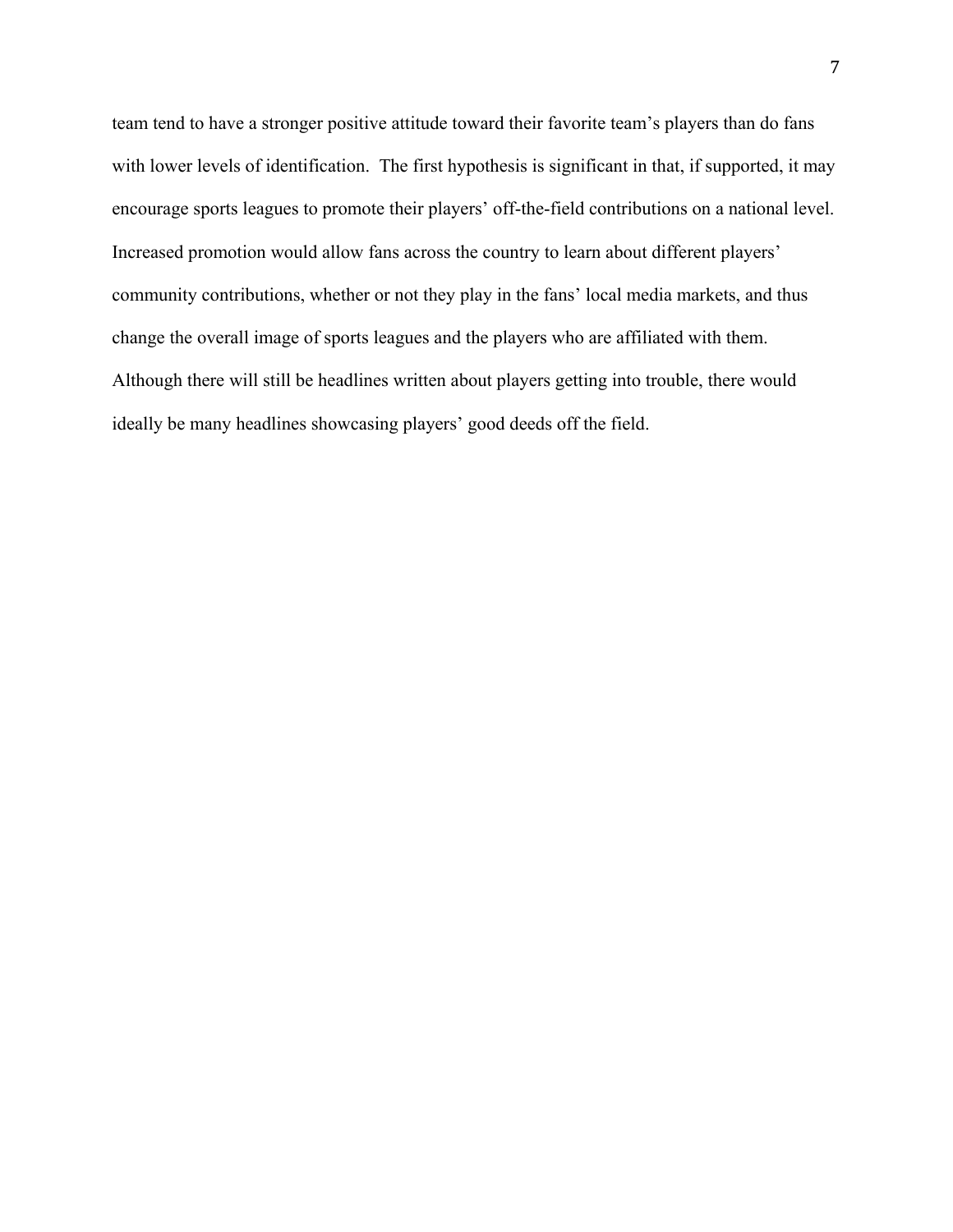### **Chapter 2 – Review of Literature**

 The relevant literature for this study covers several different topics. One such topic is the perception of professional athletes. A related topic is the media representation of professional athletes. Another topic is fan identification.

### **Perception of Professional Athletes**

 This study measures, in part, how sports fans feel about a certain professional athlete. Therefore, it is important to assess the existing literature regarding the perception of professional athletes.

In professional sports today, certain stereotypes exist. Within an article that discusses the global impact of former NBA player Yao Ming, Oates and Polumbaum (2004) address the prominent stereotype that existed in the NBA following Michael Jordan's retirement in 1998. In the context of marketing, Oates and Polumbaum write, "The search for Jordan's successor…produced a campaign revolving around younger African-American players with a more raucous bad-boy image, associated with hip hop and ghetto playground 'streetball'" (Oates & Polumbaum, 2004, p.187). They go on to add, "Like the larger hip-hop commercial culture, streetball provided an important public site for the enactment of the 'cool pose' – tough, confrontational, ostentatiously macho" (Oates & Polumbaum, 2004, p.198).

 In a 1996 article, Farrell addresses proposed legislation "that calls for a national campaign against domestic violence that would be spear-headed by athletes" (Farrell, 1996, para.1). He points out that those associated with sports organizations are against such legislation because of the negative connotations it applies to athletes. Farrell quotes then-Senior Vice President of the NCAA, Dan Boggan, who says, "It is unfair to link this to sports…Sports are not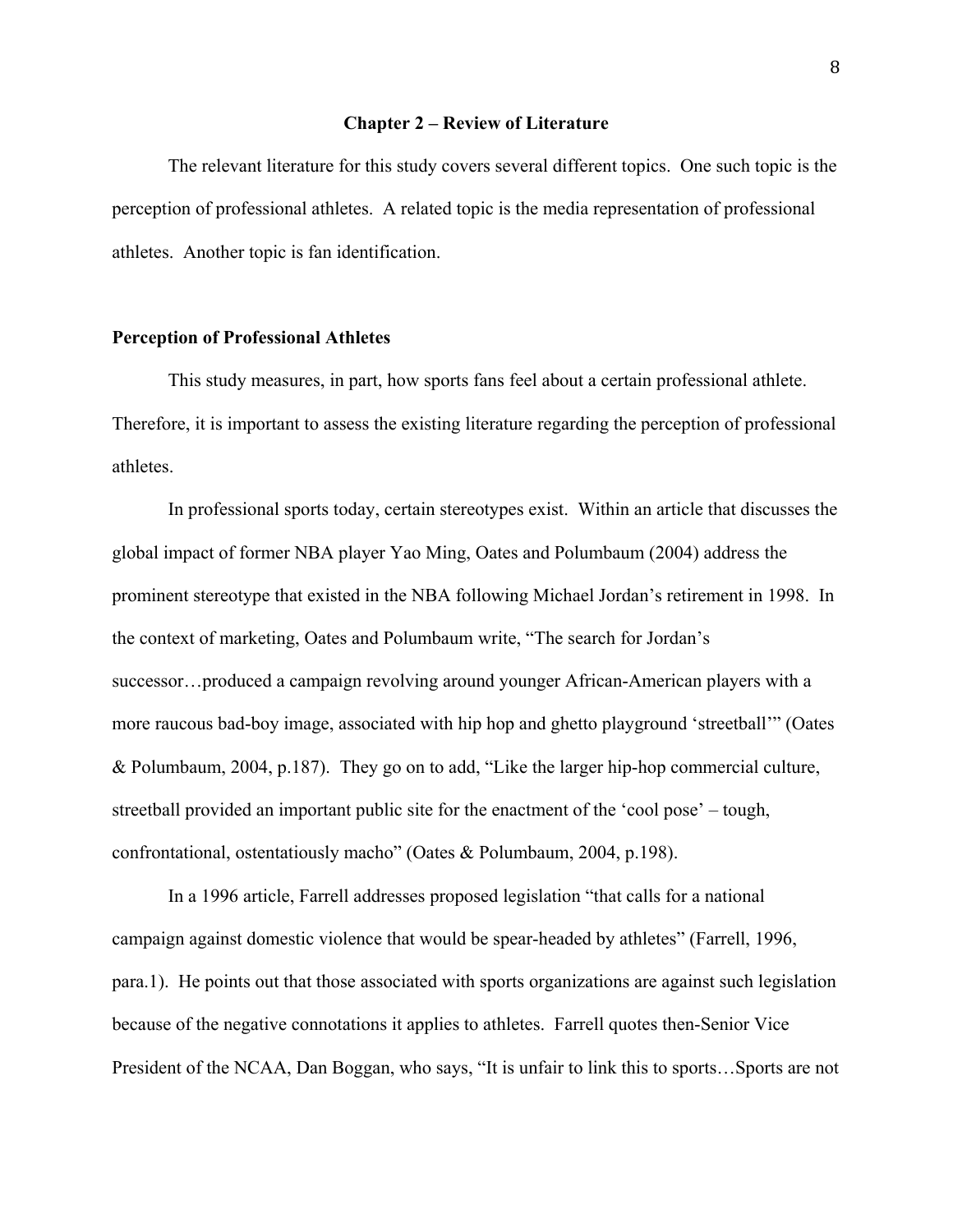the leading producer of violence. However, with sports stars, there is a lot [more] emphasis on their behavior than [on that of] an individual who does not have some personal notoriety or fame" (Farrell, 1996, para.13).

 On the subject of stereotypes and athletes, Lapchick (2000) cites an exercise that he conducted "at an elite academic institution" (Lapchick, 2000, p.14). During this exercise, Lapchick "asked members of the audience to write down five words they would use to describe American athletes" (Lapchick, 2000, p.14). All members included at least one of the following in their responses: "dumb, violent, rapist, or drug-user" (Lapchick, 2000, p.14). While Lapchick makes no mention of how many audience members participated in the exercise, the fact that each member included at least one of the above terms shows that there is a semblance of negative perception associated with athletes in America.

### **Media Representation of Professional Athletes**

 This study also considers how various media outlets represent professional athletes. Given the general public's lack of direct access to professional athletes, most people obtain their information about these athletes – both on and off the field – through media sources. Television programs, Web sites, magazines and radio stations are some of the most popular sports media outlets today. Though sports media outlets offer plenty of information and insight regarding athletes' on-field performance, they can be very influential in regards to peoples' feelings toward these athletes as people.

 Klinetobe and Bullock (2009) examine the media's portrayal of baseball great Ty Cobb in an article written for *Nine*. Cobb's playing career took place shortly after the turn of the 20<sup>th</sup> century. Klinetobe and Bullock contend that because Cobb was "the antithesis of the egalitarian virtues that American society has come to profess," he is now thought of as "an unredeemed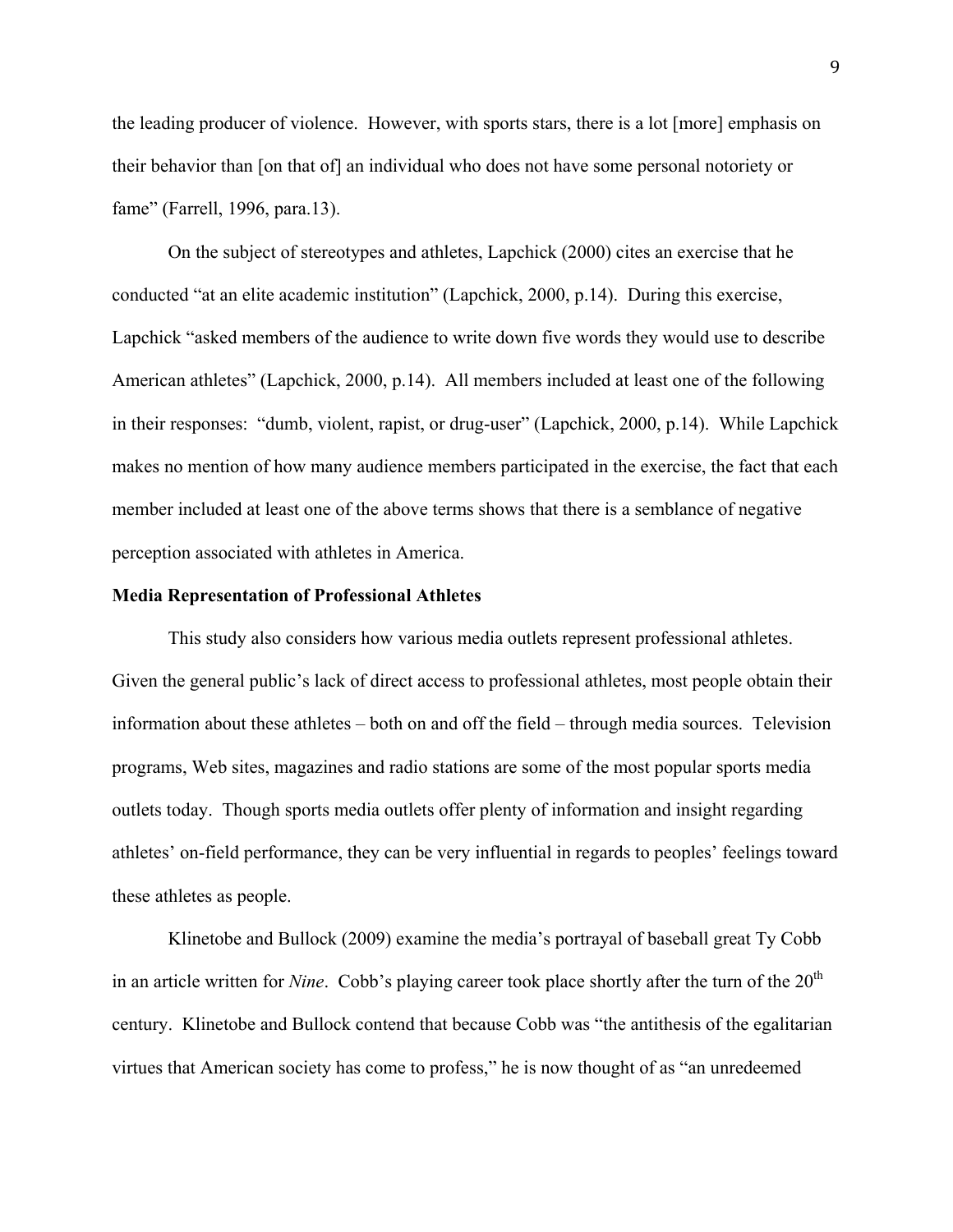madman who was able to channel his near psychotic rage into dominance on the baseball diamond" (Klinetobe & Bullock, 2009, p.21). According to the authors, the popular view of Cobb "too often separates Cobb from the context of his time and has served to inflate this deeply troubled figure into a monster despite the justification for a more objective examination of Cobb's actions on and off the field" (Klinetobe & Bullock, 2009, p.21). Journalist Furman Bisher is quoted in the following excerpt from the article:

Similarly, Furman Bisher reacted with sadness to the attention recently paid to Cobb. "He never had any peace in his life," said Bisher, "Now they won't let him have any peace in death…I know all the stories and references about Cobb and what a terrible man he was. He wasn't to me. He gave me his time. Maybe I just have an affection for scoundrels." (Klinetobe & Bullock, 2009, p.22)

 Klinetobe and Bullock then go on to write that, despite how those who directly interacted with Cobb felt about him, popular media sources continue to demonize him.

Nevertheless, three decades after his death, the *Philadelphia Inquirer* asserted that Cobb was 'one of the most offensive human beings ever called upon to play the role of sports hero.' *Chicago Sun-Times* film critic Roger Ebert said that Cobb was 'a mean-tempered, vicious, drunken, wife beating, racist SOB who was impossible to spend any time with.' Ebert then memorably compared enduring the two-hour biopic *Cobb* to being seated next to the notorious gonzo journalist Hunter S. Thompson on a three-day bus trip. (Klinetobe & Bullock, 2009, p.22)

 The authors add that while current scholarly depictions of Cobb are "reasonably accurate," the "nearly demonic image of Cobb which currently inhabits the popular imagination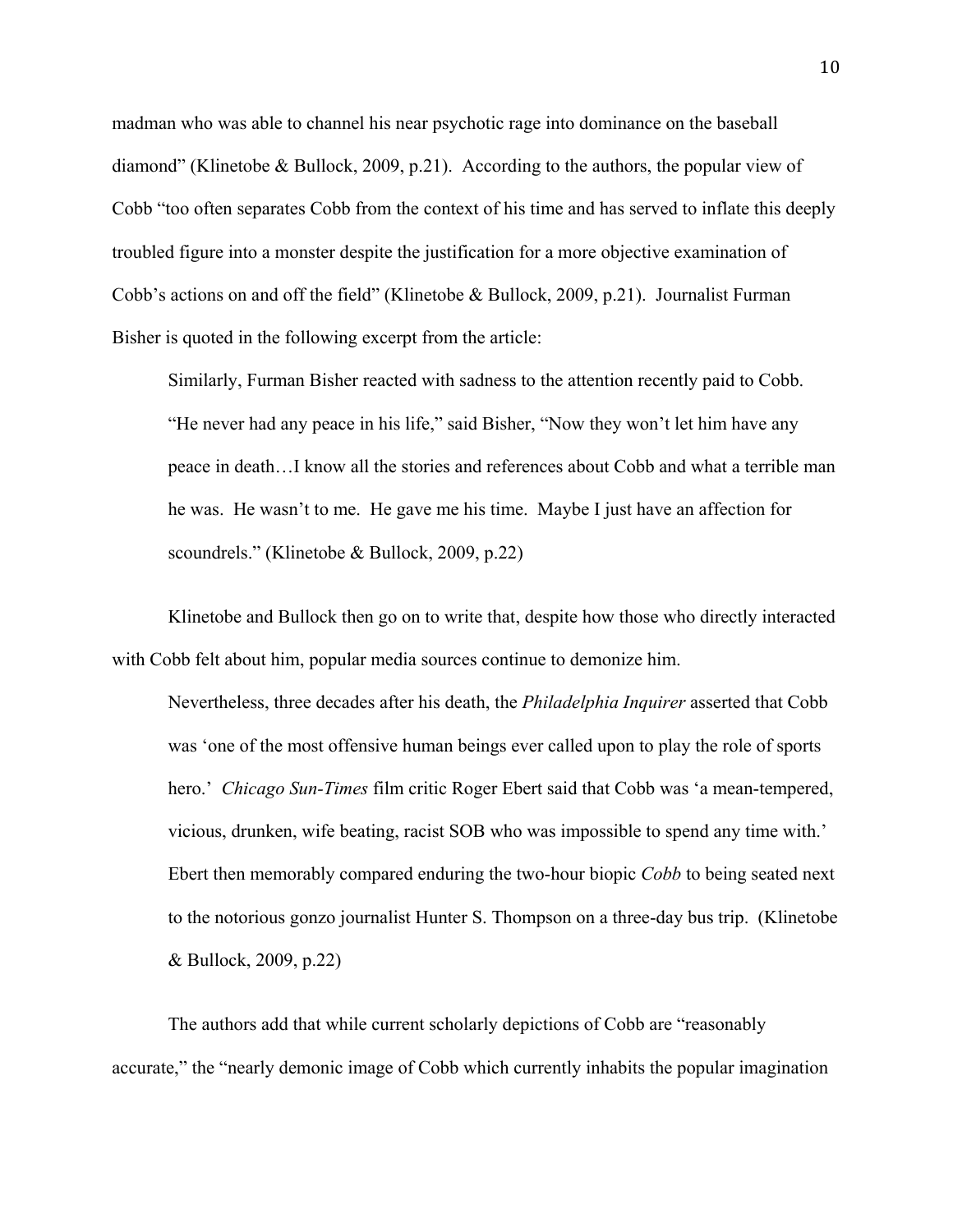is, to a large degree, a modern conception built to suit modern sensibilities" (Klinetobe  $\&$ Bullock, 2009, p.22). This article is an example of how popular media sources can influence public opinion about an athlete, regardless of the circumstances; in this case, the difference between the turn of the  $20<sup>th</sup>$  century and present day is rarely considered when portraying Ty Cobb.

 Another athlete who has had great success in his sport and is a lightning rod for media attention is Mike Tyson. In a 2004 article for *Columbia Journalism Review*, Shari Waxman addresses the media coverage regarding Tyson throughout his eventful boxing career. Specifically, Waxman points out that media coverage of Tyson has been inconsistent. "Since his pro debut in 1985," Waxman writes, "reporters have rolled with the former heavyweight champ through numerous cycles of vilification and glorification" (Waxman, 2004, p.61).

 Waxman references a 1999 article from *The New York Times*' Robert Lipsyte, in which "Lipsyte…contrasted our simplistic condemnation of Tyson with our absolute deification of the other Mike ('Jordan the Good')" (Waxman, 2004, p.62). He also includes an excerpt from an article written by the *Voice*'s Tony Sewell in February 1999:

The recent condemning of Mike Tyson by most of these [sports] writers after his jail sentence is just hypocritical. These were the same writers who waxed lyrical about Tyson as the greatest athlete on earth and gushed orgasmically at the power of his punches. Now, like scorned lovers, they rail against him… (Sewell, 1999, as cited in Waxman, 2004)

 Waxman also suggests that, at the time, media coverage and public opinion of Tyson may have impacted his decision on whether or not to come out of retirement: "The discrepancy in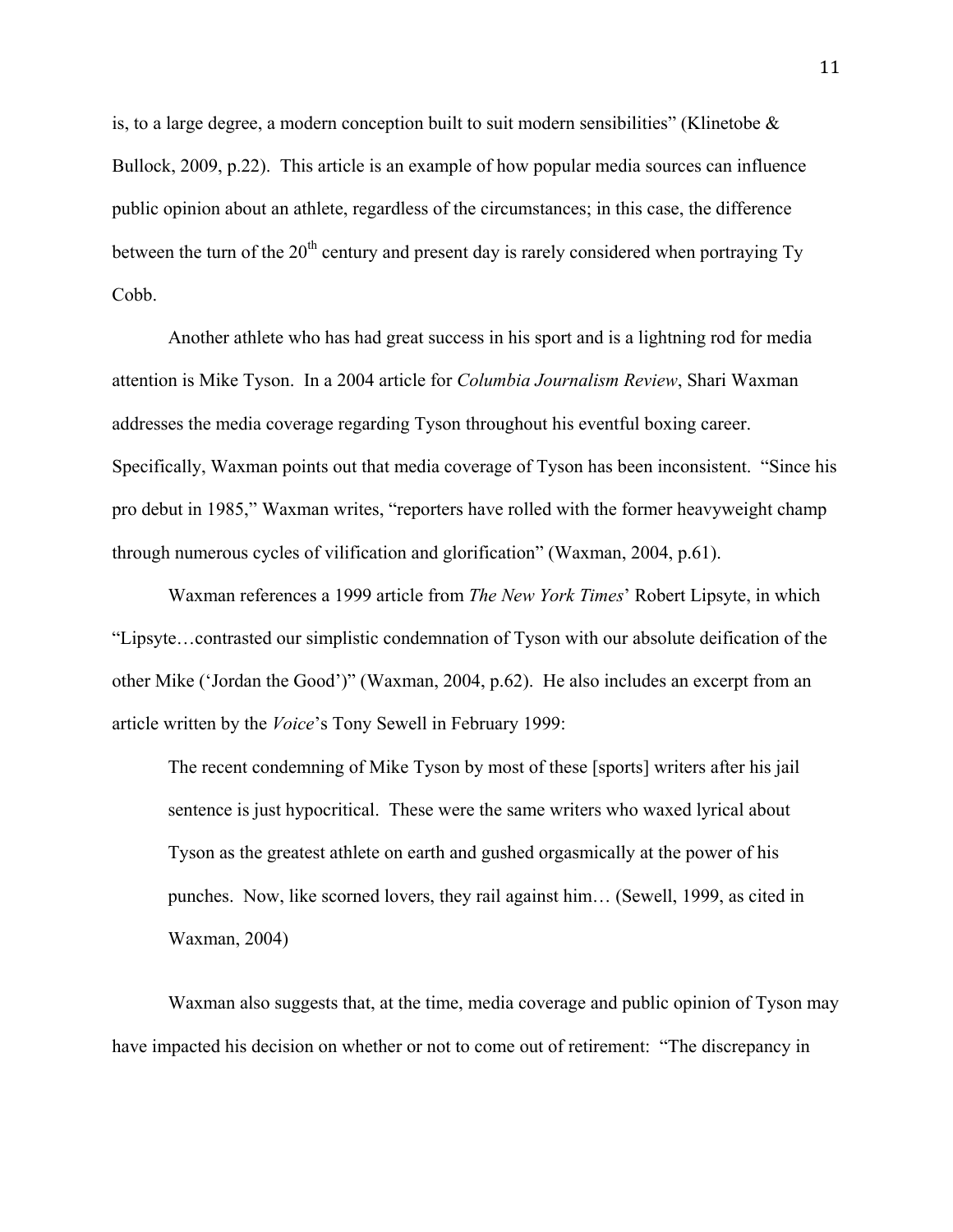press coverage suggests that our growing intolerance for Tyson may be linked more than we realize to his chances for a professional comeback" (Waxman, 2004, p.62).

 In a special piece for ESPN.com, Doug Glanville offers a former player's perspective on how professional athletes are perceived. Glanville writes "no big leaguer is untouchable," and that all it takes for an athlete to receive criticism is "to be on the wrong side of a story" (Glanville, 2012). He continues, "It can be unfair, a word easy to roll off the tongue of a 21 year-old star, but he has a bull's-eye on his back – fair or not – and what he does is noticeable and scrutinized" (Glanville, 2012).

### **Social Responsibility of Athletes**

Another aspect of the present study is social responsibility of athletes. In the world of professional sports, many athletes give back to their respective communities in different ways. Carter (2009) writes that the desire among athletes to give back "is a true grassroots movement" (Carter, 2009). Additionally, because this movement appears to be a "bottom-up" approach, it is "fundamentally different" from the movement toward social responsibility in the corporate world, which "has been criticized for being too managerially contrived, top-down imposed, and reductionist in nature" (Carter, 2009).

 On the collegiate level, some institutions promote the contributions that their athletes have made in their communities. On the Web site of Western Illinois University, there is an article that describes what its athletes did between the 2003-2004 and 2005-2006 school years. In this time frame, "Western's 20 Division I sports teams spent 5,191 hours serving their community and raised \$42,751 for charity-based organizations" (GoLeathernecks.com, 2007).

 Though there are prevalent negative stereotypes regarding professional athletes, many people have high expectations for them to contribute to their communities. According to a study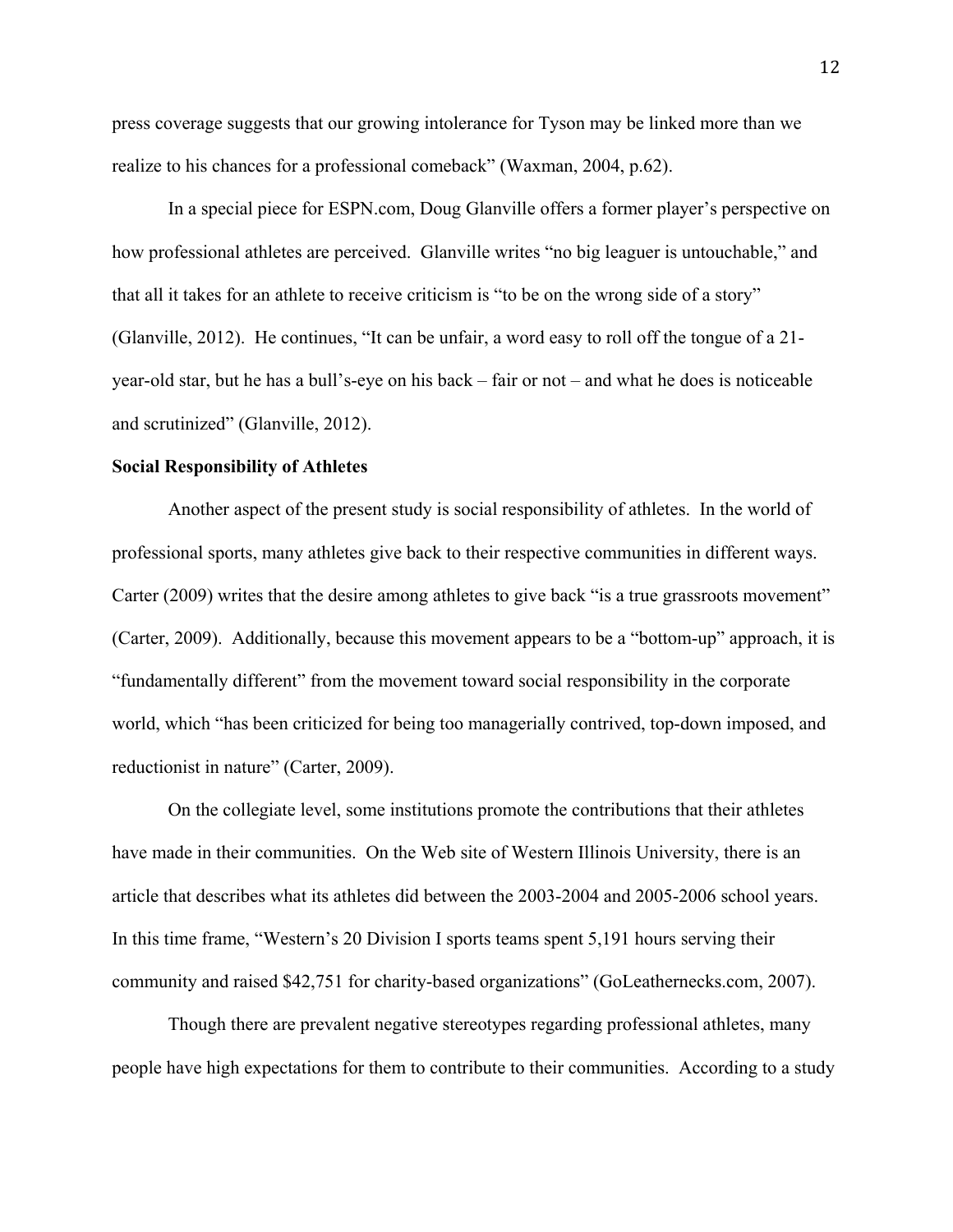conducted by Roy and Graeff regarding sports and social responsibility, "90 percent of the respondents expressed some level of agreement that businesses should support community charities or causes," and "87 percent indicated that professional athletes should support similar activities" (Roy & Graeff, 2001). The participants in this 2001 study had higher expectations for the NFL team that was located in their region. Roy and Graeff report, "90 percent agreed that the local team's players should support local charities or causes and 92 percent agreed that the local team's organization should do the same" (Roy & Graeff, 2001).

 While social responsibility is not as widely discussed as other aspects of athletes, there is a movement to increase community efforts. Some institutions, such as Western Illinois University, have promoted their athletes' contributions on their Web pages; however, this promotion should be more prevalent than it appears to be at this point. The study conducted by Roy and Graeff shows that there is an expectation among the general public for athletes and teams to give back to their respective communities.

### **Fan Identification**

The present study also utilizes a metric that is designed to measure fan identification. Fan identification is a popular subject in sports marketing, because it measures how closely sports fans associate with various aspects of sports such as teams, players, and coaches.

In a 2002 article, Daniel L. Wann explains fan identification as follows: "In general, highly identified fans, relative to less identified fans, exhibit more intense reactions to their team's performances (i.e., they report higher levels of anxiety and arousal, more intense positive and negative emotions, are more likely to use the self-serving bias, etc.)" (Wann, 2002, p.104). Because Wann's article is primarily related to sport fandom rather than team identification, he distinguishes between the two: "sport fandom identification involves one's self-perceptions as a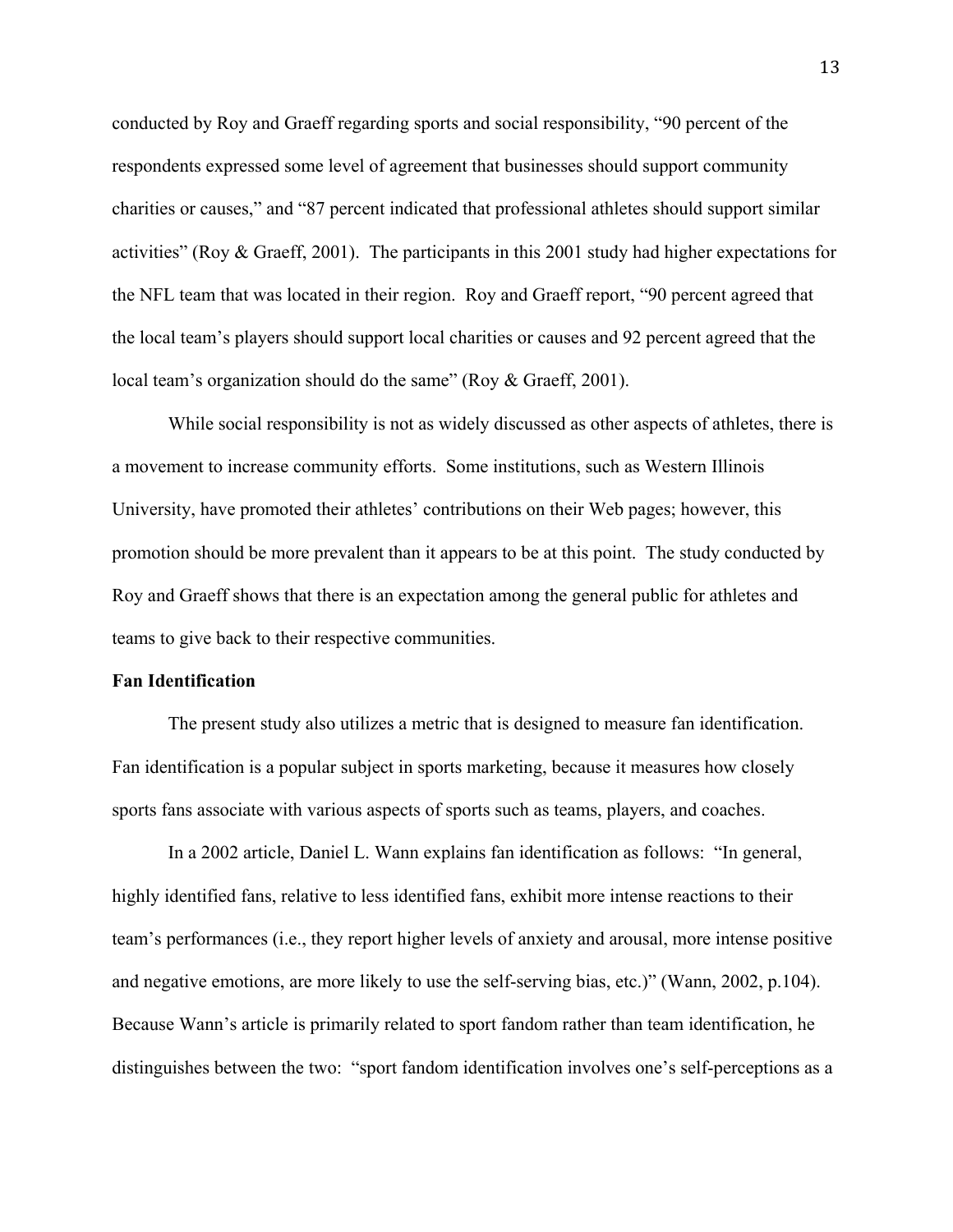sport fan," whereas "team identification involves one's psychological connection to a team or player" (Wann, 2002, p.104). Wann goes on to say the following: "Although the two are most likely correlated, it is also likely that there are many individuals possessing a high level of fan identification (i.e., they are self-perceived sports fans) who do not strongly identify with a particular team or player" (Wann, 2002, p.104).

While Wann's article focuses on sport fandom, a 2003 article focuses on points of attachment in regard to fan identification. Citing previous research from Sutton, McDonald, Milne and Cimperman (1997), Trail, Robinson, Dick and Gillentine (2003) distinguish between three types of fans:

The first level of fandom consists of those who are social fans, are low in identification, enjoy socialization, and care little about outcome of game. The second level consists of focused fans: those who are moderate in level of identification and are attracted to some aspect of the sport. The third level consists of vested fans; those who have a high emotional attachment to a team that lasts a long time and who make a major financial investment and time commitment. (Trail, Robinson, Dick & Gillentine, 2003, p.217)

 The authors of this article also distinguish between fans and spectators. They contend that when a sports marketer promotes a product to fans, "one is preaching to the choir," because these fans have high levels of identification with various aspects of a given sports team (Trail et al, 2003, p.218). Therefore, according to the article, marketing campaigns directed toward fans must capitalize on these high identification levels or connections. As an example, the authors point out that team managers and administrators "often provide times for fans to interact with the team or coach and to develop these connections" (Trail et al, 2003, p.218). In contrast, the authors write that similar marketing plans "will not work well for those who merely spectate and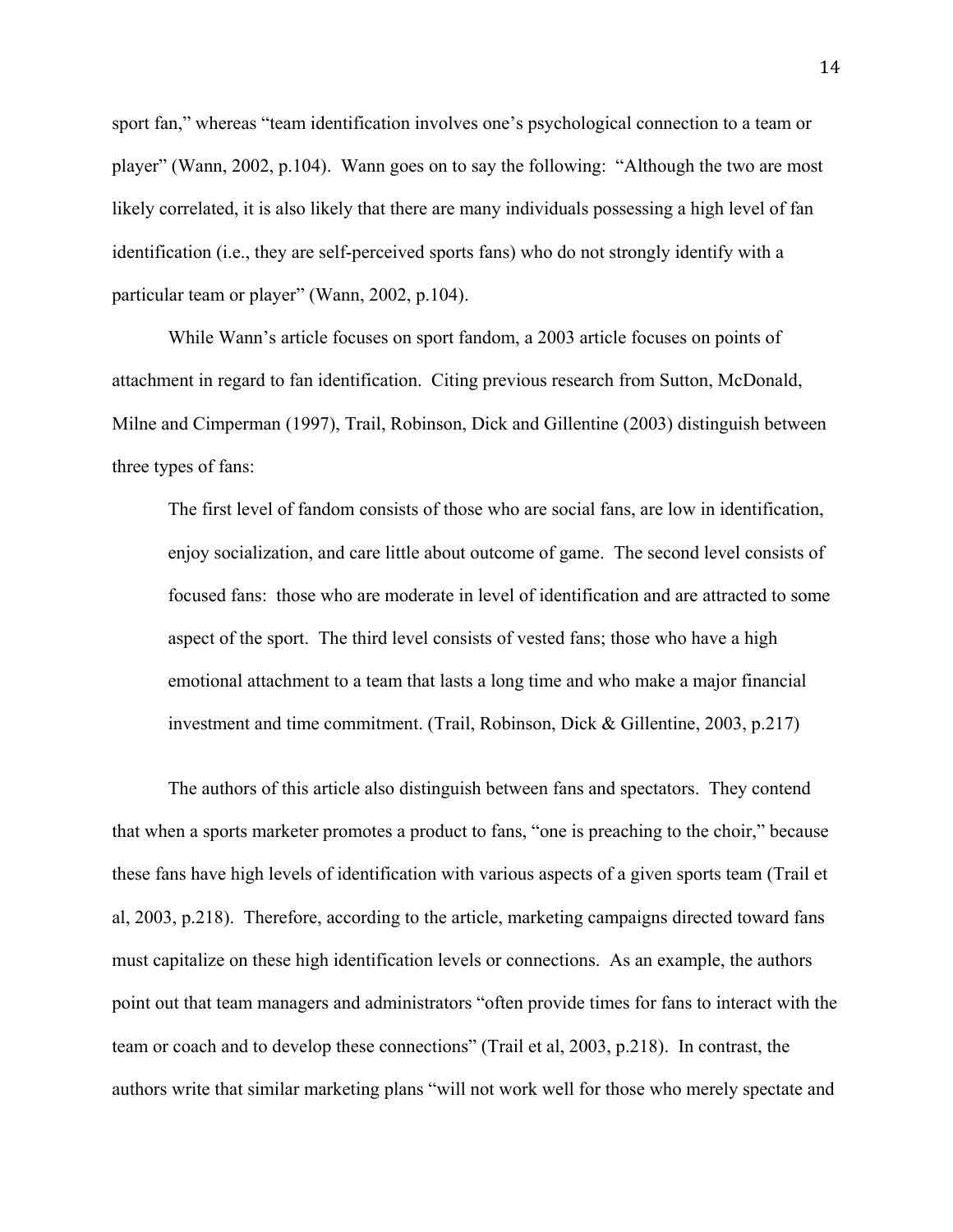have no identification with the team... if there is no connection, then marketers must devise a different strategy" (Trail et al, 2003, p.218).

Trail et al, suggest that perhaps fans and spectators should be approached differently because of "different motives for consumption behavior" (Trail et al, 2003, p.218). Referencing Trail and James (2001), the authors identify the motives "that are purported to fulfill social and/or psychological needs" (Trail et al, 2003, p.218). These motives include: "vicarious achievement, acquisition of knowledge, aesthetics, social interaction, drama/eustress, escape, family, physical attractiveness of participants and physical skill of participants" (Trail et al, 2003, p.218). In one model presented in the article, the authors indicate that these motives contribute to the seven different types of fan identification. These types of identification are as follows: team, coach, community, university, players, level and sport (Trail et al, 2003, p.218).

In a June 2011 article, Rainey, Yost and Larsen discuss fan identification in the context of Disappointment Theory. Crediting Bell (1985) and Loomes & Sugden (1986), the authors write, "According to this theory, when individuals develop expectations in the context of uncertain outcomes, they experience disappointment if the actual outcome is worse than the expected outcome" (Rainey, Yost & Larsen, 2011, p.176-177). In the article, Rainey, Yost and Larsen discuss a 2008 test in which they attempted to assess how Disappointment Theory can be used to predict sports fans' disappointment at the end of a season. In order to predict disappointment, the authors first had to measure the identification level of these fans. This was done using Sport Spectator Identification Scale, which was developed by Wann and Branscombe in 1993. The authors note that Wann, Dolan, McGeorge and Allison (1994) "assessed the level of team identification of home spectators at men's basketball games" using this scale shortly after it was developed (Rainey et al, 2011, p.176). In this 1994 study, Wann, Dolan, McGeorge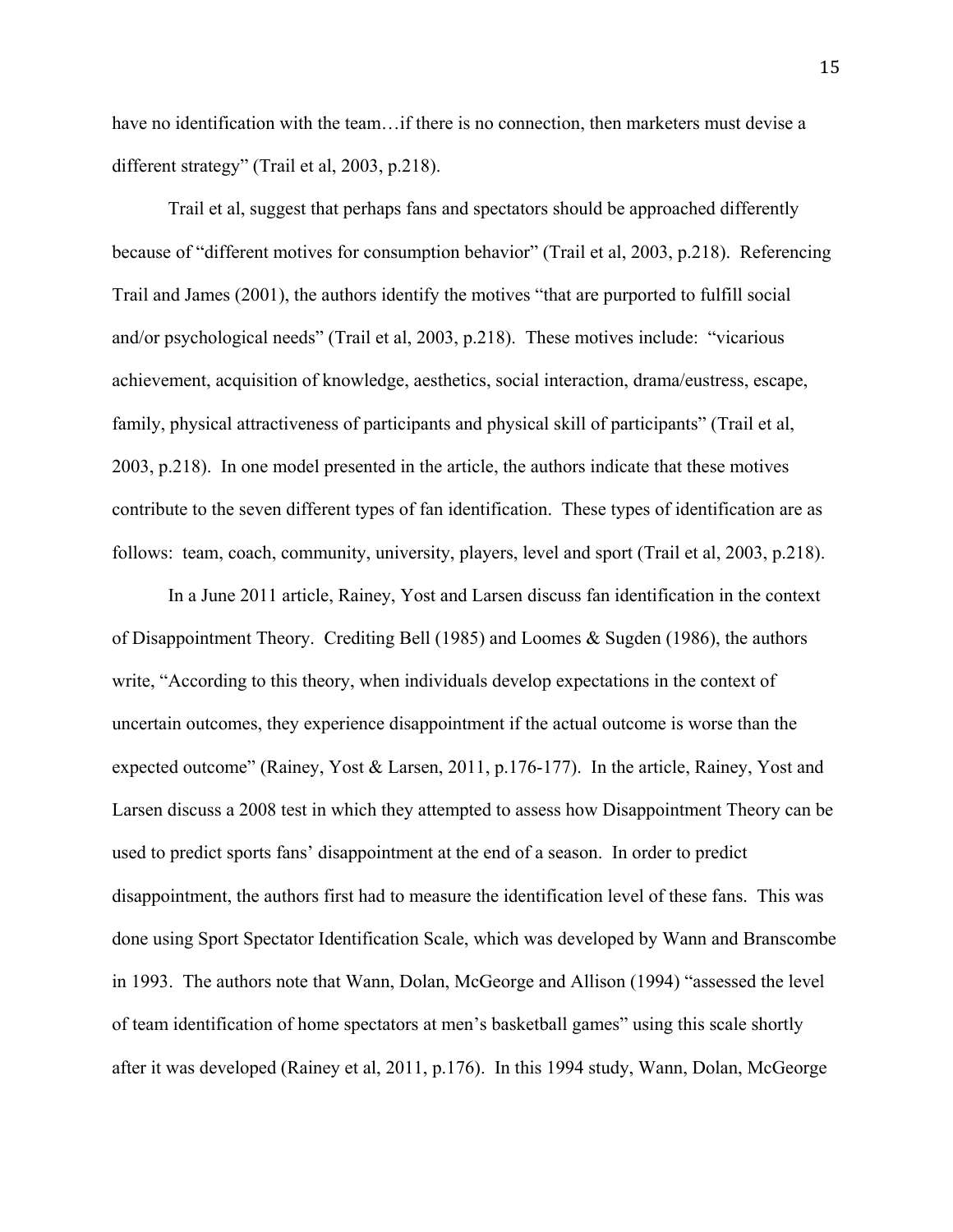and Allison also "assessed the spectators' feelings before and after the games" (Rainey et al, 2011, p.176). According to the study, "Highly identified fans reported significantly greater increases in negative feelings, such as sadness, frustration and discouragement, after a loss than did lowly identified fans" (Rainey et al, 2011, p.176).

Because of these findings, Rainey, Yost and Larsen chose to implement Disappointment Theory and the Sport Spectator Identification Scale and conduct a study of their own. The study measured fans' disappointment levels regarding the Cleveland Browns' 2008 season. The study's participants were given a preseason questionnaire, on which "participants reported their gender and the number of years they had been a Browns fan…Expectations for the Browns' performance were measured by having participants indicate how many of the 16 regular season games they thought the Browns would win" (Rainey et al, 2011, p.178). Additionally, the Sport Spectator Identification Scale was used to measure the participants' levels of identification. Following the season, the participants filled out a second questionnaire, in which they indicated both their "investment in the Browns" throughout the season and their disappointment in the team's performance (Rainey et al, 2011, p.179).

The findings of the 2008 study were consistent with those from the 1994 study, as "the level of fan identification with the Browns, as measured by the SSIS, was also positively related to fan disappointment" (Rainey et al, 2011, p.184). The authors go on to write, "The more fans identified with the team, the more disappointed they were with the team's poor performance" (Rainey et al, 2011, p.184).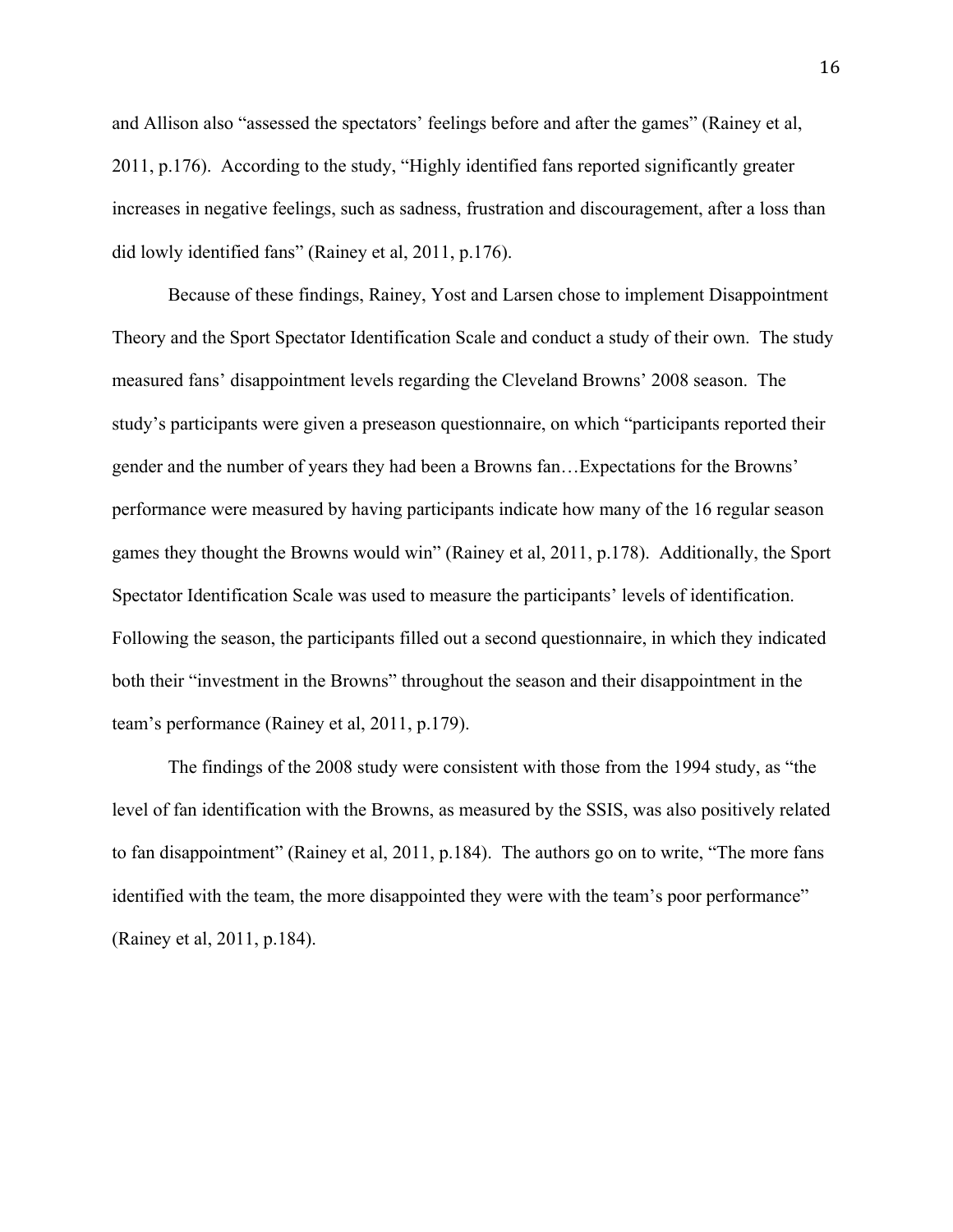### **Summary**

 The pieces of literature regarding the perception of athletes discuss stereotypes that exist or have existed in the world of sports. The articles referenced here address the "streetball" image of the NBA following the retirement of Michael Jordan and the perception that athletes in the 1990s engaged in domestic abuse. The articles that discuss media representation of athletes refer to the inconsistency that sometimes permeates sports coverage, as well as the ability of media attention to shape public opinion. These pieces discuss the rollercoaster that has been the coverage of Mike Tyson's career and the modern view of Ty Cobb, whose heyday came near the turn of the 20<sup>th</sup> century. Though less prevalent than articles regarding the perception of athletes, the articles that discuss the social responsibility of athletes touch on a number of different aspects. The topics covered by the literature used in this study include the recent increase in social responsibility among athletes, the promotion of athletic community service by academic institutions, and the expectations that the general public has regarding athletes and teams helping off the field. The literature regarding fan identification establishes that there are various types of identification, and also speaks to the reputation of the Sport Spectator Identification Scale. This scale ultimately composes a portion of the instrument used in this study.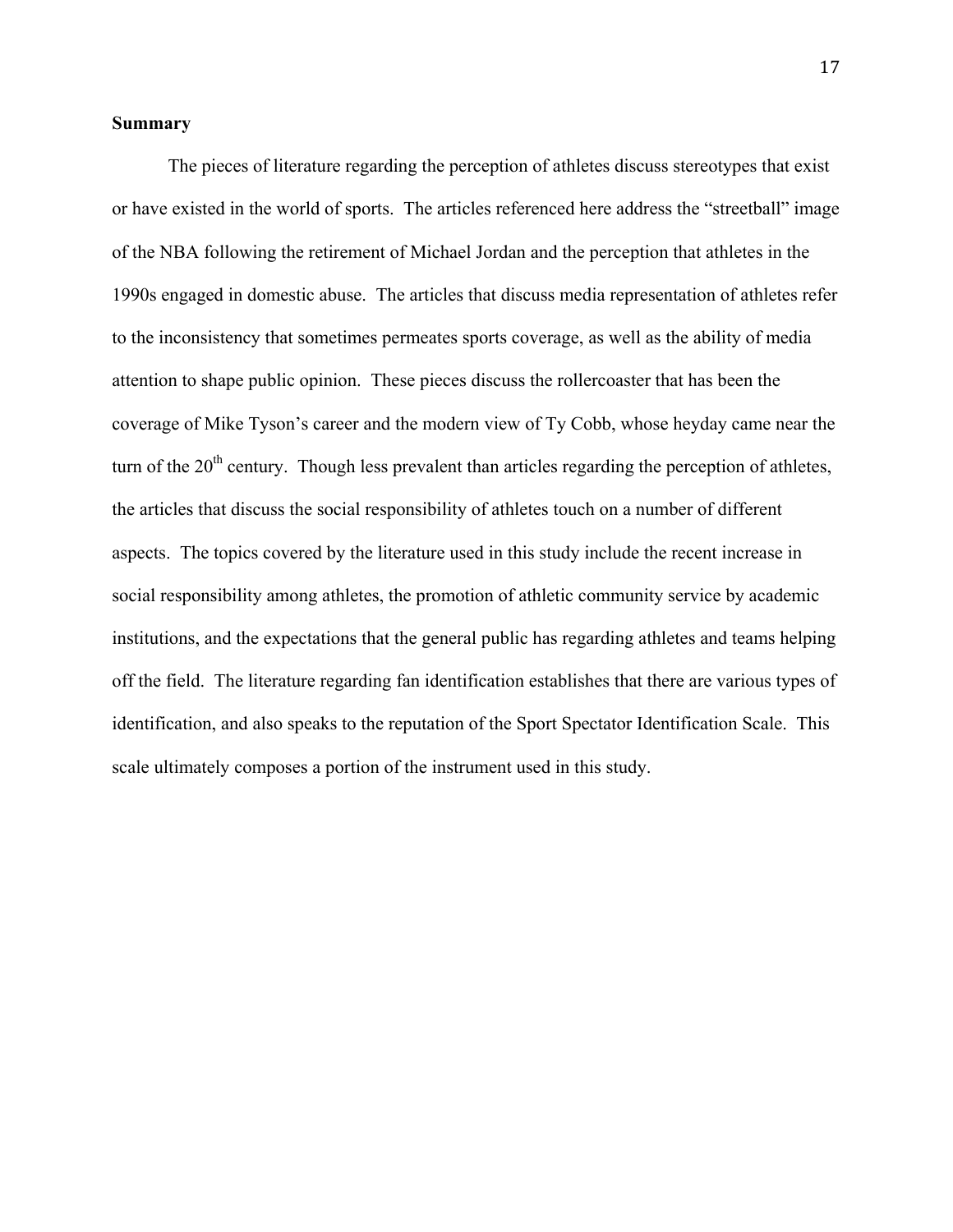#### **Chapter 3 – Methodology**

 The purpose of this study is to determine the difference in how local fans and neutral fans feel about athletes as people. This chapter discusses the methodology used to obtain this information. The specific elements addressed are subjects and sampling frame; the instrument used for collecting data; administration of instrument and collection of data; and data analysis.

### **Subjects and Sampling Frame**

The subjects of this study compose two distinct groups: students at Temple University and students at the University of Arkansas. These students have the following characteristics in common: they are taking at least one class related to sports management, and they are undergraduate-level students. The students at Temple University represent the local fans in the study. Because these students reside – or at least attend classes – in Philadelphia, they are most likely exposed to the area's local media coverage. Also, given their interest in sports management, the coverage they pay attention to likely involves Philadelphia sports teams such as the Eagles. The students from the University of Arkansas represent the neutral fans in the study. These students likely pay attention to local sports media coverage, which does not include programming related to Philadelphia sports teams. Therefore, these students are not expected to exhibit high levels of identification with the Eagles.

 The two samples used in this study are not truly random. Rather than the subjects being selected from a sampling frame such as a telephone book, they were selected from university classes. These students were specifically chosen for the study because of their participation in sports management coursework and because of their respective locations. Therefore, these samples are convenience samples.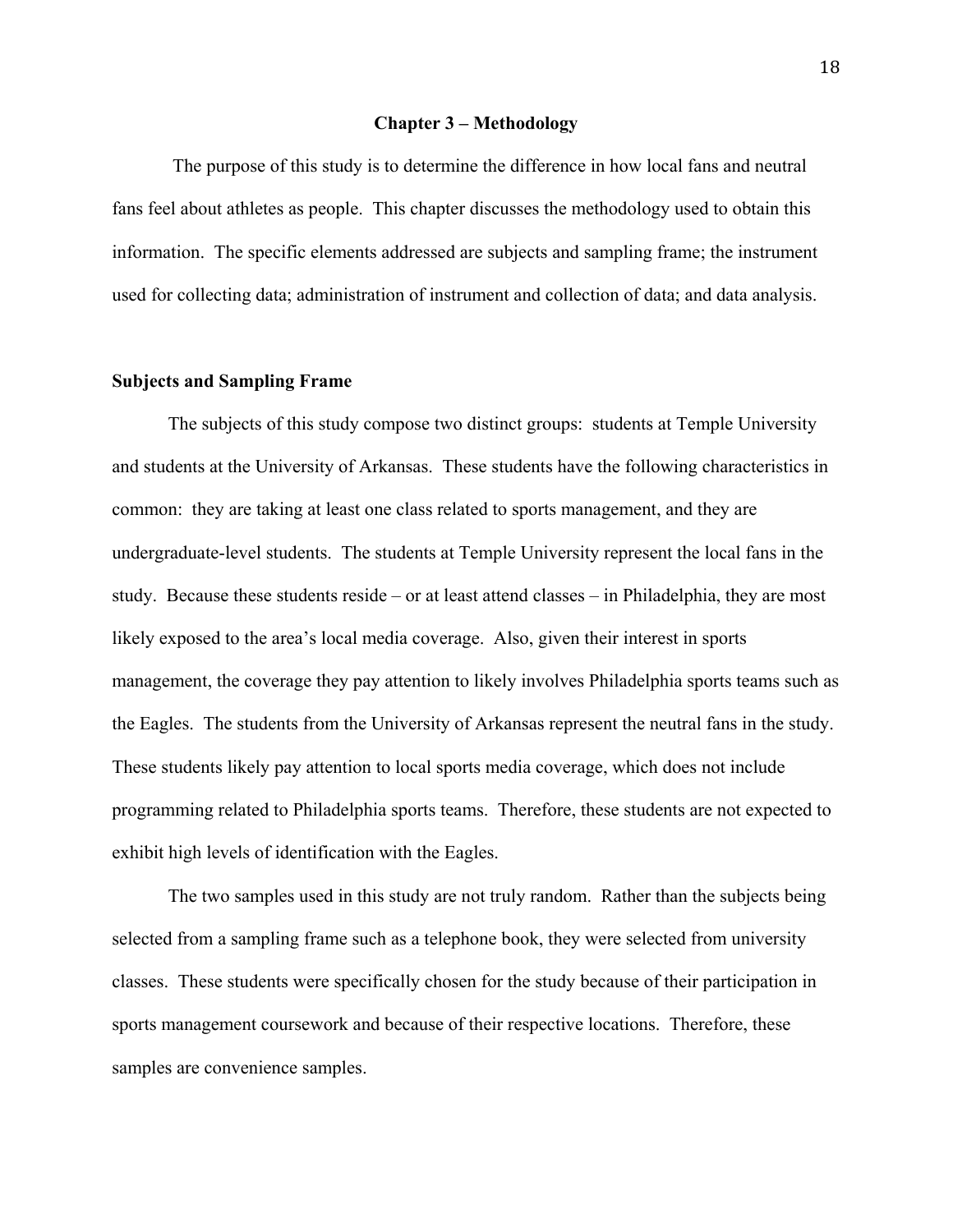### **Instrument for Data Collection**

The instrument used for data collection is a questionnaire that uses the items from the Sport Spectator Identification Scale (Wann & Branscombe, 1993, as cited in Theodorakis, Wann, Carvalho, & Sarmento, 2010) in addition to items regarding the Philadelphia Eagles' Nnamdi Asomugha. According to Theodorakis, Wann, Carvalho and Sarmento, the Sport Spectator Identification Scale – or SSIS – is a "uni-dimensional seven-item Likert scale with response options ranging from 1 (*low identification*) to 8 (*high identification*)" (Theodorakis et al, 2010, para.9). Though the SSIS is referred to as a seven-item scale, the article actually lists six items when detailing the scale: "How strongly do you see yourself as a fan of [named team]?", "How strongly do your friends see you as a fan of [named team]?", "During the season, how closely do you follow [named team] via *any* of the following: in person, by television, by radio, by televised news, or by newspaper?", "How important is being a fan of [named team]?", "How much do you dislike the greatest rivals of [named team]?", and "How often do you display [named team's] name or insignia at your place of work, where you live, or on your clothing?" (Theodorakis et al, 2010, para.9).

 In a 2011 article, Rainey, Yost and Larsen advocate the validity of the SSIS. According to the article, "Wann and Branscombe (1993) demonstrated that SSIS scores are related to relevant variables like team involvement, time and money invested in the team, and positive expectations for the team's future performance" (Rainey, Yost & Larsen, 2011, p.179). Also, perhaps more relevant to this study is the following statement regarding the SSIS: "Wann and Branscombe (1995) demonstrated that fans' levels of identification with a basketball team predicts their general knowledge about basketball and knowledge about the players on their team" (Rainey et al, 2011, p.179).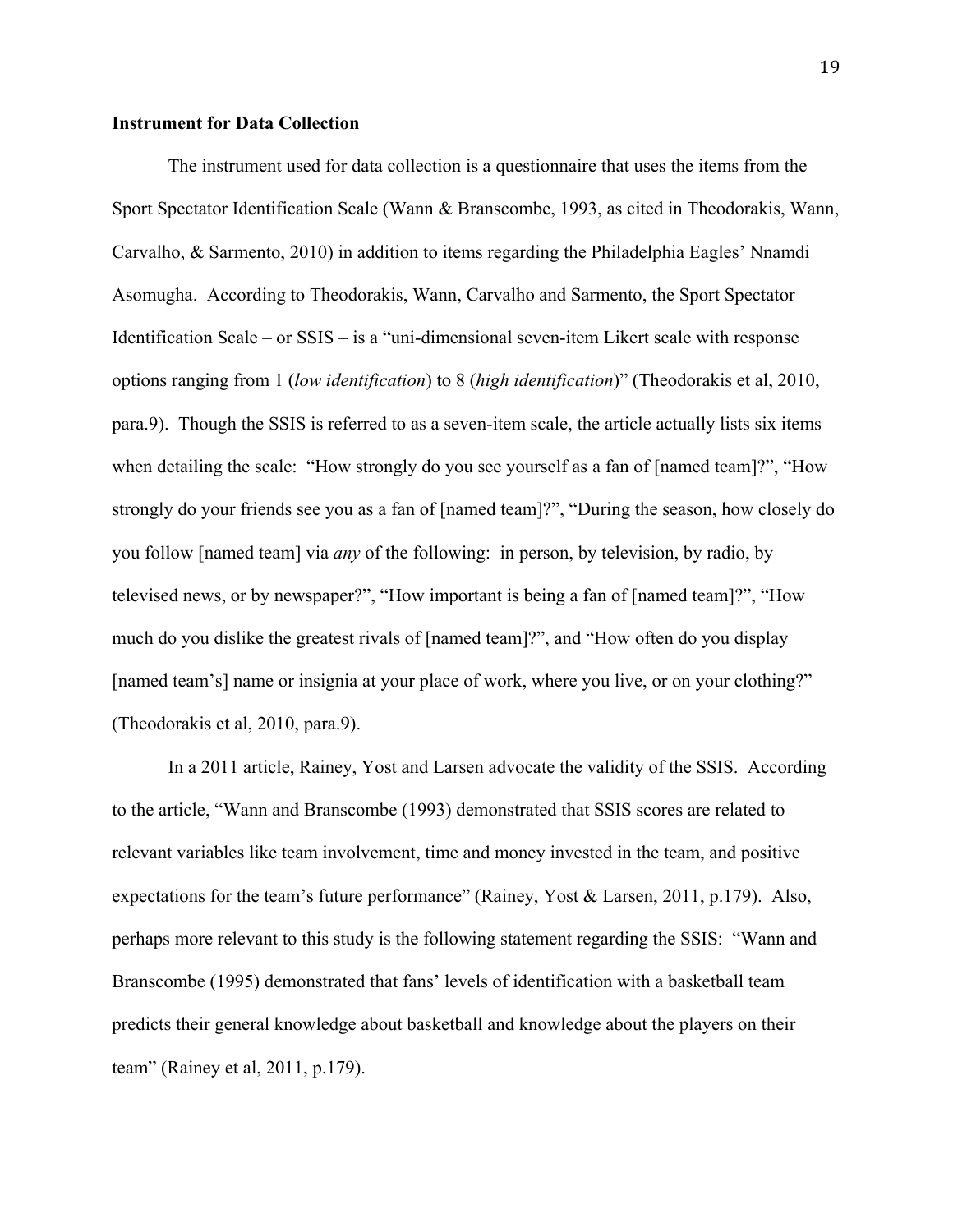Another 2011 study shows that the SSIS is a reliable tool for measuring fan identification. The instrument was recently used to measure "spectators' identification with a university team and personal involvement in celebratory violence" (Lanter, 2011, p.268). The participants in Lanter's study were college students, as is the case with the current study. According to Lanter, the SSIS items "were found to be reliable" with a Cronbach's alpha score of .89 (p.272). Given the demographic similarities in the populations between Lanter's study and the current study, this score seems to be more relevant to the current study than a reliability score derived from a study involving middle-aged or elderly adults, for example.

 The Sport Spectator Identification Scale has also gained notoriety on an international level. According to Wann, the SSIS "has been used successfully in approximately 100 studies of sport fans and has been translated into several languages" (Wann & Pierce, 2003). Since its inception in 1993, the SSIS has "gained wide spread use in the sport psychology literature" (Wann & Pierce, 2003).

 In addition to the items from the SSIS, the questionnaire given to each of the study's participants includes items regarding Nnamdi Asomugha. Two of these items are intended to measure the participants' awareness of Asomugha as a player and their awareness of his off-thefield contributions. These items were developed specifically for this study. They are scored on a Likert scale like the SSIS items, but the scale is composed of five options instead of seven. Also, the anchors are different: rather than "Not at all" and "Very," the anchors for these items are "Strongly Disagree" (1) and "Strongly Agree" (5).

The two additional items that pertain to Asomugha are designed to measure participants' feelings toward him as a player and as a person. These items, like the aforementioned awareness

**20**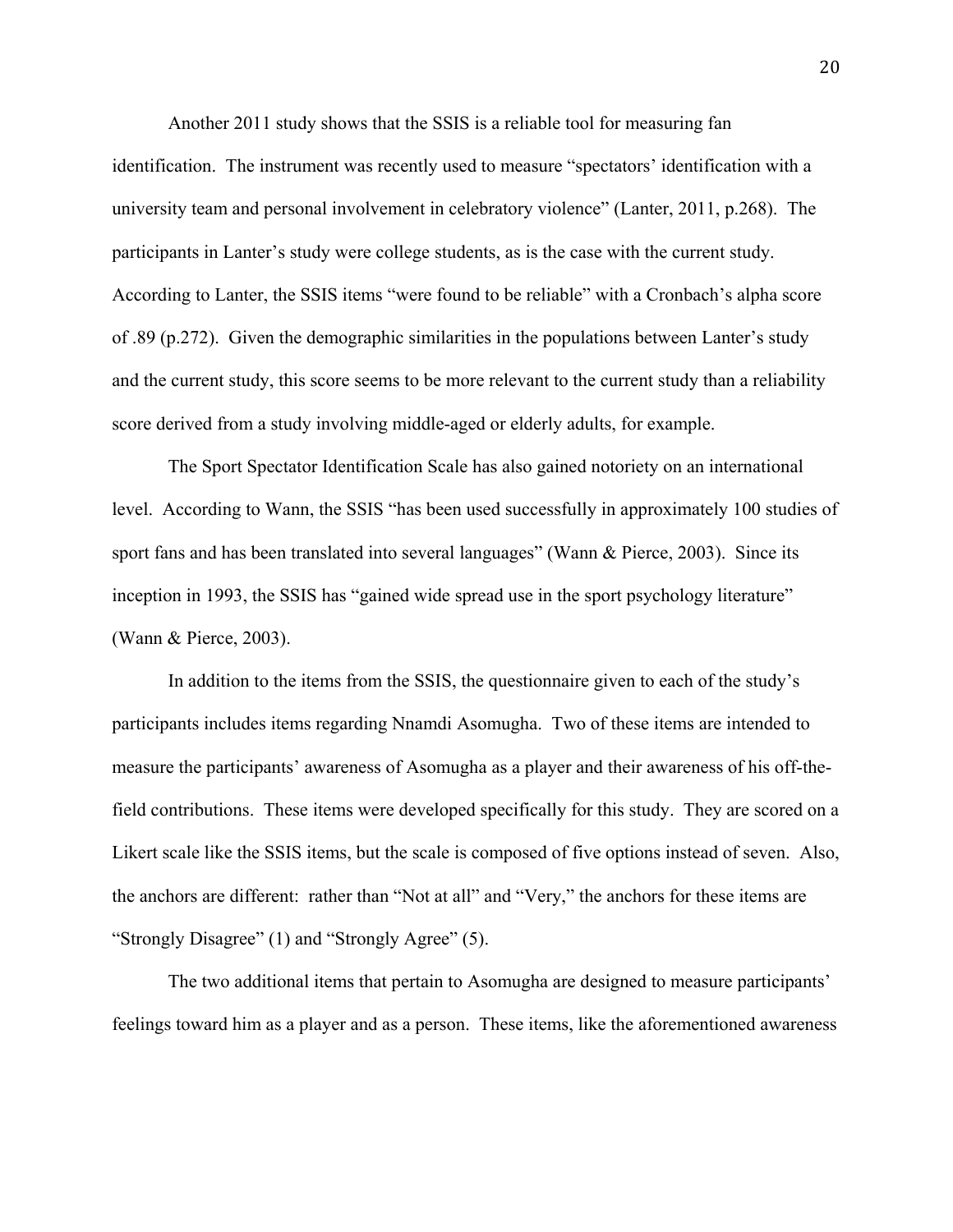items, are measured on a 5-point Likert scale with anchors of "Strongly Disagree" (1) and "Strongly Agree" (5). These two items were also developed specifically for this study.

Lastly, the questionnaire is designed to measure future behavior of the participants. A portion of a model developed by Trail in 2003 was used to determine this. The relevant section of this model consists of four team-specific items that assess what participants are likely to do in the future with regards to the team. These items are as follows: "I am more likely to attend future games," "I am more likely to purchase the team's merchandise," "I am more likely to buy (team name) clothing," and "I am more likely to support the (team name)" (Trail, Fink & Anderson, 2003). For this study, "team name" was replaced with "Eagles." Also, the items were modified to pertain to Asomugha: each item was amended with the phrase "because of Nnamdi Asomugha."

Prior to the 2003 study in which these items were first used, the model that contains them had not been empirically tested. However, the model was "derived from a review of previous research" (Trail, Fink & Anderson, 2003). Trail had previously developed the Theoretical Model of Sport Spectator Consumption Behavior in 2000. This model "hypothesized a sequence of relationships for the six general factors that would influence intended sport spectator consumption behavior" (Trail, Fink & Anderson, 2003). One of these factors is labeled as individual motives. Trail writes that "most of these motives are based on social and psychological needs: vicarious achievement, acquisition of knowledge, aesthetics, social interaction, drama/excitement, escape (relation), family, physical attractiveness of participants, and quality of physical skill of the participants" (Trail, Fink & Anderson, 2003). According to Trail, Fink & Anderson, "Substantial evidence supports the idea that most of the above sport spectator motives are correlated" (2003). Therefore, while the four specific items used in the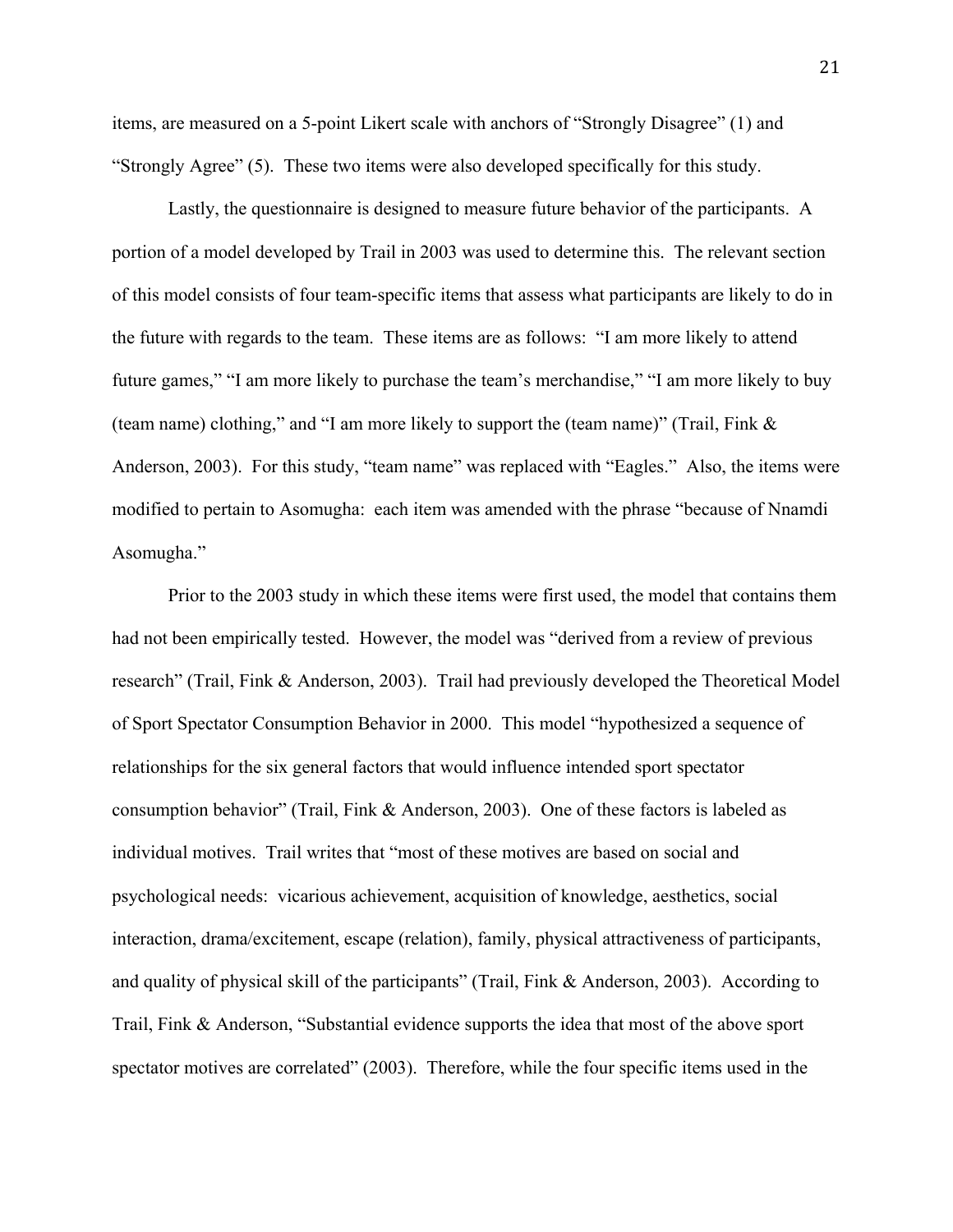current study had not been tested by Trail prior to 2003, Trail has developed reliable models and theories in the past. The future behavior items could thus be viewed as having expert validity.

The customized instrument for this study can be found in the appendix following the reference pages at the end of the study.

### **Administration of Instrument and Data Collection**

 In February and March of 2012, the questionnaire was given to both groups in the study: undergraduate students enrolled in a sports-related class at the University of Arkansas, and undergraduate students enrolled in a similar course at Temple University. The initial estimated number of participants in each group was 100, meaning that the total number of participants in the study should have been close to 200. In February, 120 copies of the questionnaire were mailed to Dr. Jeremy Jordan at Temple University; there were several "extras" included in order to achieve a sample size as close to 100 as possible. Dr. Jordan was instructed to distribute the questionnaires to undergraduate students who were enrolled in classes related to sports management.

 While the materials intended for the Temple students were in transit, the questionnaires intended for the Arkansas students were delivered. These questionnaires were distributed to three different classes; students who were enrolled in two of these classes were advised to only complete the questionnaire once. The questionnaires were hand-delivered to students individually, starting from the front of the classroom and moving toward the back. Upon finishing the questionnaires, the students approached the front of the classroom and placed the completed questionnaires in a stack on a table. The classes completed 22, 26, and 31 questionnaires, respectively, combining for a sample size of 79 students.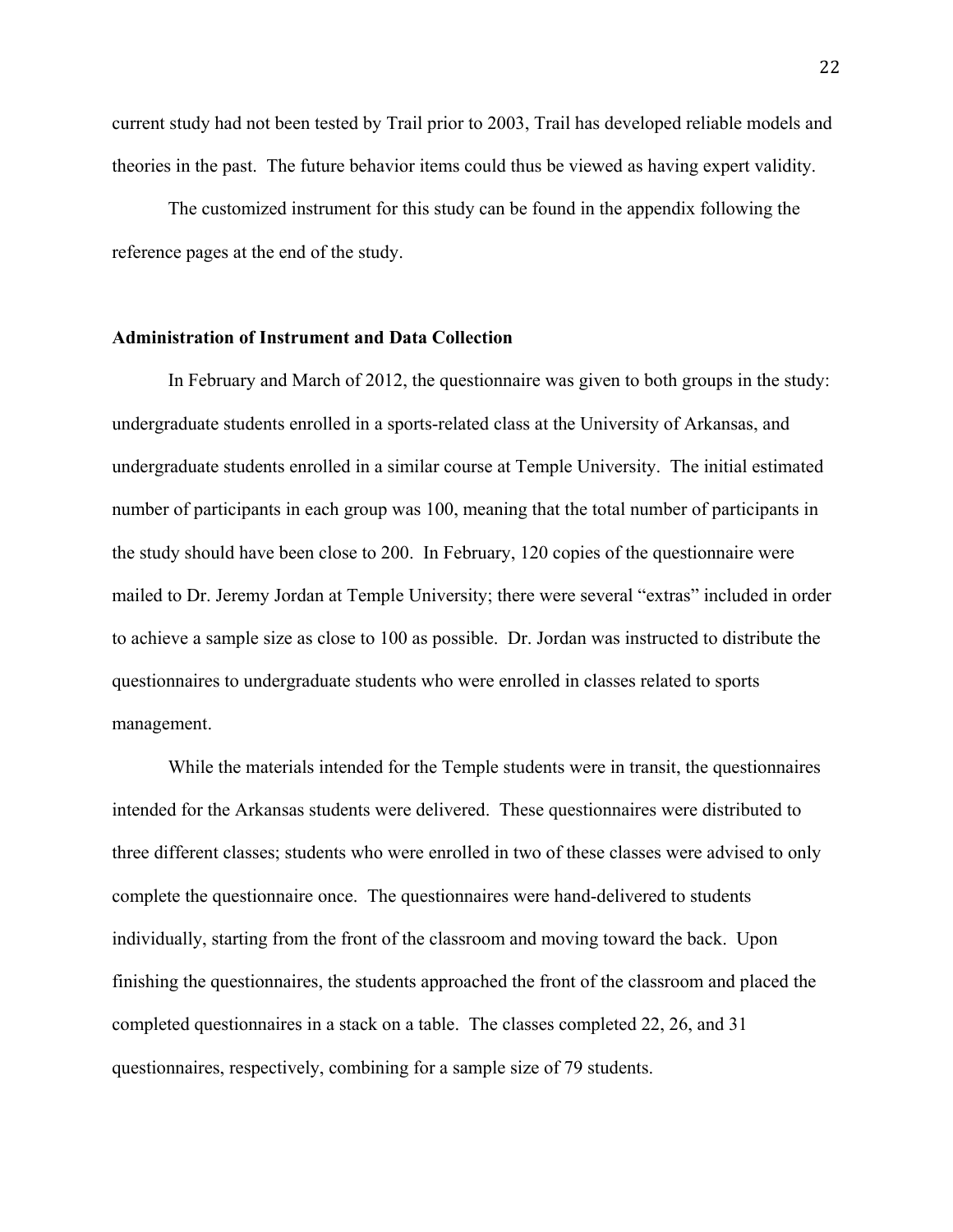After these 79 completed questionnaires were collected from Arkansas students, the completed questionnaires from Temple arrived in the mail. In all, 82 Temple students participated in the study. Because this sample size was very close to the sample size obtained from classes at Arkansas, it was determined that no more questionnaires would need to be distributed to Arkansas students. It would make more sense to compare 79 neutral questionnaires with 82 local questionnaires than to increase the neutral sample size to 100 without increasing the local sample size.

 Following the collection of all completed questionnaires – 161 in all – the answers provided by the students were compiled in a Microsoft Excel spreadsheet. The items of the questionnaire composed the columns of the spreadsheet, while the students and their answers composed the rows. For each student, there was a maximum of 18 pieces of information collected (market, demographic information, responses to 14 questionnaire items). Some students chose to leave certain items blank. After each student's information was compiled in this spreadsheet, the content was exported to SPSS for data analysis.

#### **Data Analysis**

 The data collected from the students who participated in the study were analyzed in SPSS 19.0. To test H1 – which states that participants within Asomugha's local region will show higher awareness of his off-the field contributions than participants in a neutral region, and that these local participants will have stronger opinions than the neutral participants about Asomugha as a player and a person – the scores of the awareness and positive feelings items on the questionnaire (Awr1, Awr2, Pos1, Pos2) were considered for each group. It was anticipated that the mean of each of these scores would be higher for the local market participants.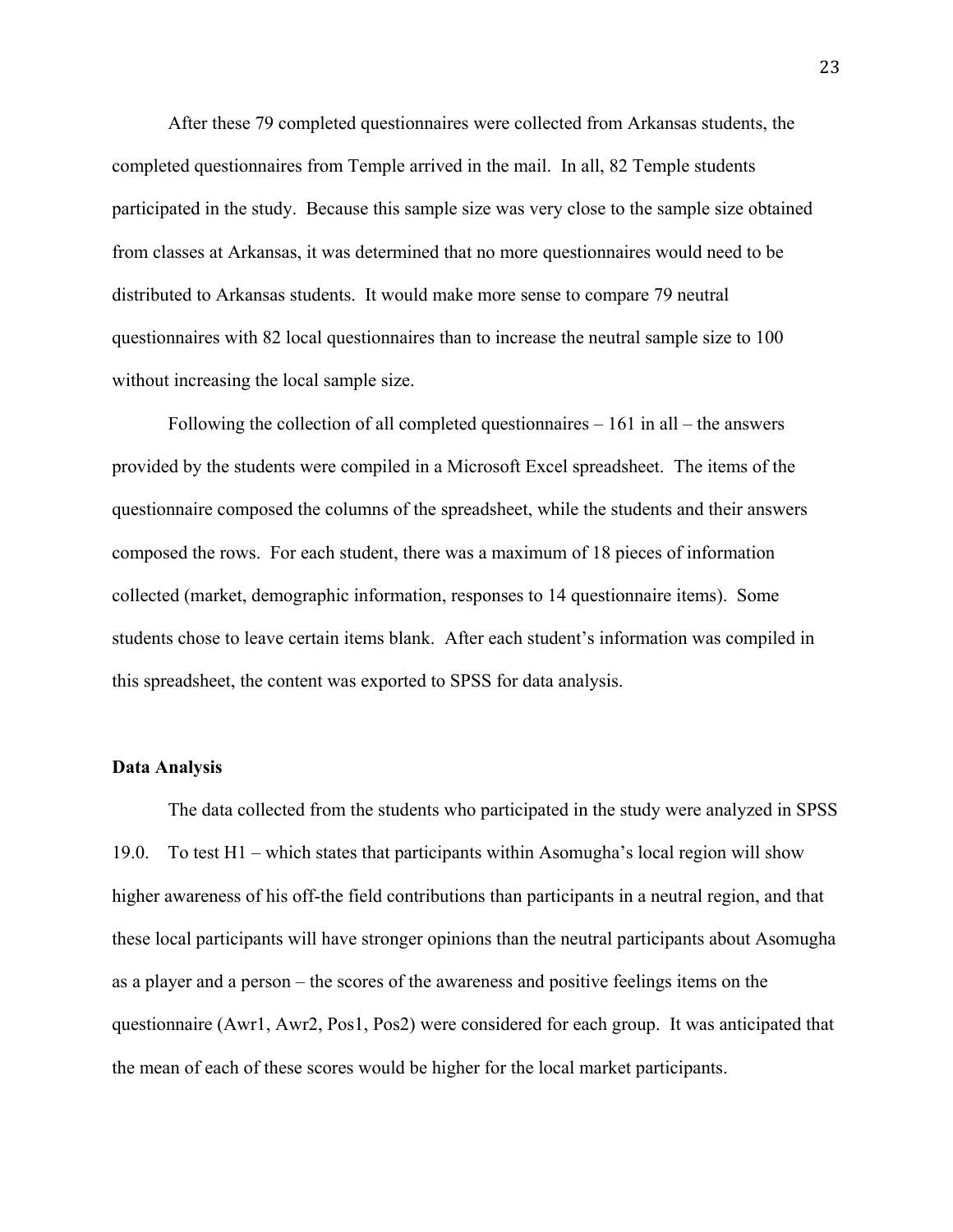For H2, which states that there will be a positive correlation between identification level and the participants' feelings toward Asomugha and their awareness of his off-the-field contributions, the mean answers to Awr2 and the TeamID items were considered together. If there is a correlation here, it can be said that those who identify with the Eagles more know more about what Asomugha does off the field.

 To test H3, which states that the local market participants will be more likely than the neutral region participants to engage in future behavior supporting the Eagles based on what they know about Asomugha, the mean scores of the future behavior items (FB1-FB4) were calculated. It was expected that the scores on each item would be higher for those in the local market.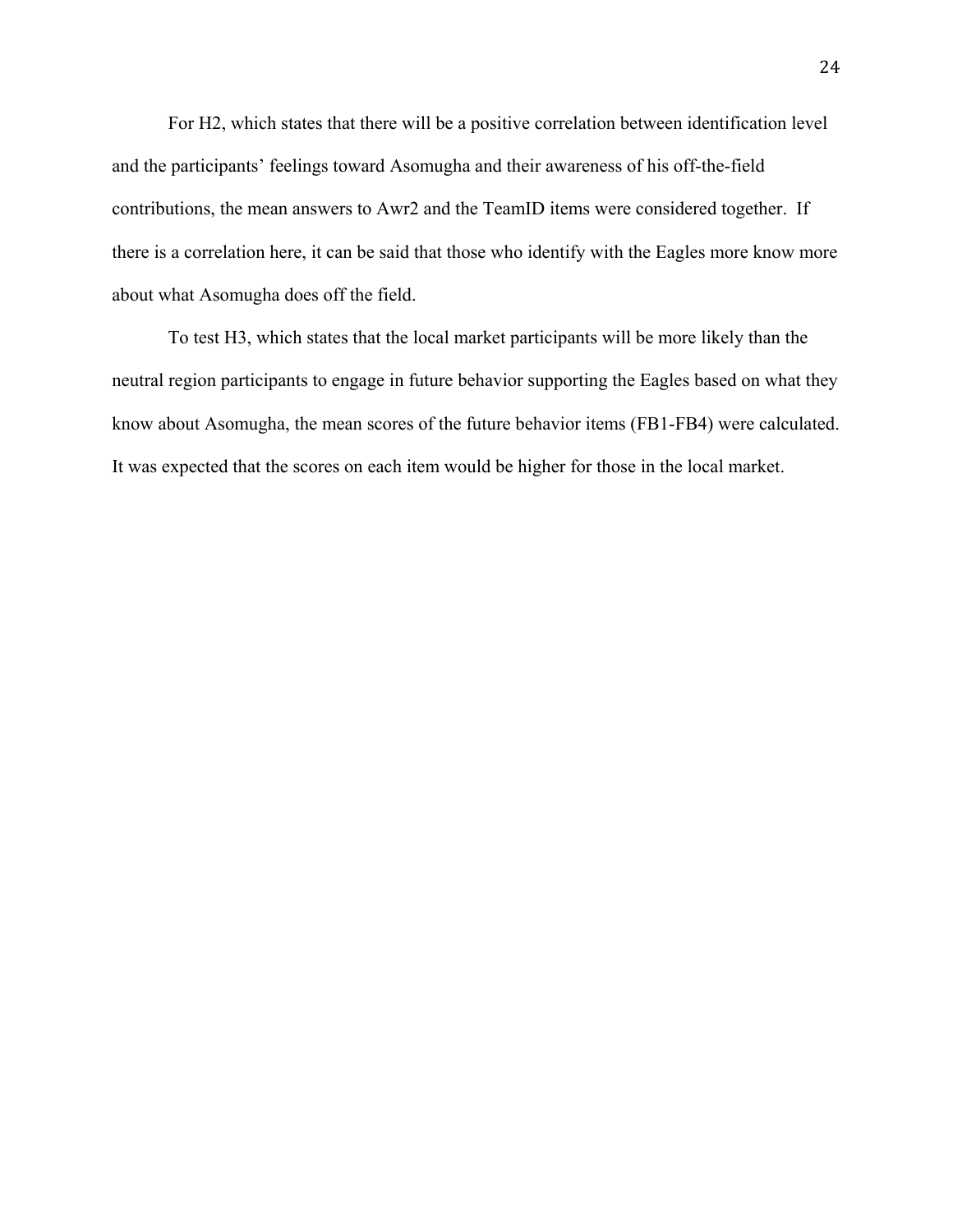### **Chapter 4 – Findings**

During data analysis, SPSS was used to interpret and illustrate the feedback provided by the study's participants. The data were assessed with respect to the study's hypotheses, which state that local participants will feel more positively toward and be more aware of Asomugha both on and off the field; identification will be positively related to the participants' feelings toward Asomugha and awareness of his off-the-field contributions; and local participants will be more likely than neutral market participants to support the Eagles knowing about Asomugha. A normal distribution was assumed for both the neutral and local samples.

### **Descriptive Statistics**

 The first data that were analyzed were the descriptive statistics, or demographic information for the study's participants. Overall, 161 students completed the questionnaire. Included in this group of 161 students were 115 males (71.4%) and 46 females (28.6%). 59 of these students identified themselves as seniors (36.6%), while 76 were classified as juniors (47.2%). Underclassmen were not as widely represented, as there were 25 sophomores (15.5%) and just one freshman (0.6%) who participated in the study. The maximum age of all the participants in the study was 33 years, while the mean age was 21.09 years.

 Cross tabulations of demographic information were also computed in SPSS. This made it possible to see how many students of each class and gender composed each sample. In the 79 student sample from the University of Arkansas, 51 of the participants were males (64.6%). The remaining 28 students were females (35.4%). In regards to class, 37 of the 79 students were seniors (46.8%). There were also 27 juniors (34.2%), 14 sophomores (17.7%), and one freshman  $(1.3\%)$ .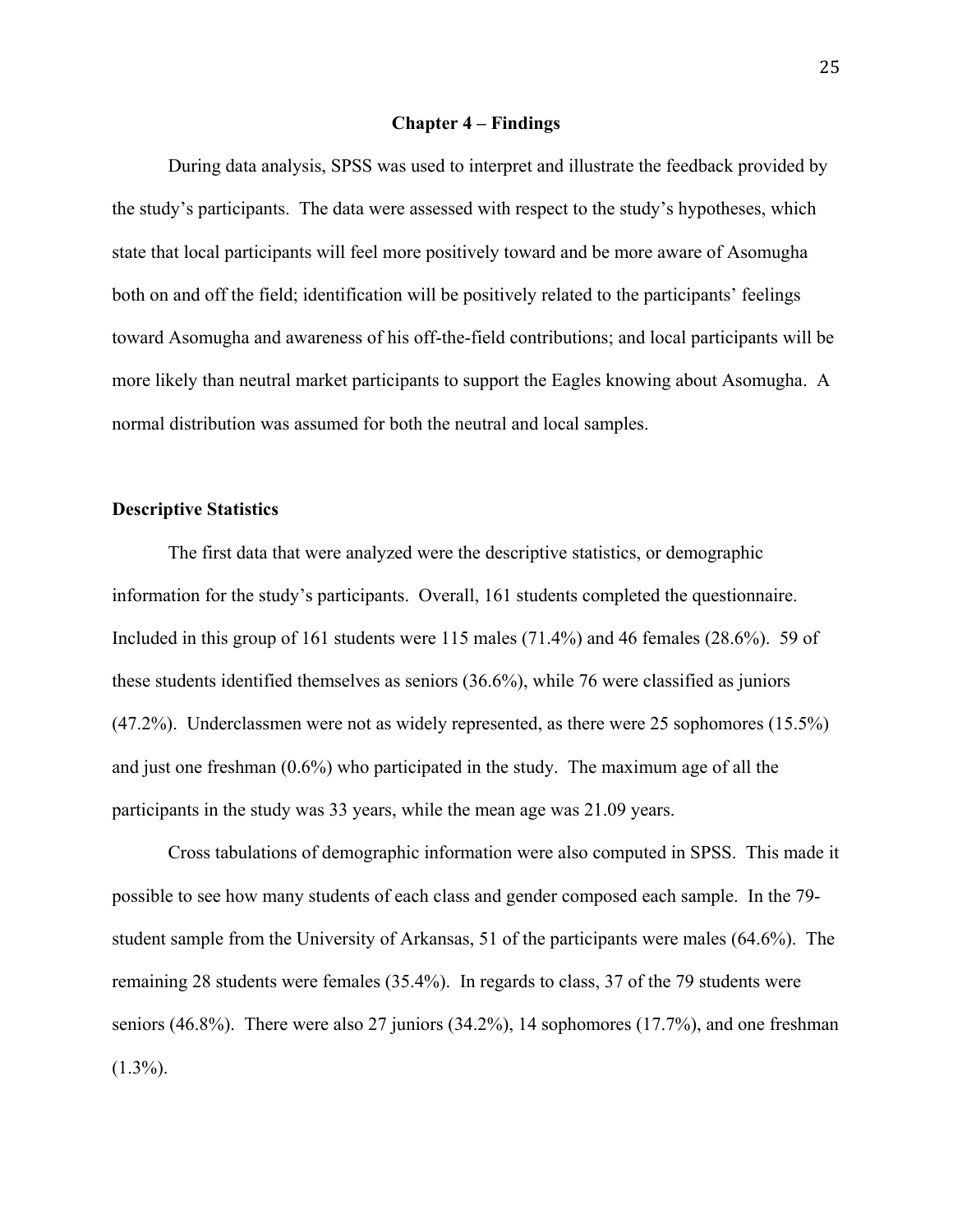In the sample from Temple University, there was a greater relative percentage of male students than the Arkansas sample: 64 of the 82 students, or 78%, were males. Just 18 students were females (22%). The class that was represented the most in the Temple sample was the junior class: 49 of the 82 respondents (59.8%) were juniors. 22 students were seniors (26.8%), while 11 were sophomores (13.4%). There were no freshman respondents from Temple.

Overall, there were no surprises in the demographic information provided by the study's participants. It was expected that most of the students would be upperclassmen, given that most undergraduate students take classes to meet general education requirements in their first few semesters. Also, it was anticipated that the majority of the participants would be males. Males generally outnumber females within collegiate sports management programs. According to the "Women in Sport Management" club at the University of Massachusetts, "at the undergraduate level, women account for only 17.5% of the Sport Management majors at UMASS" (2002). Though this data from the University of Massachusetts is somewhat dated, the distribution of male and female participants in the current study shows that the field is still primarily composed of male students. The descriptive statistics from the study are detailed in Tables 1-4.

### Table 1

| Class     | Frequency | Percent | Cumulative percent |
|-----------|-----------|---------|--------------------|
| Freshman  |           |         |                    |
| Sophomore | 25        | 15.5    | 16.1               |
| Junior    | 76        | 47.2    | 63.4               |
| Senior    | 59        | 36.6    | 100.0              |
| Total     | .61       | 100.0   |                    |

### *Frequency and Percentage of Participants by Class*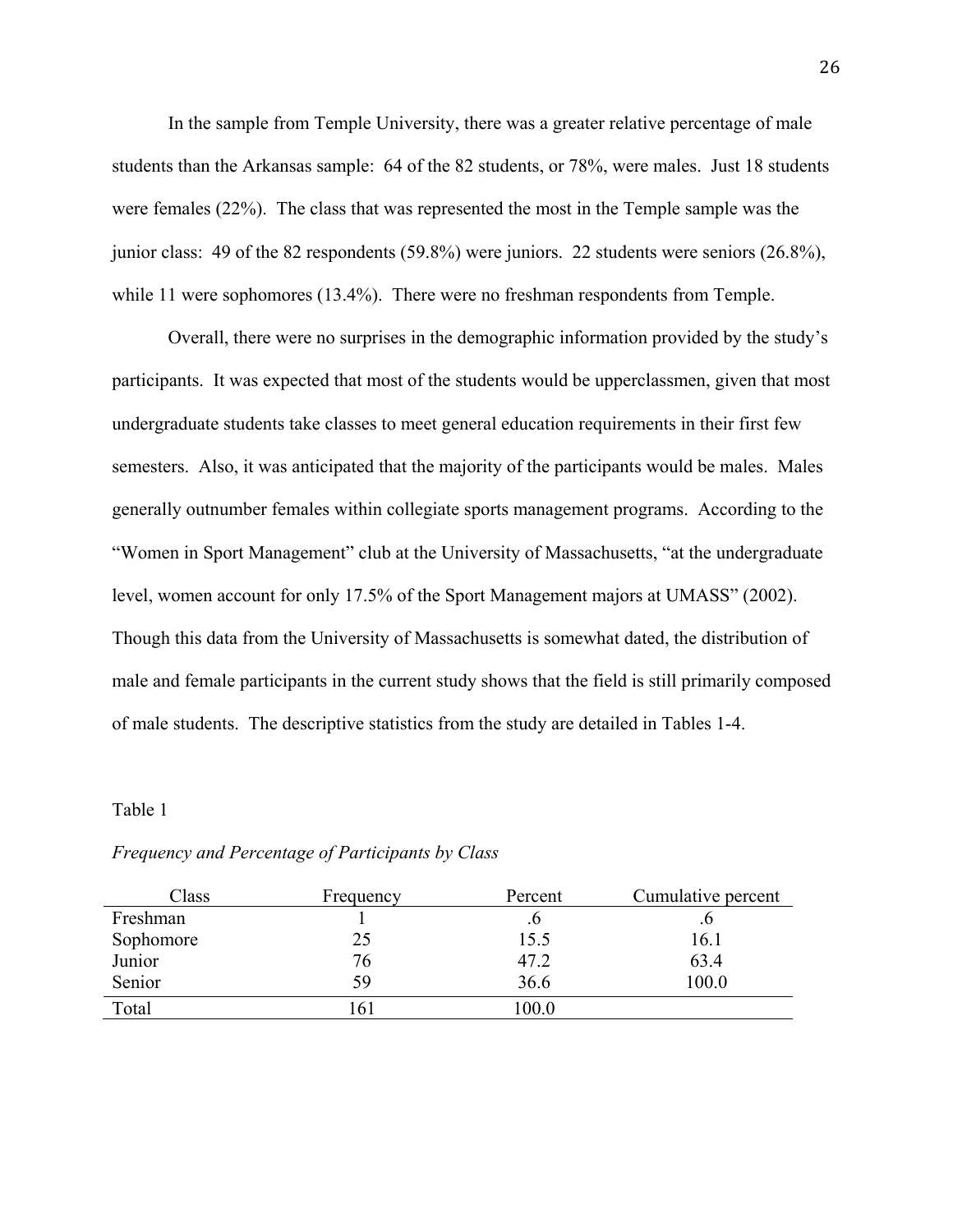## Table 2

# *Frequency and Percentage of Participants by Gender*

| Gender | Frequency | Percent | Cumulative percent |
|--------|-----------|---------|--------------------|
| Male   | 15        | 714     | 71.4               |
| Female | 46        | 28.6    | 100.0              |
| Total  | 61        | 00.0    |                    |

### Table 3

## *Cross Tabulations of Class and Market*

|           |                |         | Market   |        |
|-----------|----------------|---------|----------|--------|
| Class     |                | Neutral | Local    | Total  |
| Freshman  | Count          |         | $\theta$ |        |
|           | $\%$ in market | $1.3\%$ | $.0\%$   | $.6\%$ |
| Sophomore | Count          | 14      | 11       | 25     |
|           | $\%$ in market | 17.7%   | 13.4%    | 15.5%  |
| Junior    | Count          | 27      | 49       | 76     |
|           | $\%$ in market | 34.2%   | 59.8%    | 47.2%  |
| Senior    | Count          | 37      | 22       | 59     |
|           | $\%$ in market | 46.8%   | 26.8%    | 36.6%  |
| Total     | Count          | 79      | 82       | 161    |
|           | $\%$ in market | 100.0%  | 100.0%   | 100.0% |

## Table 4

# *Cross Tabulations of Gender and Market*

|        |                |         | Market |        |
|--------|----------------|---------|--------|--------|
| Gender |                | Neutral | Local  | Total  |
| Male   | Count          | 51      | 64     | 115    |
|        | $%$ in market  | 64.6%   | 78.0%  | 71.4%  |
| Female | Count          | 28      | 18     | 46     |
|        | $%$ in market  | 35.4%   | 22.0%  | 28.6%  |
| Total  | Count          | 79      | 82     | 161    |
|        | $\%$ in market | 100.0%  | 100.0% | 100.0% |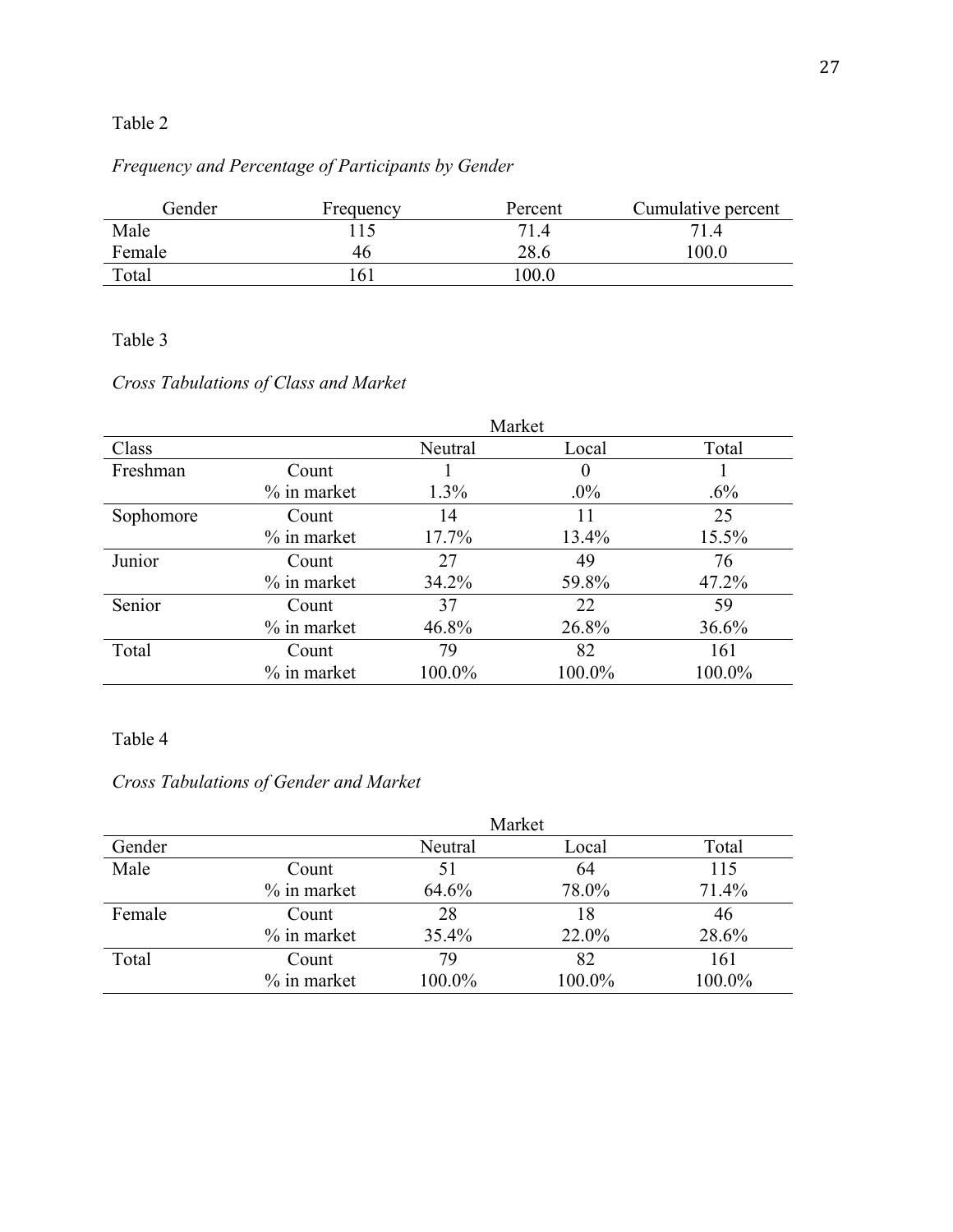### **Team Identification**

 Following the analysis of the descriptive statistics, the team identification data were analyzed. As stated in one of the hypotheses earlier, it was expected that the participants from Temple University would exhibit higher levels of identification with the Philadelphia Eagles due to their proximity to the city. In the questionnaire, the six items that compose the Sport Spectator Identification Scale (SSIS) determined the participants' team identification levels.

The team identification answers were also totaled and averaged for each market. The neutral market participants averaged a total of 10.89 on the 6 team identification items, whereas the local market participants averaged a total of 28.55. The standard deviation among the neutral market participants was 6.27, while the local market participants had a standard deviation of 14.70. The results indicated a significant negative effect for market,  $t(159) = -9.847$ ,  $p < 0.001$ .

The first item that determined participants' level of identification with the Eagles (TeamID1) was: "How strongly do you see yourself as a fan of the Eagles?" For each SSIS item, respondents were to indicate their answer by selecting a number on an 8-point Likert scale. For this particular question, a response of 1 would indicate that the participant does not see himself or herself as a fan of the Eagles at all; a response of 8 would indicate that the participant very strongly sees himself or herself as a fan of the team. Among students in the neutral market, the responses to this question yielded a mean score of 2.06 and a standard deviation of 1.68. Among students in the local market, the mean score was 5.02 with a standard deviation of 2.84. As expected, the mean of the local market scores was much higher than the mean of the neutral market scores.

 The second item from the SSIS that determined team identification in the study (TeamID2) was: "How strongly do your friends see you as a fan of the Eagles?" For this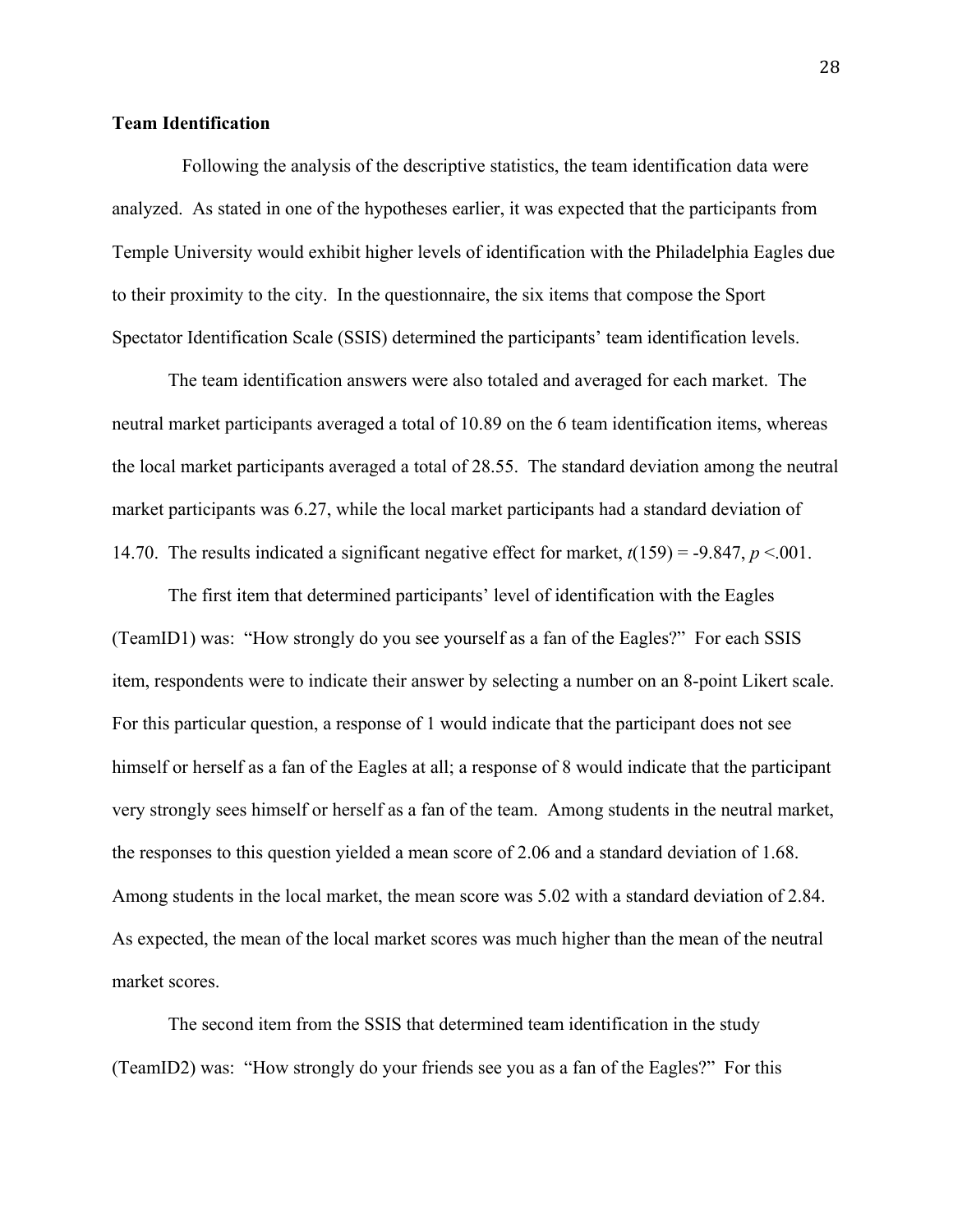question, the mean scores for both groups were lower than the mean scores for the first question. The mean score for the neutral market was 1.78, while mean score for the local market was 4.84. The standard deviations were 1.39 and 2.75, respectively.

 The next item from the SSIS used in the study (TeamID3) was: "During the season, how closely do you follow the Eagles via *any* of the following: in person, by television, by radio, by televised news, or by newspaper?" This question turned out to be quite polarizing, as it yielded the neutral market's second lowest mean score (1.39) and the local market's highest mean score (5.59). Interestingly, the responses to this question also yielded each group's second lowest standard deviation (.92 and 2.49, respectively).

 The fourth item from the SSIS used in the study (TeamID4) was: "How important is being a fan of the Eagles?" The mean score of the neutral market participants was 1.92. Among the local market participants, the mean score was 4.40. The standard deviation among the neutral market scores was 1.62, while the standard deviation among local market scores was 2.78.

 The next item on the questionnaire from the SSIS (TeamID5) was: "How much do you dislike the greatest rivals of the Eagles?" This question yielded the highest mean score for the neutral market participants (2.44). For the local market participants, the mean score was 5.06. The standard deviations for the samples were 1.74 and 2.90, respectively; the standard deviation for the local market was the highest of all the standard deviations associated with the questionnaire's team identification items.

 The final item from the SSIS on the questionnaire (TeamID6) was: "How often do you display the Eagles' name or insignia at your place of work, where you live, or on your clothing?" This question yielded the lowest mean scores for both the neutral market and local market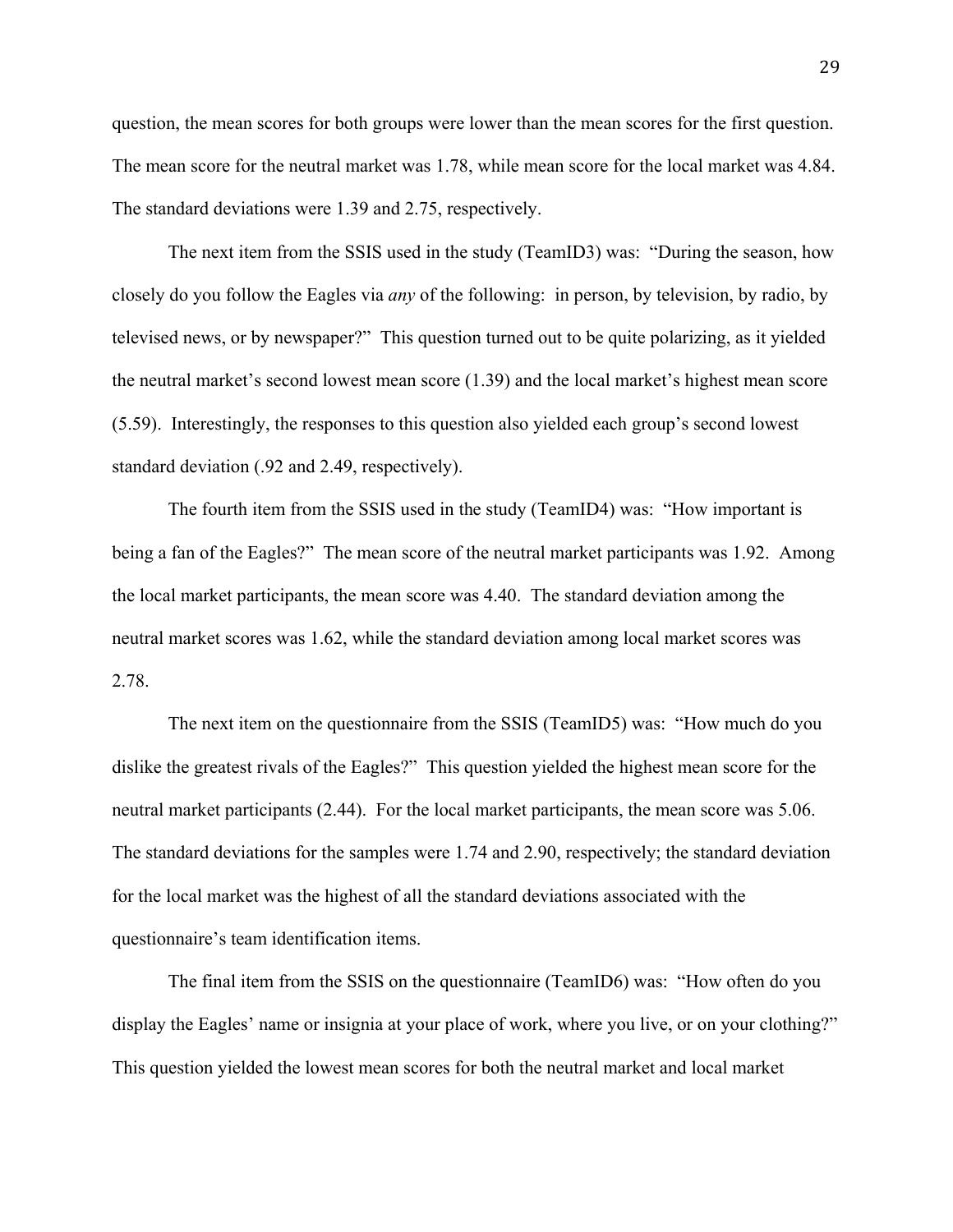participants. The mean score for the neutral market students was 1.28, while the mean score for the local market students was 3.63. The standard deviations for this question were also the lowest for both groups: .83 and 2.41, respectively.

The data associated with team identification are presented in Table 5.

### Table 5

### *Composite Team Identification Data by Market*

| Variable   | Market  |    | Mean  | Std. deviation | Std. error of |
|------------|---------|----|-------|----------------|---------------|
|            |         |    |       |                | mean          |
| TeamIDComp | Neutral | 79 | 10.89 | 6.27           | 71            |
|            | Local   |    | 28.55 | 14.70          | 1.62          |
|            |         |    |       |                |               |

### **Awareness**

In addition to demographic information and team identification levels, the study's questionnaire also measured participants' awareness of Asomugha's on-the-field success and offthe-field contributions. There were two items that measured this, and each was scored on a 5 point Likert scale. An answer of 1 would indicate that the participant strongly disagreed with the statement, while an answer of 5 would indicate that he or she strongly agreed with the statement.

 The first item that measured awareness of Asomugha (Awr1) was: "I am aware of Nnamdi Asomugha's individual success in the NFL." The mean score for neutral market participants was 2.56, and the standard deviation was 1.58. The mean score for the local market participants was much higher at 4.05, while the standard deviation was smaller at 1.19.

 The other item on the questionnaire that measured awareness of Asomugha (Awr2) was: "I am aware of Nnamdi Asomugha's charitable contributions off the field." Both the mean scores were lower than on the first awareness item: the neutral market participants' mean score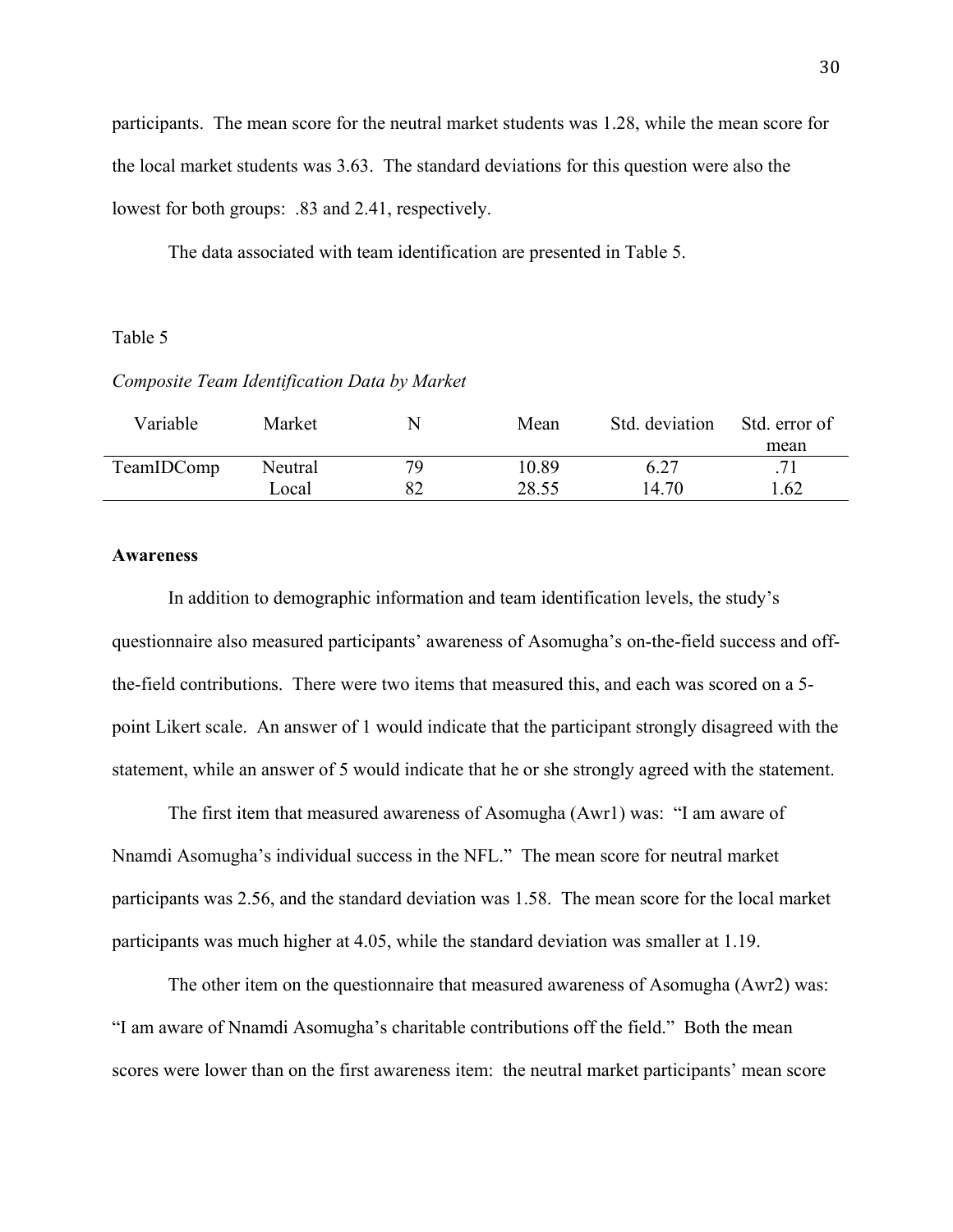was 1.87, while the local participants' mean score was 2.98. The standard deviations were 1.16 and 1.47, respectively. The awareness data derived from the participants' answers are presented in Table.

#### Table 6

| Item | Market  | N  | Mean | Std.      | Std. Error of |
|------|---------|----|------|-----------|---------------|
|      |         |    |      | Deviation | Mean          |
| Awr1 | Neutral | 79 | 2.56 | 1.58      | .18           |
|      | Local   | 82 | 4.05 | l.19      | .13           |
| Awr2 | Neutral | 79 | 1.87 | l.16      |               |
|      | Local   | 82 | 2.98 | 1.47      | .16           |

### *Awareness Data by Market*

### **Positive Feelings**

 Participants in the study were also asked to assess their levels of positive feelings toward Asomugha as a player and as a person. As was the case with awareness, there were two items on the questionnaire designed to gauge how the students felt about Asomugha. These items were also measured on the same 5-point Likert scale  $(1 =$  strongly disagree,  $5 =$  strongly agree).

 The first item that was designed to measure the participants' positive feelings toward Asomugha (Pos1) was: "I feel positively toward Nnamdi Asomugha as a player." Among the neutral market participants, the mean score was 2.56; the standard deviation was 1.36. The mean score for the local market participants was 3.72, while the standard deviation was 1.14.

 The second item that was intended to measure how participants felt toward Asomugha (Pos2) was: "I feel positively toward Nnamdi Asomugha as a person." Each market's score for this item was similar to the score of the previous item: the neutral market mean score was 2.47,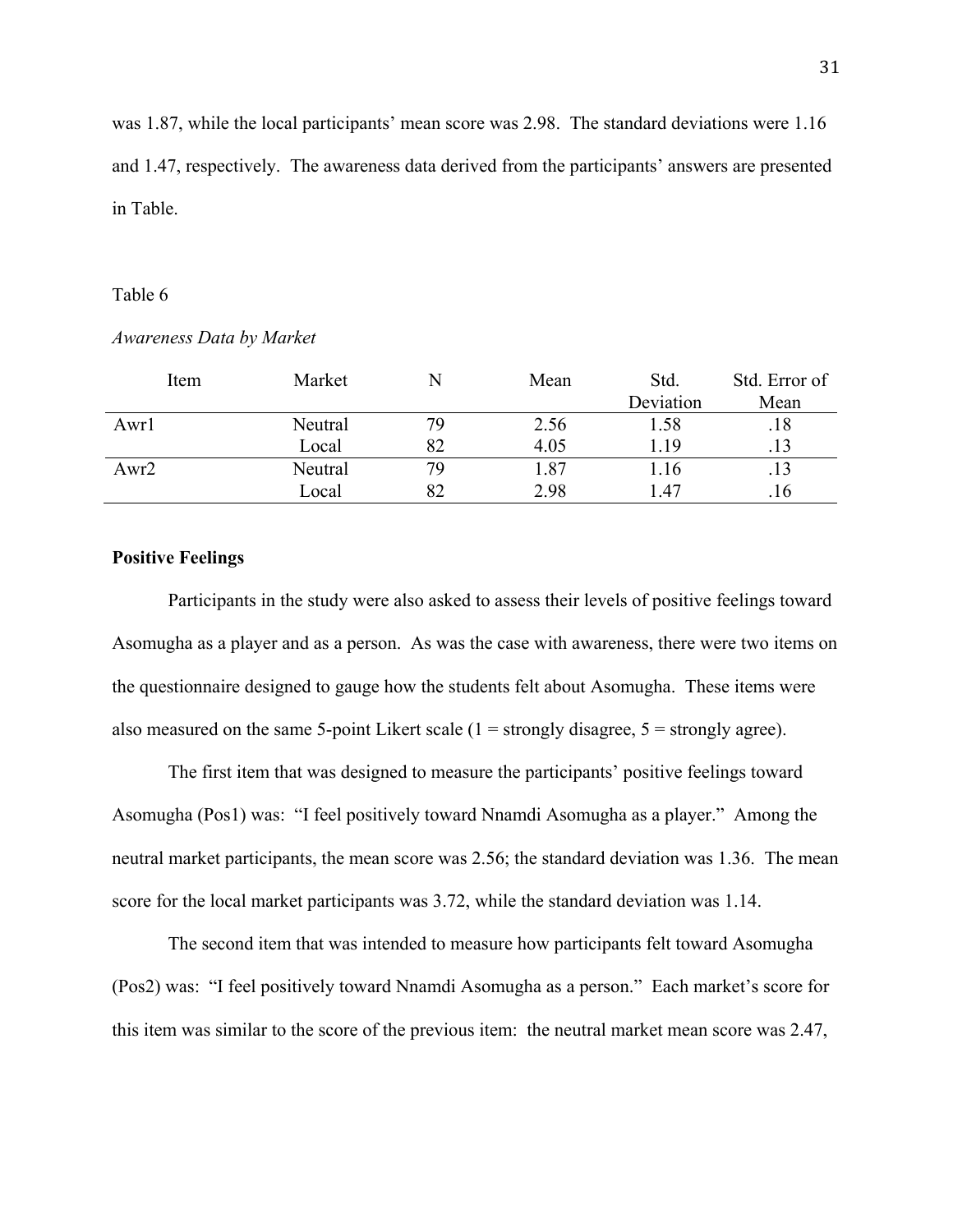and the local market mean score was 3.63. The standard deviations were 1.32 and 1.21, respectively.

The participants' scores on these items are shown in Table 7.

### Table 7

### *Positive Feelings Data by Market*

| Item             | Market  |    | Mean      | Std. Deviation | Std. Error Mean |
|------------------|---------|----|-----------|----------------|-----------------|
| Pos <sub>1</sub> | Neutral | 79 | 2.5570    | 1.35634        | .15260          |
|                  | Local   | 82 | 3 7 1 9 5 | 1 13610        | 12546           |
| Pos2             | Neutral | 79 | 24684     | 1 3 1 8 8 5    | 14838           |
|                  | Local   | RΛ | 3.6341    | 1 21220        | 13387           |

### **Future Behavior**

The last concept assessed by the questionnaire was future behavior. This was measured with four items developed by Trail in 2003. Each item designed to measure future behavior was scored on a 7-point Likert scale. A response of 1 would indicate that the participant strongly disagrees with the statement, while a response of 7 would indicate that he or she strongly agrees with the statement.

 The first item that measured future behavior (FB1) was: "I am more likely to attend future Eagles games because of Nnamdi Asomugha." The mean score for the neutral market participants was 1.82, while the mean score for the local market participants was 2.78. The respective standard deviations were 1.50 and 1.60.

The second item designed to measure future behavior (FB2) was: "I am more likely to purchase Eagles merchandise because of Nnamdi Asomugha." Among neutral market participants, the mean score was 1.47 with a standard deviation of 1.15. In the local market, the responses yielded a mean score of 2.46 and a standard deviation of 1.51.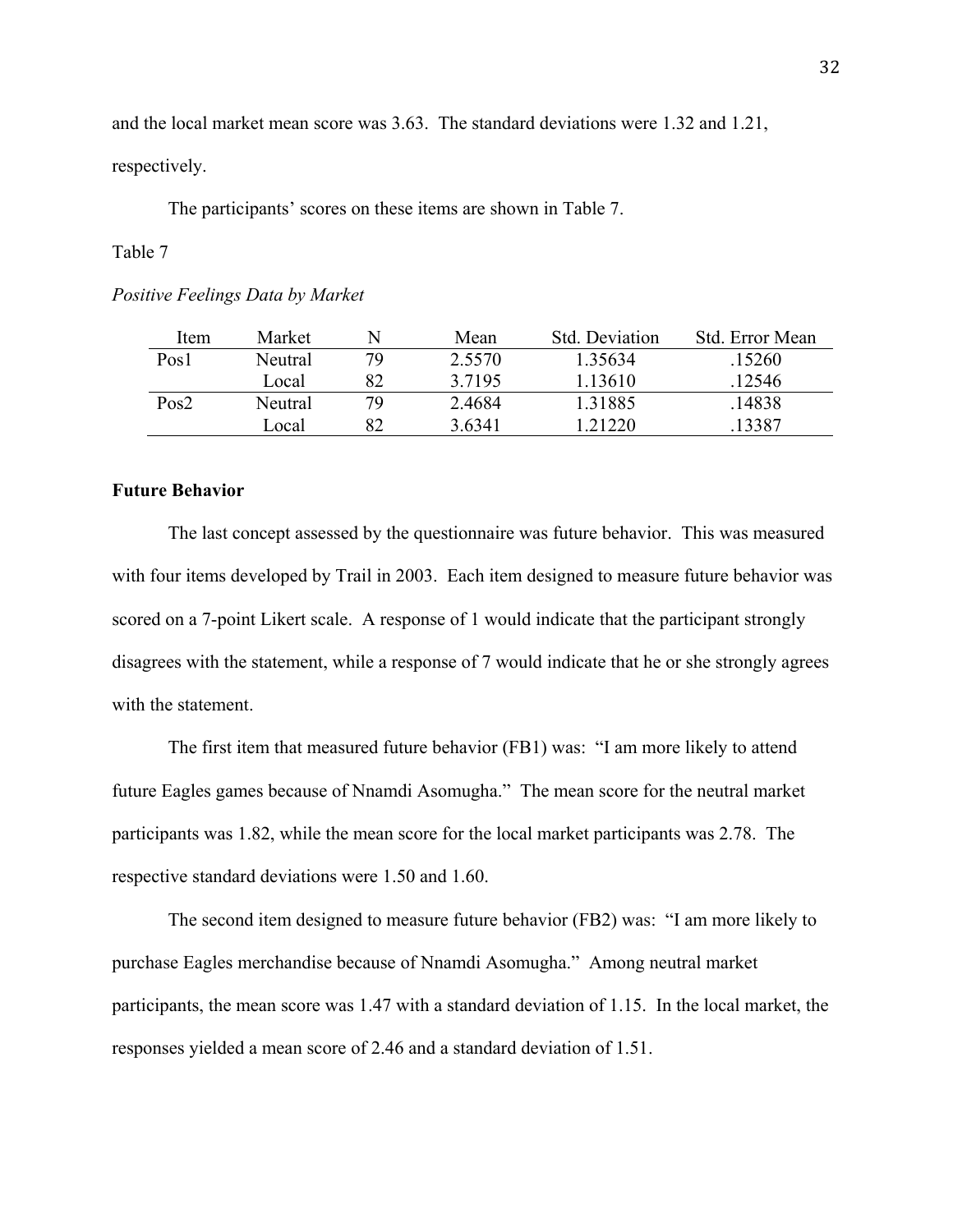The next item that measured future behavior (FB3) was: "I am more likely to buy Eagles clothing because of Nnamdi Asomugha." The neutral market participants' mean score was 1.46 with a standard deviation of 1.08. The local market participants' mean score was 2.35 with a standard deviation of 1.45.

 The last item that was designed to measure future behavior (FB4) was: "I am more likely to support the Eagles because of Nnamdi Asomugha." The mean score for the neutral market participants was 1.91, and the mean score for the local market participants was 2.51. The standard deviations were 1.61 and 1.59, respectively.

The data for future behavior are shown in Table 8.

### Table 8

| Item            | Market  | N  | Mean | Std.      | Std. error of |
|-----------------|---------|----|------|-----------|---------------|
|                 |         |    |      | Deviation | the mean      |
| FB1             | Neutral | 79 | 1.82 | 1.50      | .17           |
|                 | Local   | 81 | 2.78 | 1.60      | .18           |
| FB <sub>2</sub> | Neutral | 79 | 1.47 | 1.15      | .13           |
|                 | Local   | 81 | 2.46 | 1.51      | .17           |
| FB <sub>3</sub> | Neutral | 79 | 1.46 | 1.08      | .12           |
|                 | Local   | 81 | 2.35 | 1.45      | .16           |
| FB4             | Neutral | 79 | 1.91 | 1.61      | .18           |
|                 | Local   | 81 | 2.51 | 1.59      | .18           |

*Future Behavior Data for Neutral and Local Market Participants*

### **Correlations**

After the above data were gathered, correlations between certain variables were analyzed. Specifically, the relationships between team identification and awareness, between team identification and positive feelings, and between awareness and positive feelings were assessed. Prior to analyzing these correlations, composite scores of team identification, awareness and positive feelings were determined for each participant.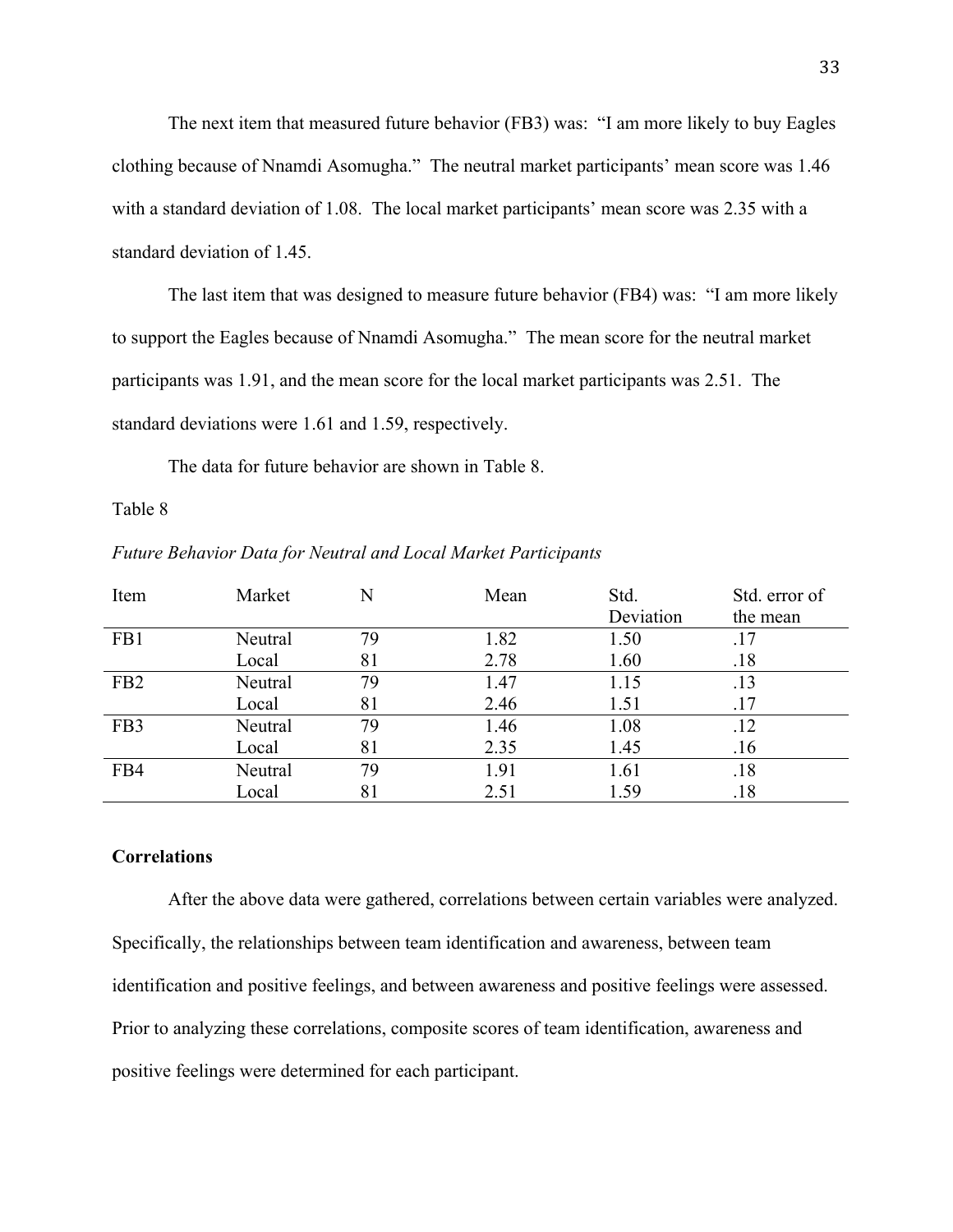The mean composite score for team identification (n=161) was 19.88 (maximum possible: 48) with a standard deviation of 14.39. The mean composite score for awareness (n=161) was 5.76 (maximum of 10) with a standard deviation of 2.70. The mean composite score for positive feelings (n=161) was 6.21 (maximum of 10) with a standard deviation of 2.67.

 Correlations between these variables were calculated using the aforementioned composite scores. The correlation between team identification and awareness was found to be significant at the  $0.01$  level ( $r = .621$ ). The relationship between team identification and positive feelings was also significant at the same level  $(r=.633)$ . Additionally, there was a significant relationship between awareness and positive feelings at the 0.01 level (r=.846). These correlations and the composite scores of each variable are detailed in Tables 9 and 10.

Table 9

*Composite Scores of Team Identification, Awareness and Positive Feelings* 

| Variable   | Mean  | Std. deviation | N   |
|------------|-------|----------------|-----|
| TeamIDComp | 19.88 | 14.39          | 161 |
| AwrComp    | 5.75  | 2.70           | 161 |
| PosComp    | 6.21  | 2.67           | 161 |

### Table 10

*Correlations Between Team Identification, Awareness and Positive Feelings – Population* 

|            |              | TeamIDComp | AwrComp  | PosComp  |
|------------|--------------|------------|----------|----------|
| TeamIDComp | Correlation  |            | $.621**$ | $.633**$ |
|            | Significance |            | .000     | .000     |
|            | N            | 161        | 161      | 161      |
| AwrComp    | Correlation  | $621**$    |          | $.846**$ |
|            | Significance | .000       | --       | .000     |
|            | N            | 161        | 161      | 161      |
| PosComp    | Correlation  | $.633**$   | $.846**$ |          |
|            | Significance | .000       | .000     | --       |
|            | N            | 161        | 161      | 161      |

Note: \*\* indicates significance at the .05 level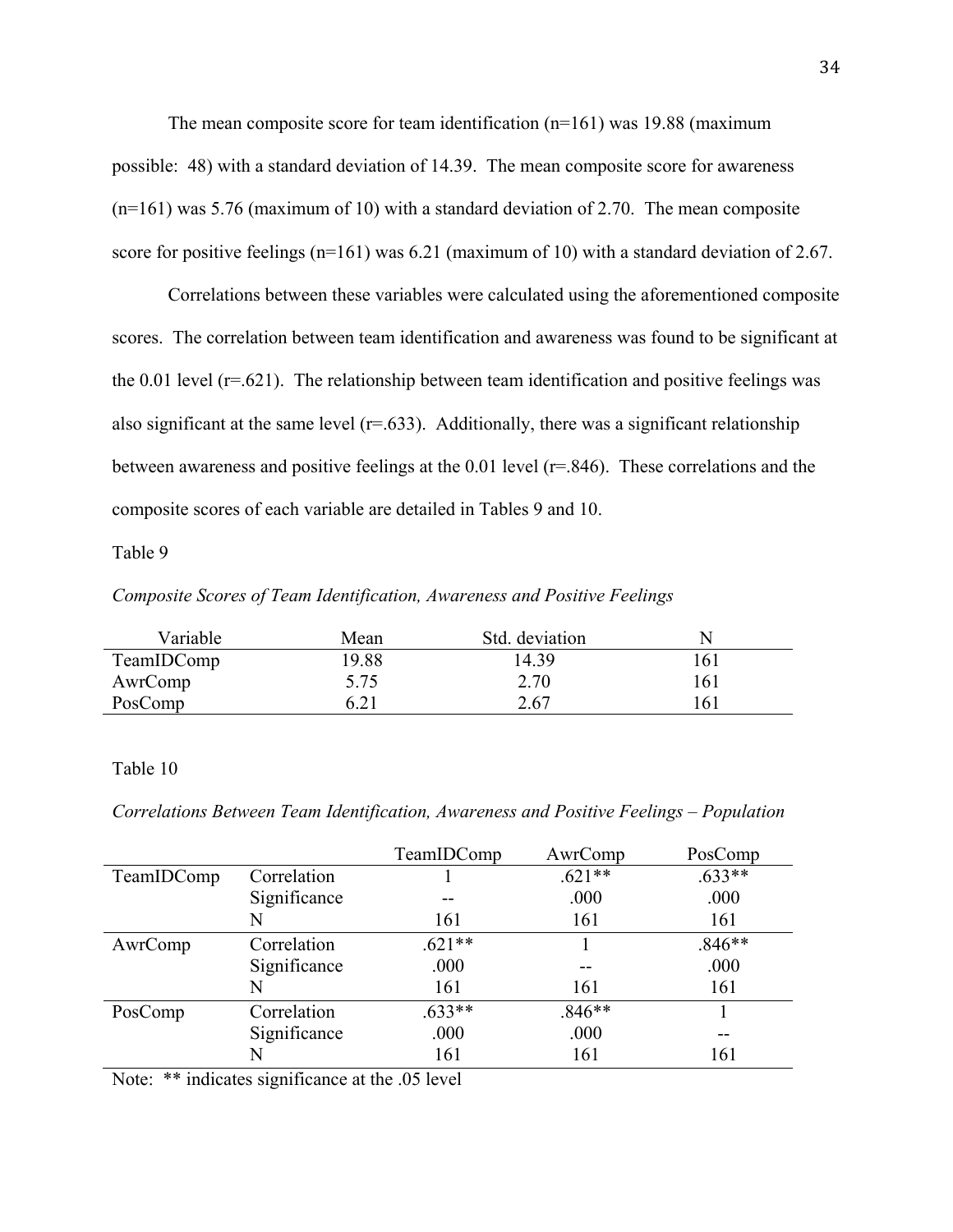### **Correlations by Market**

Correlations between team identification, awareness and positive feelings were also analyzed by market. For the neutral market sample (n=79), team identification and awareness were significantly related at the  $0.01$  level ( $r = .493$ ). Team identification and positive feelings were also significantly related in this sample at the 0.01 level ( $r=482$ ). Finally, there was a significant relationship between awareness and positive feelings at the 0.01 level (r=.827).

In the local market sample  $(n=82)$ , there was a significant correlation between team identification and awareness at the  $0.01$  level ( $r=0.517$ ). There was also a significant relationship between team identification and positive feelings at the same level  $(r=.621)$ . Additionally, awareness and positive feelings were significantly related at the 0.01 level (r=.786). The correlations between these variables are shown in Tables 11 and 12.

### Table 11

|            |              | TeamIDComp | AwrComp  | PosComp  |
|------------|--------------|------------|----------|----------|
| TeamIDComp | Correlation  |            | $.493**$ | .482**   |
|            | Significance |            | .000     | .000     |
|            | N            | 79         | 79       | 79       |
| AwrComp    | Correlation  | .493**     |          | $.827**$ |
|            | Significance | .000       |          | .000     |
|            | N            | 79         | 79       | 79       |
| PosComp    | Correlation  | $.482**$   | $.827**$ |          |
|            | Significance | .000       | .000     | --       |
|            | N            | 79         | 79       | 79       |

*Correlations Between Team Identification, Awareness and Positive Feelings – Neutral Market*

Note: \*\* indicates significance at the .05 level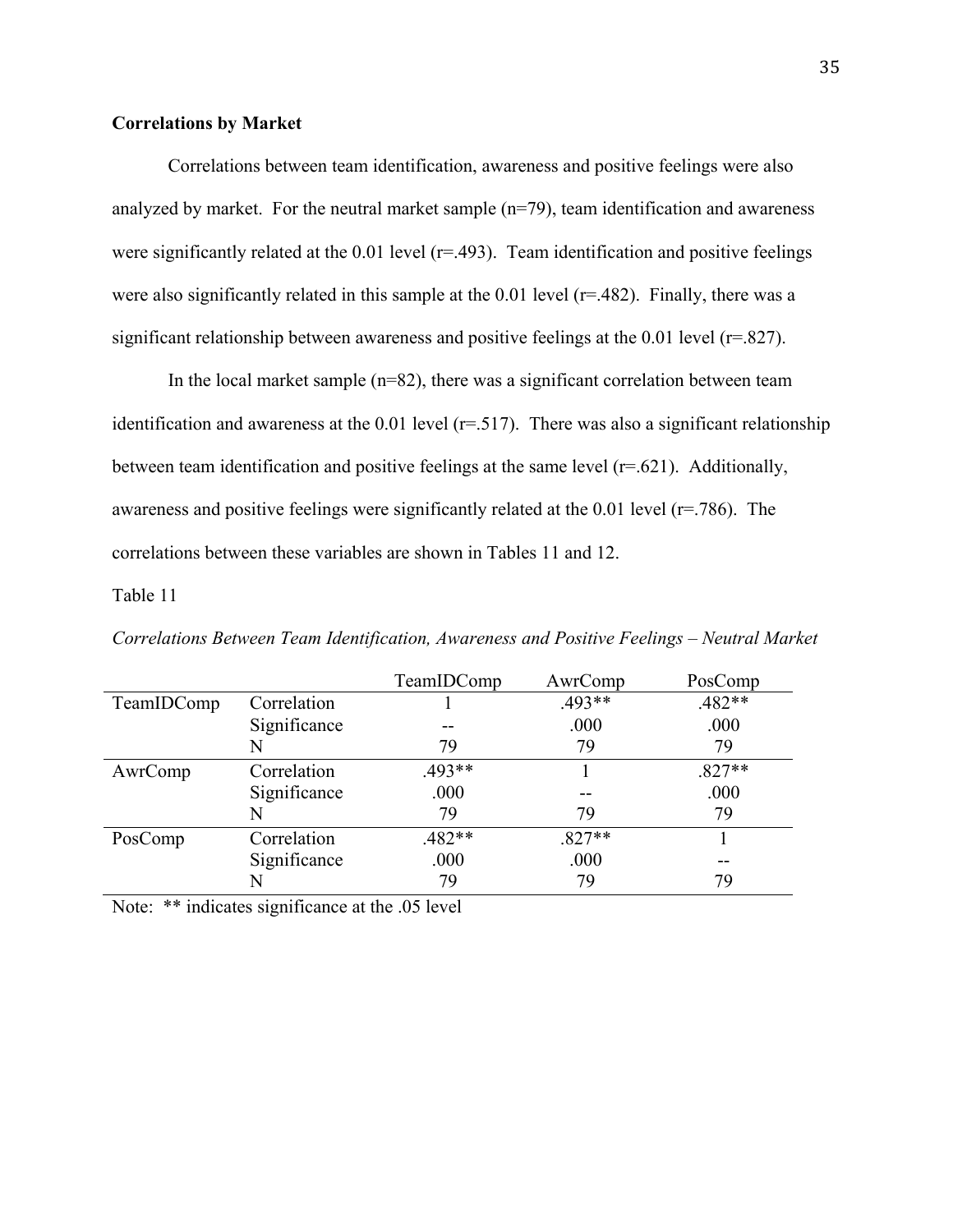### Table 12

|            |              | TeamIDComp | AwrComp  | PosComp  |
|------------|--------------|------------|----------|----------|
| TeamIDComp | Correlation  |            | $.517**$ | $.621**$ |
|            | Significance |            | .000     | .000     |
|            | N            | 82         | 82       | 82       |
| AwrComp    | Correlation  | $.517**$   |          | $.786**$ |
|            | Significance | .000       |          | .000     |
|            | N            | 82         | 82       | 82       |
| PosComp    | Correlation  | $621**$    | $.786**$ |          |
|            | Significance | .000       | .000     |          |
|            | N            | 82         | 82       | 82       |

*Correlations Between Team Identification, Awareness and Positive Feelings – Local Market* 

Note: \*\* indicates significance at the .05 level

### **Conclusion**

 The results of the present study support the three hypotheses: that local region participants are more aware of Asomugha's off-the-field contributions – and feel more positively toward him as a person – than neutral region participants; that there is a positive correlation between identification level and both participants' awareness of Asomugha's off-the-field contributions and their feelings toward him; and that participants within Asomugha's local region are more likely than those in neutral regions to support the Eagles based on what they know about Asomugha. All of these hypotheses were supported by statistically significant mean differences and correlations.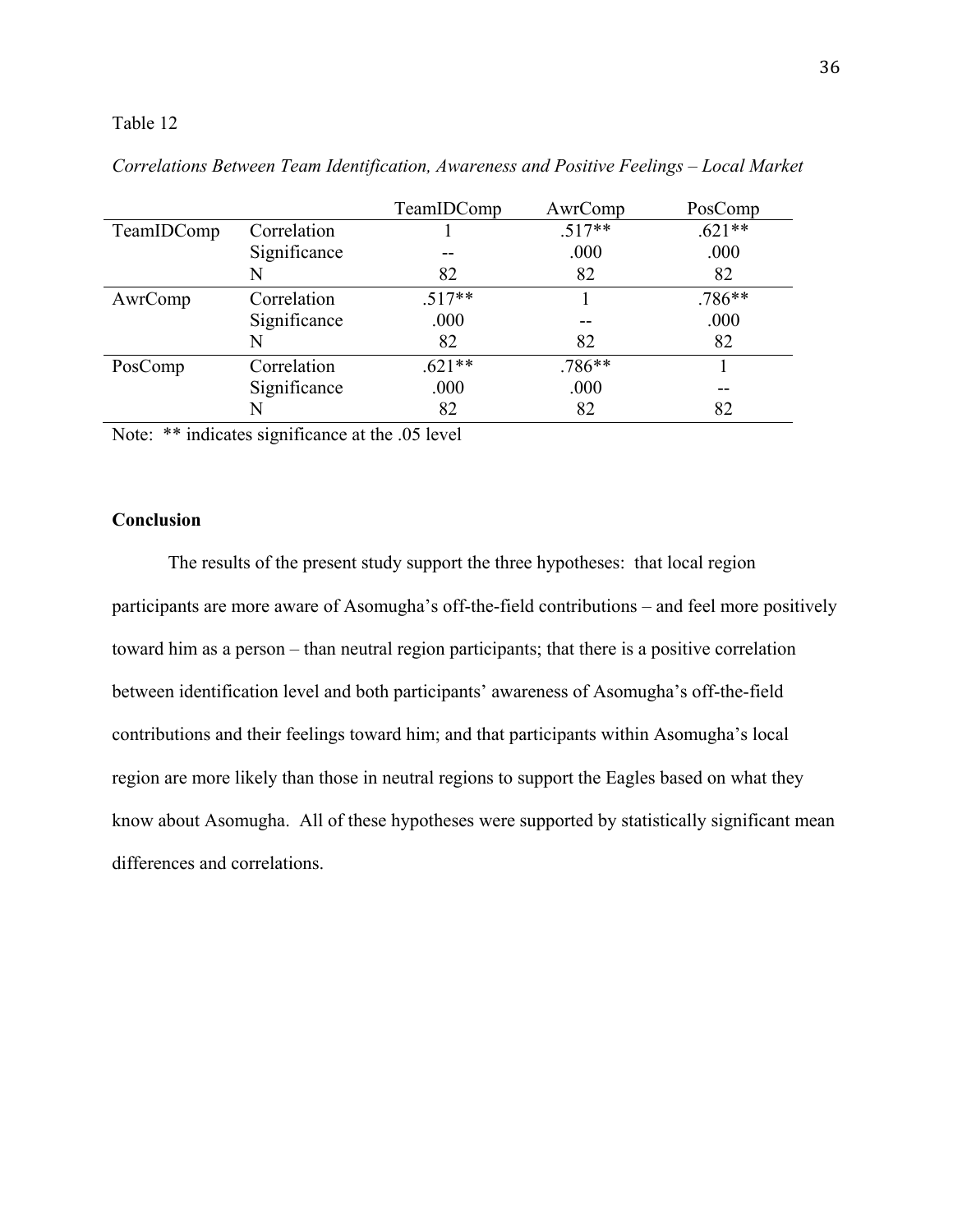#### **Chapter 5 – Discussion and Implications**

The statistical findings of this study were consistent with preliminary expectations. The items on the questionnaire that were derived from the Sport Spectator Identification Scale revealed that the students in Asomugha's local market were much more highly identified with the Eagles than students at the University of Arkansas were. This was expected, given the Temple students' proximity to the city of Philadelphia. The neutral market participants' highest mean score on the team identification items (2.44) was in response to the following question: "How much do you dislike the greatest rivals of the Eagles?" This could be because there is a decent representation of Dallas Cowboys fans in the state of Arkansas, and the Cowboys and Eagles share rivals such as the New York Giants and Washington Redskins. In contrast, the lowest mean score for the local market participants (3.63) came on question six: "How often do you display the Eagles' name or insignia at your place of work, where you live, or on your clothing?" This is not particularly surprising, as this item seems to be less associated with actually being an Eagles fan and more associated with how expressive these people are in regards to their fandom.

### **Hypotheses Results**

The study's findings support the first hypothesis, which predicted that the local market participants would have higher mean scores than the neutral market participants in regards to both awareness of and positive feelings toward Asomugha. Out of a maximum score of 5, the neutral market participants' scores on the questionnaire's items measuring awareness were 2.56 (on the field) and 1.87 (off the field). The local market participants' scores for these same items were 4.05 and 2.98, respectively. On the items regarding positive feelings, the neutral market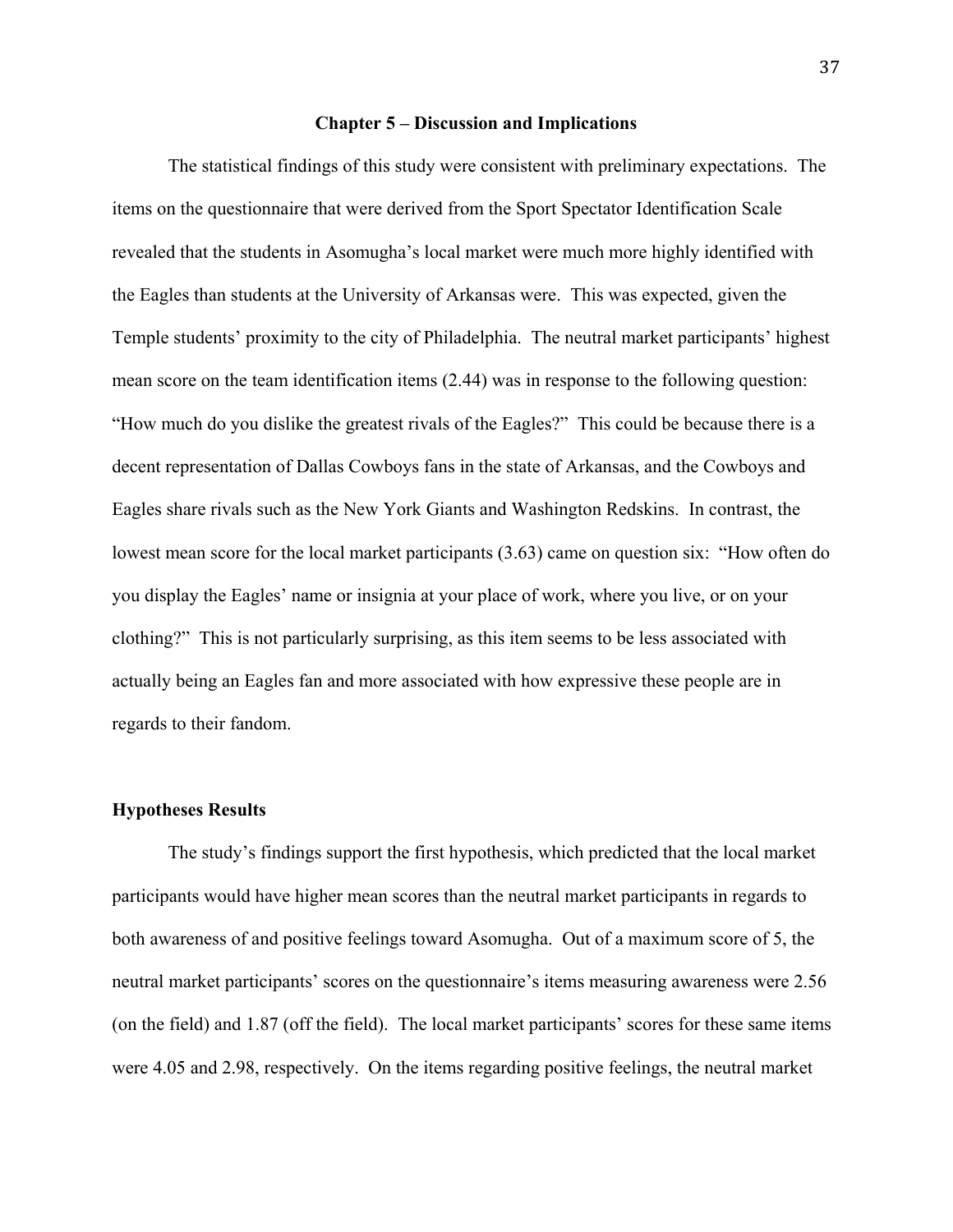participants' scores were 2.56 ("I feel positively toward Nnamdi Asomugha as a player") and 2.47 ("I feel positively toward Nnamdi Asomugha as a person"). The local market participants' scores on these items were 3.72 and 3.63, respectively.

Though no exact numbers were predicted, it was expected that both local market scores would be higher than those from the neutral market, and that the "on the field" awareness scores would be higher than the "off the field" awareness scores. The local market participants' overall awareness was expected to be higher because of their location and subsequent media exposure. They are presumably subject to more coverage of Asomugha and the Eagles than the neutral market participants, and their awareness scores reflect this. It is likely that the local market participants scored higher on the items regarding positive feelings for similar reasons. An additional factor that may have influenced the local market participants' answers to these items is team identification. If the local market participants are highly identified with the Eagles, they most likely feel positively toward Asomugha because he is a member of the team. This idea is supported by the significant correlation discovered between team identification and positive feelings within the local market sample  $(r=.621)$ .

The study's second hypothesis, which predicted that there would be a positive correlation between team identification level and both the participants' feelings toward Asomugha and their awareness of his off-the-field contributions, was also supported by the data gathered during the study. With a population of 161 (both samples together), team identification and awareness showed a significant positive relationship of .621; team identification and positive feelings were also significantly related with a correlation of .633. Interestingly, these correlations were within just .12 of each other. Since the aspect of positive feelings is more subjective than awareness, it makes sense that it would be more related with team identification, even if the difference were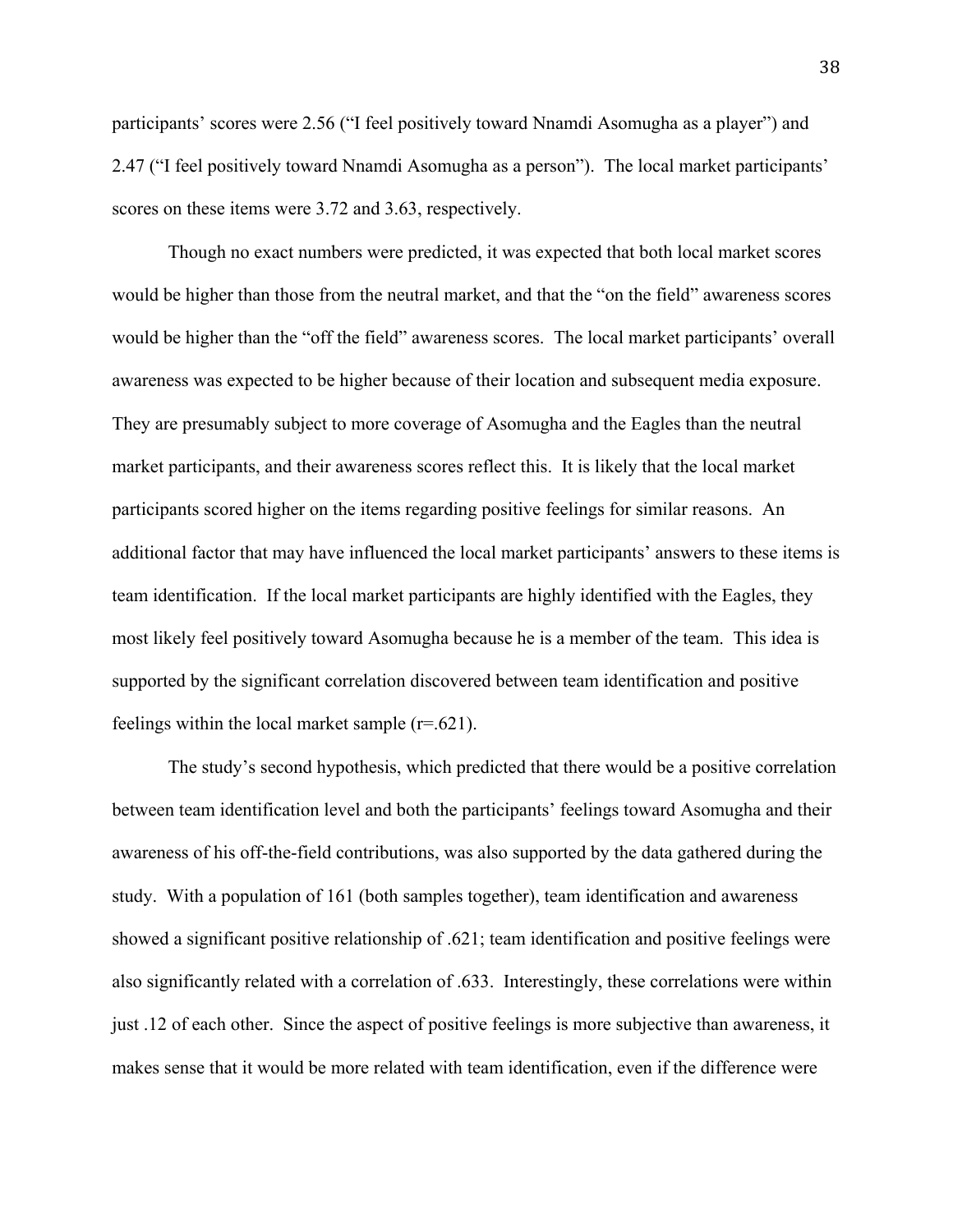minimal. Both variables, however, fit with team identification in that they come about via exposure to a team and its players. If one chooses to identify with the Eagles, he or she is likely well versed in team's happenings and circumstances. Likewise, one who identifies with the Eagles may have a natural tendency to favor the team's players and develop attachments to certain ones, as many fans do.

This hypothesis is also supported by market-specific correlations. In the neutral market sample (n=79), team identification and awareness were significantly related with a correlation of .493. Team identification was also significantly related to positive feelings with a correlation of .482. While both correlations are significant, the small difference between awareness and positive feelings may be explained by these students staying up to date on professional sports without a rooting interest in teams outside of their market. For instance, a student at the University of Arkansas may recognize that the Eagles have talented playmakers like Michael Vick and LeSean McCoy without feeling anything particularly positive toward them individually. This appears to be the case with Asomugha, as well, although the difference in scores is not very large; most participants who were aware of Asomugha exhibited positive feelings toward him. This is supported by the significant correlation between awareness and positive feelings (r=.827).

In the local market (n=82), team identification was significantly related to awareness with a correlation of .517. Team identification and positive feelings were also significantly related with a correlation of .621. Though the team identification and awareness correlation exceeded the team identification and positive feelings correlation in the neutral market, the opposite was true in the local market. Given that there were many participants in this market who were highly identified with the Eagles, it makes sense that the positive feelings score would be higher in the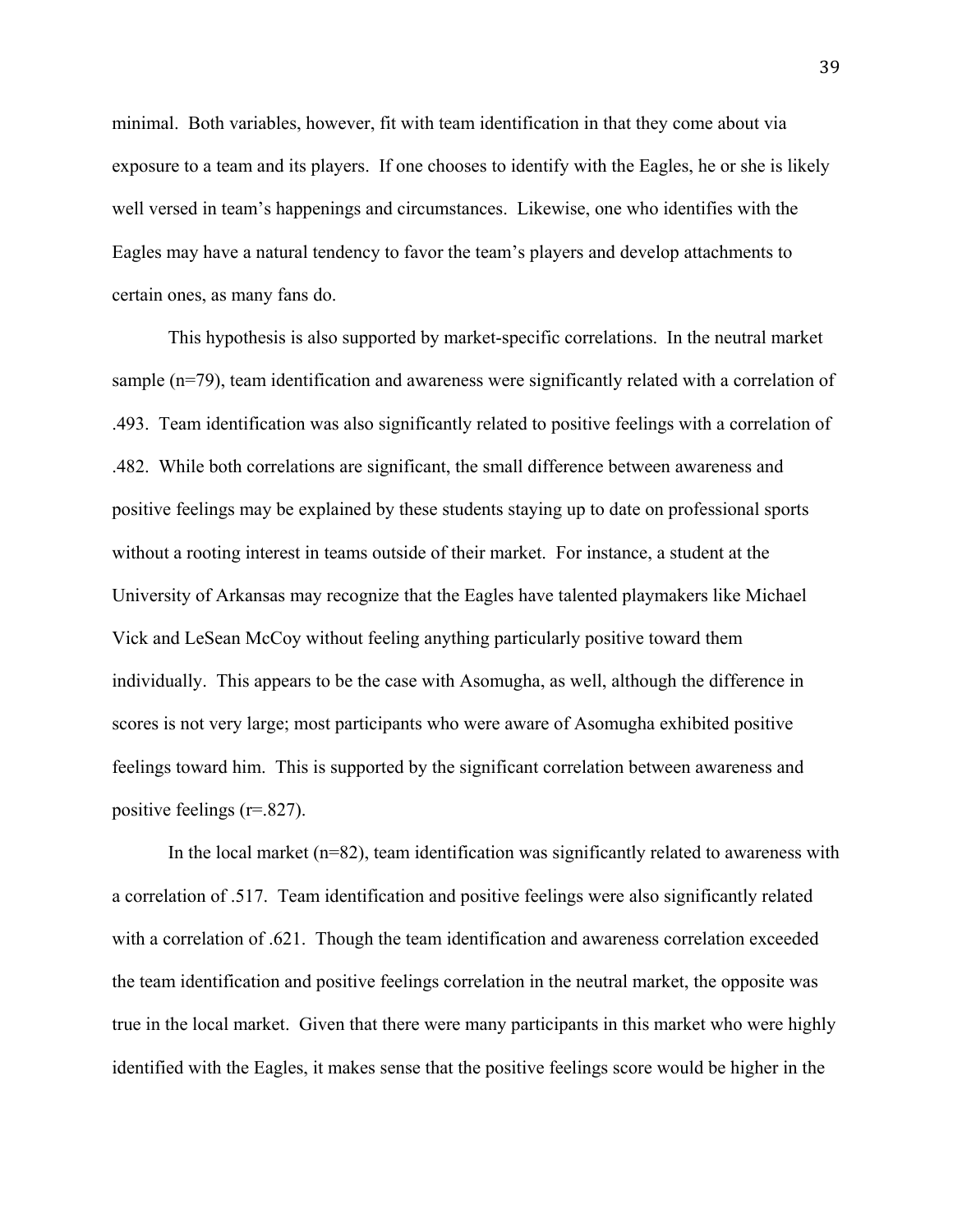local market than in the neutral market. However, it was unexpected that this score would exceed the awareness score within the local market. This could be explained by the difference in scores of the two "off the field" questions. On the item gauging the participants' awareness of Asomugha's charitable contributions, the local market participants responded with an average score of 2.98. On the item that measured how these participants felt about Asomugha as a person, the average score in the local market was 3.63. This shows that several participants felt positively toward Asomugha as a person without having prior knowledge of his contributions in the community. Because many of the participants in this market indicated that they identified with the Eagles, they could have felt this way simply because Asomugha is a member of the team. Nonetheless, Asomugha was well known and well liked among the local market participants, as the correlation between awareness and positive feelings was .786.

The study's third hypothesis was supported by the data, as well. The participants in the local region scored consistently higher than the neutral region participants on the future behavior items. The respective means for the local region participants were 2.78, 2.46, 2.35 and 2.51, while the neutral region participants showed means of 1.82, 1.47, 1.46 and 1.91. Not surprisingly, this shows that participants in Philadelphia are more likely than participants from a neutral region to support the Eagles based on what they know about Asomugha, as H3 predicted.

Overall, the study's hypotheses were supported by the data. The students at Temple were more aware of Asomugha and felt more positively toward him than the students at Arkansas. Also, there was a positive correlation between team identification level and both the participants' feelings toward Asomugha and their awareness of his off-the-field contributions. Finally, local participants showed that they were more likely than neutral participants to support the Eagles based on their knowledge of Asomugha.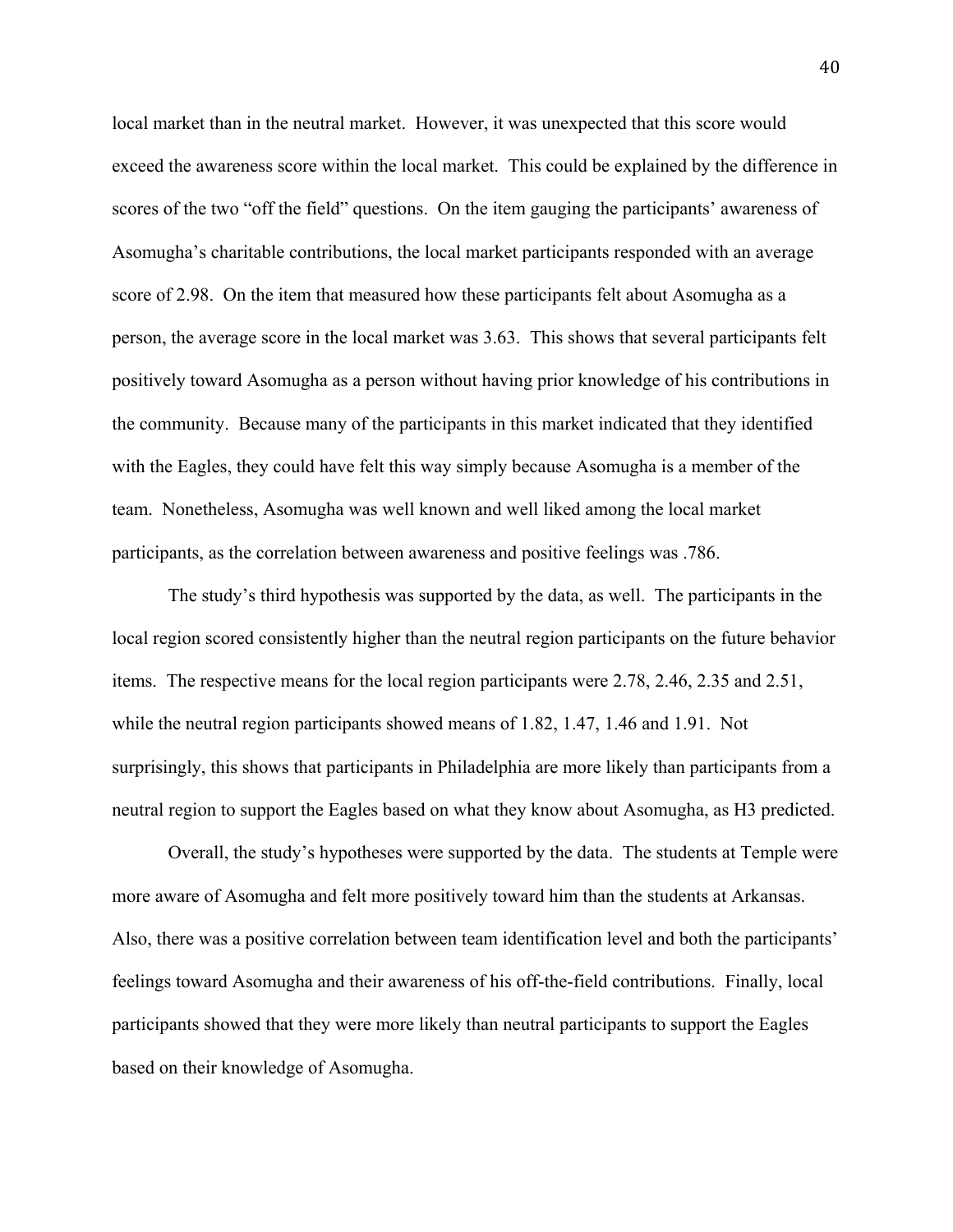### **Data Interpretation and Implications**

The results of this study support the idea that those in the Eagles' local region are subject to more inclusive and in-depth media coverage regarding the team's players, while the media coverage in neutral regions is more diluted and limited to on-the-field performance. These findings were expected, but the statistical support could make them useful to professional sports teams and leagues in the future. The findings could assist these entities in the context of image. As discussed in the literature review, there are prevalent stereotypes regarding athletes today. When people understand what certain athletes contribute away from the field, however, they feel more positively toward these athletes as people; this was the case with Asomugha in this study. Theoretically, then, increased awareness of professional athletes' charitable contributions on a more widespread level would make the overall image of athletes and sports leagues more positive.

These potential implications should inspire sports teams and leagues to actively promote the community efforts of their players on a national level. Many players have Web sites for their foundations and charities. However, much of the awareness of these sites comes from local coverage (ex. newspaper). Unless people are actively seeking stories that detail players' charitable contributions, they are rarely exposed to such content. One possible remedy for this is the placement of such stories among the top stories on league pages such as NFL.com. The site is a reliable source of information for many NFL fans, and it gets more traffic than any of the individual NFL team Web sites. If this were done, people could find out about Asomugha's efforts without having to browse the Eagles' Web site. Another similar option involves the promotion of these off-the-field stories on major sports media Web sites such as ESPN.com and SportsIllustrated.com. If someone is a fan of many professional sports, he or she may not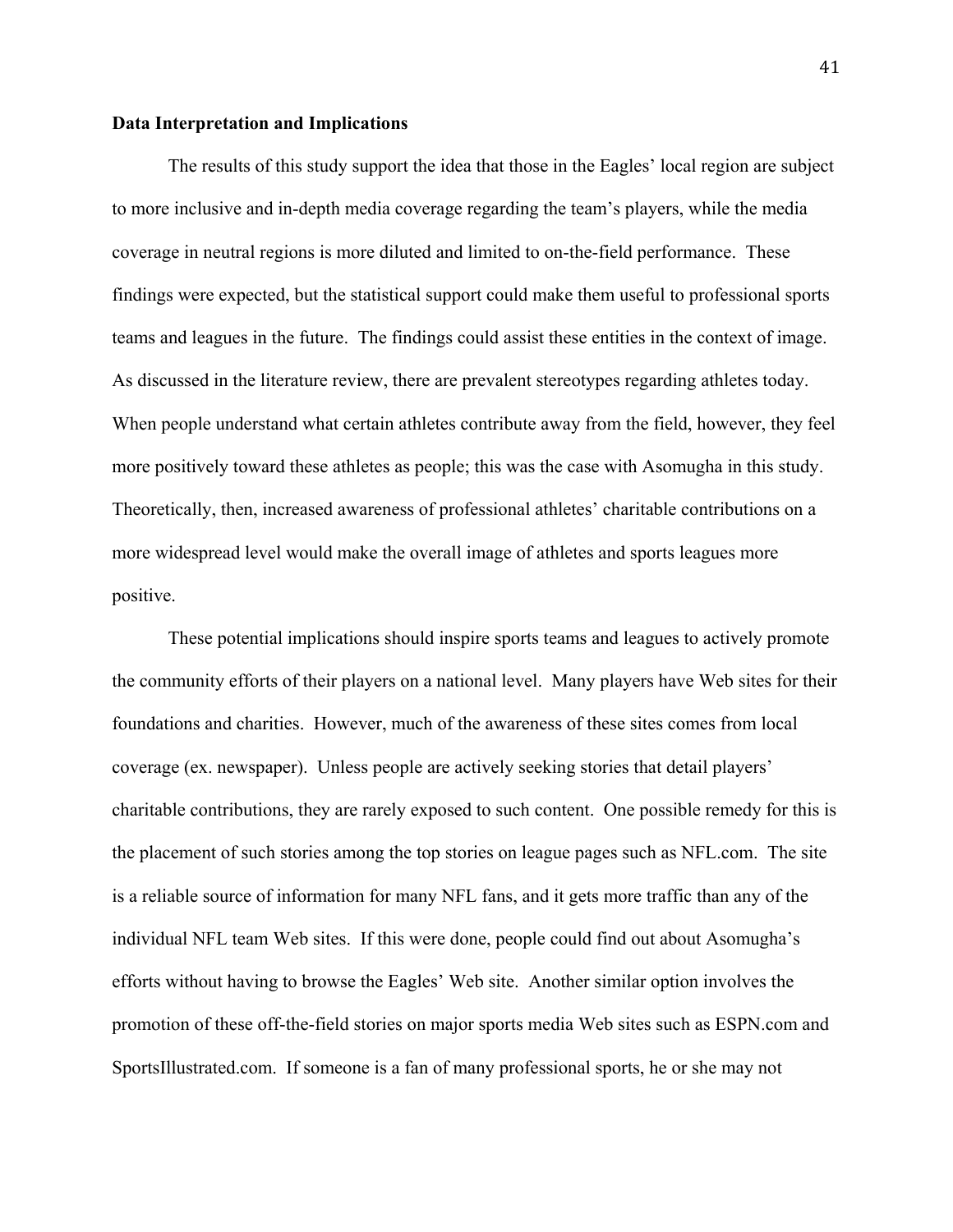navigate the individual league pages; a one-stop site like the aforementioned ones would be a more convenient destination for gathering information. This option would give fans opportunities to learn about athletes from multiple sports who contribute to their communities. The Internet is not the only outlet through which the promotion of these stories would be effective. ESPN's SportsCenter is one of television's most popular programs; devoting a segment to charitable deeds during each show would greatly increase fans' awareness of the efforts that athletes are making away from their respective sports.

Another potential implication of the data is more support for players' individual charities. It has been shown here that if fans are more aware of what a player does off the field, they feel more positively toward him. In addition to just liking this player, perhaps these fans will help his cause by choosing to donate money to his charity. This is especially true for fans within a given local region, as they showed to be more likely to engage in future team-related behavior than fans located outside of the region.

In summary, the primary takeaway that sports teams and leagues could use from this study's findings is that an extended reach – and subsequent promotion of charitable deeds – through various media could improve their image among the general public. In the cases of the NFL and NBA, the recent labor disagreements disillusioned some fans as players and owners struggled to come to a financial agreement in each instance. Promoting charitable actions of players would appear to be a timely move for these leagues. If done on a national level, the images of the athletes, teams and sports as a whole would become more positive. As Walker and Kent (2009) observed in their study of two NFL teams, corporate social responsibility (CSR), including charitable activities, was an important predictor of corporate reputation as well as two types of patronage intentions, word of mouth and merchandise consumption. The results of this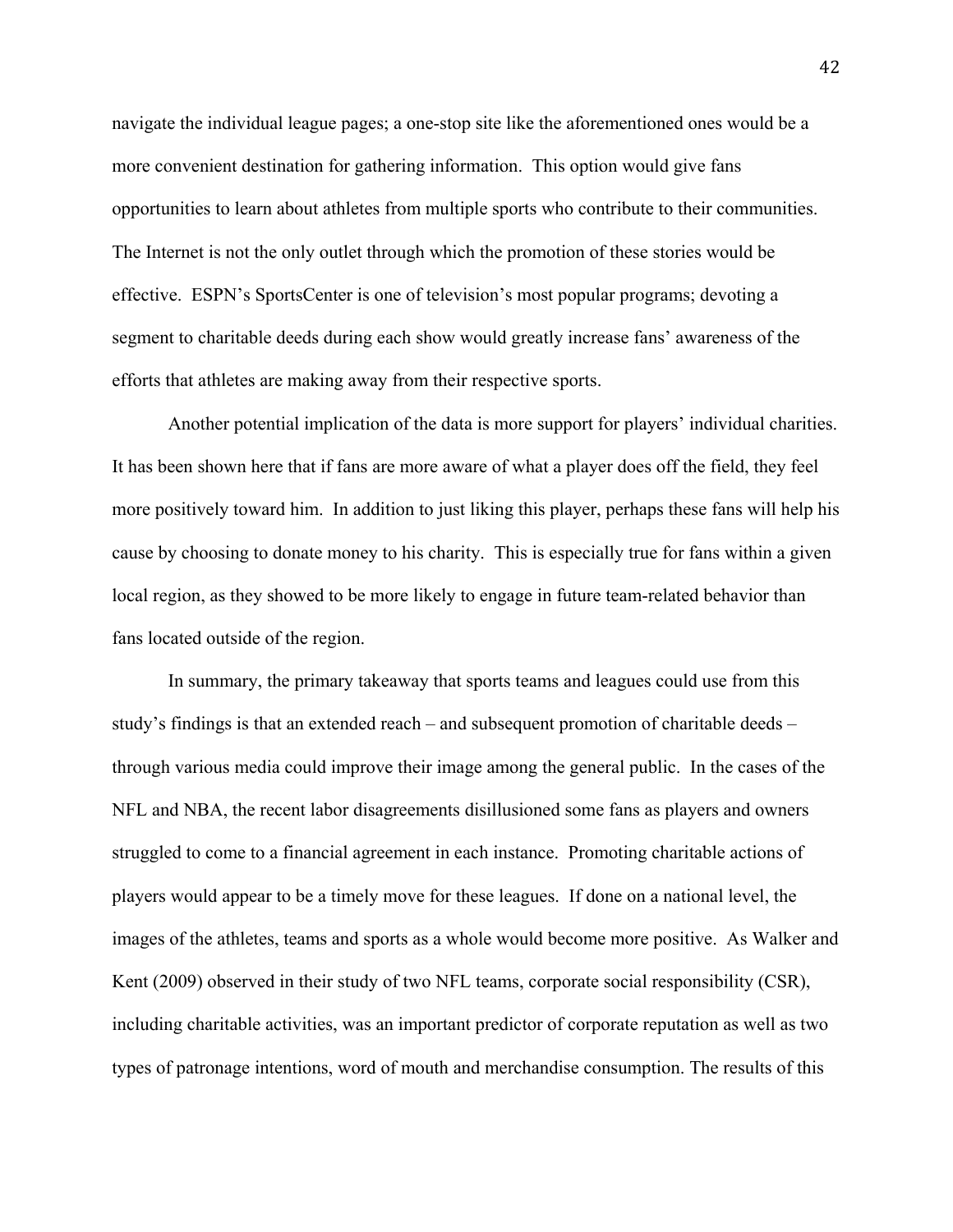study suggest similar results might be achieved based on the charitable activities of an individual athlete affiliated with a team, as awareness and positive feelings (r=.846) were highly correlated for the population. Future studies might examine the relationship between future behavior intentions and the variables in the present study.

### **Future Research**

 In future research, perhaps researchers could assess the effectiveness of a given team's push to promote its players' off-the-field contributions. The researchers could find the fan base's collective levels of awareness and positive feelings, and then find these levels again after a team such as the Eagles launches a campaign designed to increase both of these. This would help to show whether or not such a campaign would be successful throughout the NFL or another sports league.

 If a team employs such a campaign in the future, researchers could also test the levels of donations given to the team's players' charities. This would give more concrete evidence of fans being positively affected by knowledge of players doing good deeds away from the field.

There are a number of ways to test whether or not a campaign promoting charitable deeds would work; two possibilities are as follows: conducting pretests and posttests on fans' awareness and positive feelings levels, and conducting pretests and posttests on the level of donations given to players' charities. There is still plenty of work to be done in this field, and if teams decide to better promote their players' good deeds, the effectiveness of such campaigns can be tested and perhaps strongly supported.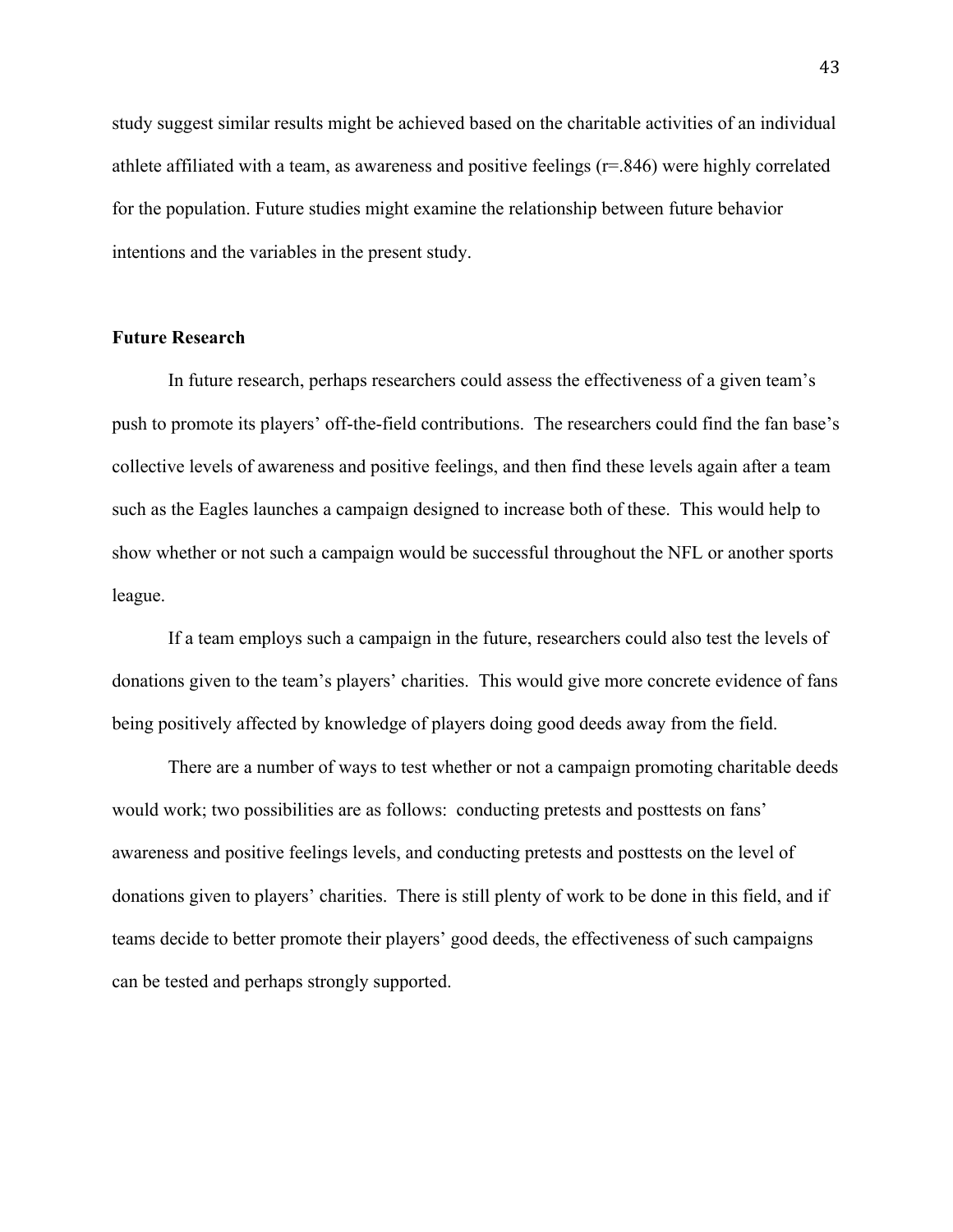### **Works Cited**

- Bechta, J. (2011). Are NFL writers too negative? *NationalFootballPost.com*. 29 June 2011. <http://www.nationalfootballpost.com/Are-NFL-writers-too-negative.html>
- Carter, E. (2009). *Athlete social responsibility (ASR): A grounded theory inquiry into the social consciousness of elite athletes* (Master's thesis). Royal Roads University.
- Farrell, C. (1996). Proposed legislation asks athletes to fight domestic violence: NCAA, others worried about stigma associated with sports figures. *Black Issues in Higher Education*, 13(17), 26.
- Glanville, D. (2012). Social responsibility vital for any big leaguer. *ESPN.com*. 12 Jan 2012. <http://espn.go.com/mlb/story/\_/id/7446666/social-responsibility-vital-big-leaguer>
- Klinetobe, C. & Bullock, S. (2009). Complicated shadows. *Nine*, 18(1), 21-37.
- Lanter, J. (2011). Spectator identification with the team and participation in celebratory violence. *Journal of Sport Behavior*, 34(3), 268-280.
- Lapchick, R. (2000). Crime and athletes: New racial stereotypes. *Society*, 37(3), 14-20.
- Oates, T. & Polumbaum, J. (2004). Agile big man: The flexible marketing of Yao Ming. *Pacific Affairs*, 77(2), 187-210.
- Rainey, D., Yost, J., & Larsen, J. (2011). Disappointment theory and disappointment among football fans. *Journal of Sport Behavior*, 34(2), 175-187.
- Roy, D., & Graeff, T. (2001). *Summary brief athletes with a cause: The intersection of sports and social responsibility*. Middle Tennessee State University.
- Schultz, B. & Sheffer, M.L. (2008). Left behind: Local television and the community of sport. *Western Journal of Communication*, 72(2), 180-195.
- Social responsibility and Western Illinois athletics. *GoLeathernecks.com*. 19 Feb 2007. <http://www.goleathernecks.com/ViewArticle.dbml?DB\_OEM\_ID=12000&ATCLID=8 01197>
- Tafur, V. (2010). Asomugha gets hand for giving others hand up. *SFGate.com*. 22 June 2010. <http://articles.sfgate.com/2010-06-22/sports/21920445\_1\_athlete-orphans-award-forcommunity-service>
- Theodorakis, N., Wann., D., Carvalho, M., & Sarmento, P. (2010). Translation and initial validation of the Portuguese version of the sport spectator identification scale. *North American Journal of Psychology*, 12, 67-80.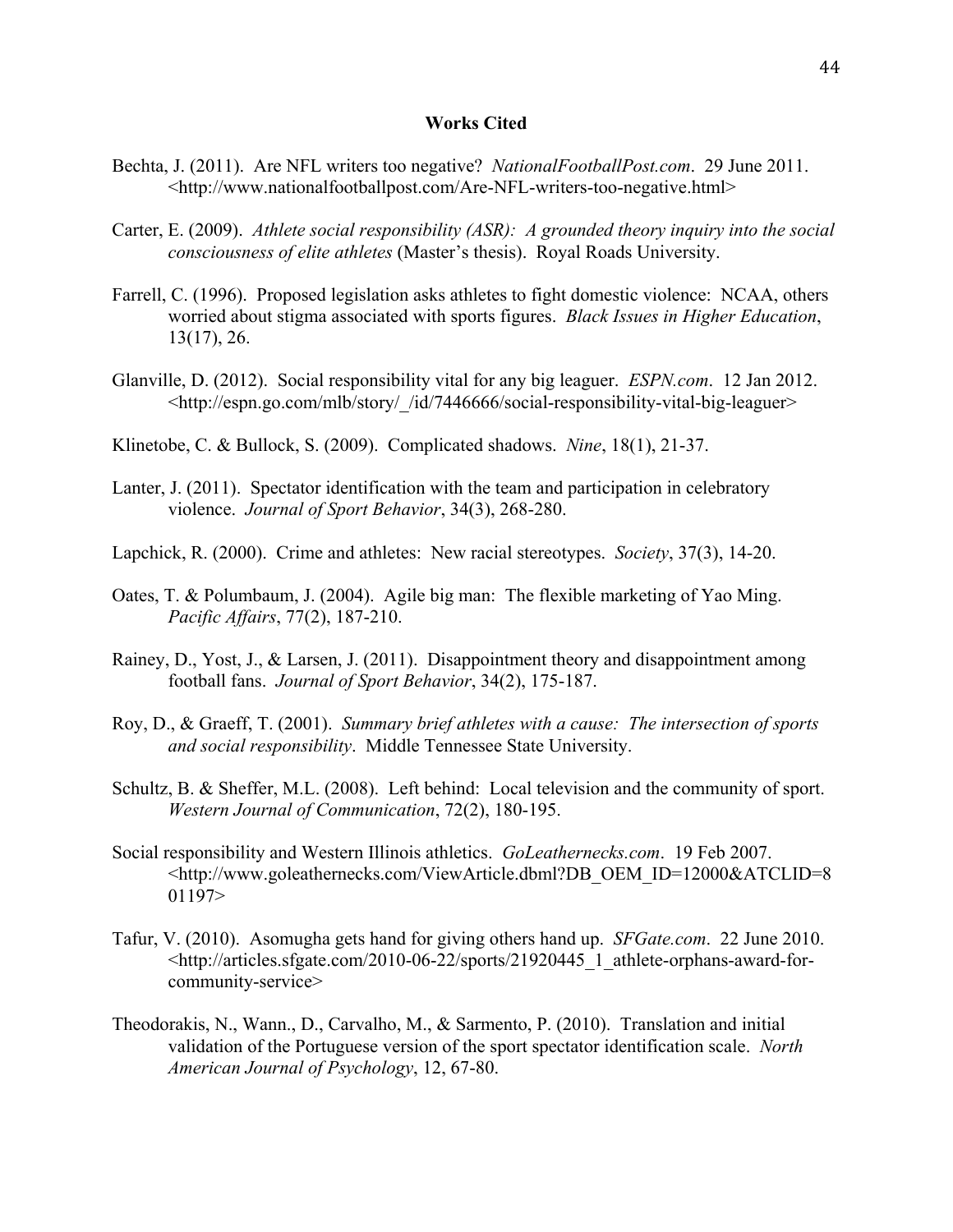- Trail, G., Fink, J., & Anderson, D. (2003). Sport spectator consumption behavior. *Sport Marketing Quarterly*, 12(1), 8-17.
- Trail, G., Robinson, M., Dick, R., & Gillentine, A. (2003). Motives and points of attachment: Fans versus spectators in intercollegiate athletics. *Sport Marketing Quarterly*, 12(4), 217 227.
- Walker, M. & Kent, A. (2009). Do fans care? Assessing the influence of corporate social responsibility on consumer attitudes in the sport industry. *Journal of Sport Management, 23,* 743-769.
- Wann, D. (2002). Preliminary validation of a measure for assessing identification as a sport fan: The sport fandom questionnaire. *International Journal of Sport Management*, 3, 103 -115.
- Wann, D. & Pierce, S. (2003). Measuring sport team identification and commitment: An empirical comparison of the Sport Spectator Identification Scale and the Psychological Commitment to Team Scale. *North American Journal of Psychology*, 5(3), 365-372.
- Waxman, S. (2004). When heroes go bad. *Columbia Journalism Review*, 42(6), 61-62.
- Women in sports management. *Umass.edu*. 2002. <http://www.umass.edu/rso/wism/>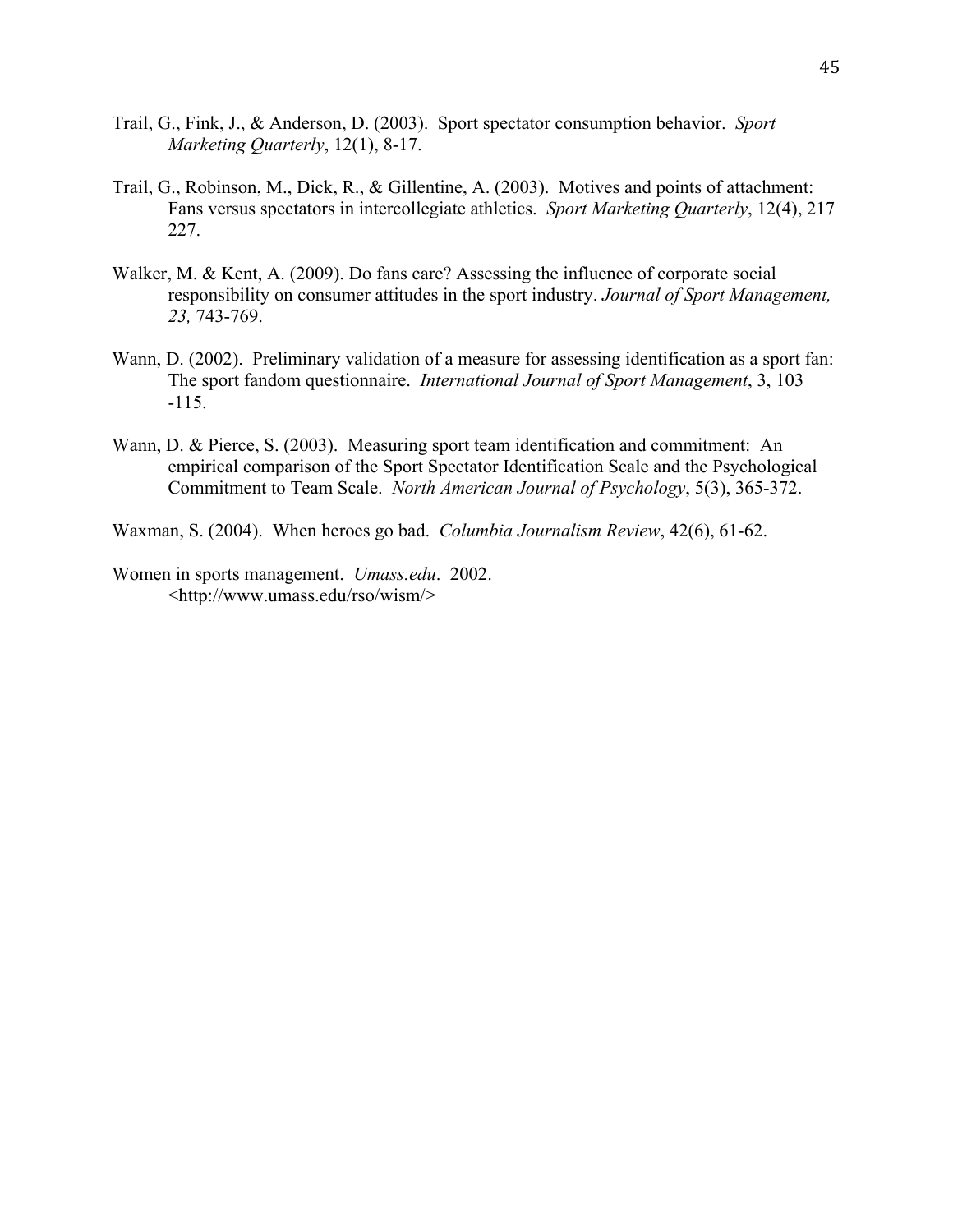# **Appendix – Instrument**

| Please indicate your current age.    |      |                                  |  |
|--------------------------------------|------|----------------------------------|--|
| Please indicate your classification: |      | Freshman Sophomore Junior Senior |  |
| Please indicate your gender.         | Male | Female                           |  |

|                                                                                                                                                                           | Not<br>at all |                |   |                |   |   |   | Very |
|---------------------------------------------------------------------------------------------------------------------------------------------------------------------------|---------------|----------------|---|----------------|---|---|---|------|
| How strongly do you see yourself as a fan<br>of the Philadelphia Eagles?                                                                                                  |               | $\mathfrak{D}$ | 3 | 4              |   | 6 | 7 | 8    |
| How strongly do your friends see you as a<br>fan of the Eagles?                                                                                                           |               | $\overline{2}$ | 3 | 4              | 5 | 6 | 7 | 8    |
| During the season, how closely do you<br>follow the Eagles via <i>any</i> of the following:<br>in person, by television, by radio, by<br>televised news, or by newspaper? |               | $\overline{2}$ | 3 | $\overline{4}$ | 5 | 6 | 7 | 8    |
| How important is being a fan of the Eagles?                                                                                                                               |               | $\mathfrak{D}$ | 3 | $\overline{4}$ | 5 | 6 | 7 | 8    |
| How much do you dislike the greatest rivals<br>of the Eagles?                                                                                                             | 1             | $\overline{2}$ | 3 | $\overline{4}$ | 5 | 6 | 7 | 8    |
| How often do you display the Eagles' name<br>or insignia at your place of work, where you<br>live, or on your clothing?                                                   |               | $\overline{2}$ | 3 | $\overline{4}$ | 5 | 6 | 7 | 8    |

|                                                                            | Strongly<br>Disagree |  | Strongly<br>Agree |
|----------------------------------------------------------------------------|----------------------|--|-------------------|
| I am aware of Nnamdi Asomugha's<br>individual success in the NFL.          |                      |  |                   |
| I feel positively toward Nnamdi Asomugha<br>as a player.                   |                      |  |                   |
| I am aware of Nnamdi Asomugha's<br>charitable contributions off the field. |                      |  |                   |
| I feel positively toward Nnamdi Asomugha<br>as a person.                   |                      |  |                   |